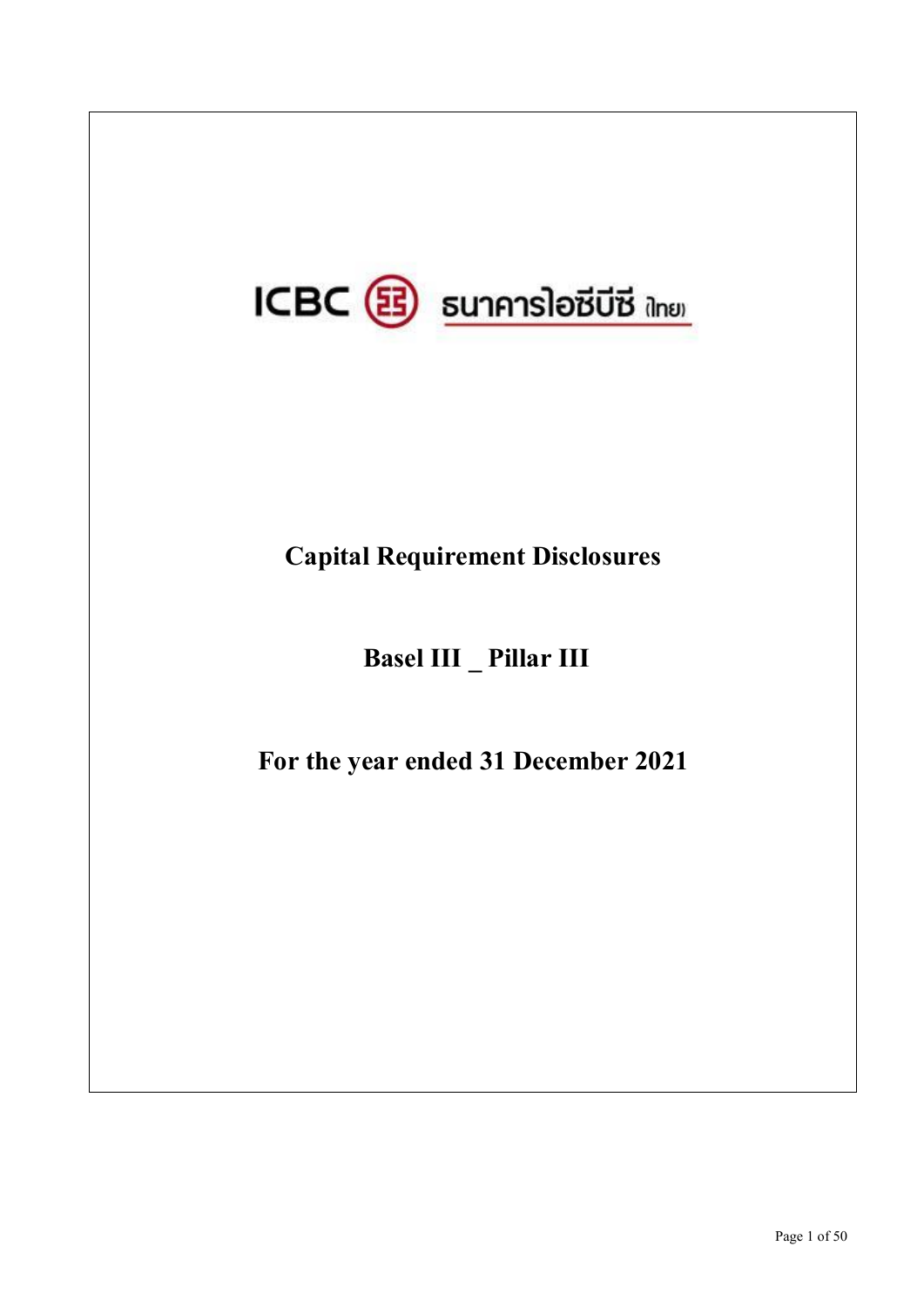

# **Scope of Information Disclosure**

According to the Bank of Thailand's guideline in the supervision of capital for commercial banks based on Basel III enforced at full consolidation, The Financial Group is required to maintain the minimum capital requirement corresponding to more complicated risk assessment methods for better risk measurement and embracing other relevant aspects of The Financial Group's encountered risks. The Financial Group is required to disclose both quantitative and qualitative data. Regarding qualitative disclosure, the data as of 31 December 2021 and the latest disclosure of The Financial Group shall be compared. The Financial Group's comprise of:

- 1. ICBC (Thai) Public Company Limited.
- 2. ICBC (Thai) Leasing Company Limited

Besides the regulation mentioned above, the Bank of Thailand further requires The Financial Group to disclose other key relevant information regarding the capital to be easily accessible and to engender the transparency of The Financial Group's risks and capital information as follows.

# **Key Prudential Metrics**

The table below provides an overview of The Financial Group's key prudential metrics related to regulatory capital and liquidity standards.

|                                                    | The Financial Group    |              | The Bank            |              |
|----------------------------------------------------|------------------------|--------------|---------------------|--------------|
|                                                    | 31 December<br>30 June |              | 31 December         | 30 June      |
|                                                    | 2021                   | 2021         | 2021                | 2021         |
|                                                    | Unit: Thousand Baht    |              | Unit: Thousand Baht |              |
| <b>Capital Fund Amount</b>                         |                        |              |                     |              |
| Common equity Tier 1                               | 34,555,531             | 33,777,220   | 31,715,401          | 31,035,585   |
| Common equity Tier 1 after deduction of Fully      |                        |              |                     |              |
| loaded ECL                                         | 34,555,531             | 33,777,220   | 31,715,401          | 31,035,585   |
| Tier 1 capital                                     | 34,555,531             | 33,777,220   | 31,715,401          | 31,035,585   |
| Tier 1 capital after deduction of Fully loaded ECL | 34,555,531             | 33,777,220   | 31,715,401          | 31,035,585   |
| Total Capital fund                                 | 42,349,479             | 41, 121, 518 | 39,010,802          | 38, 308, 376 |
| Total Capital fund after deduction of Fully loaded |                        |              |                     |              |
| ECL                                                | 42,349,479             | 41, 121, 518 | 39,010,802          | 38, 308, 376 |
| <b>Risk weighted assets</b>                        |                        |              |                     |              |
| Total risk – weighted assets                       | 234,279,885            | 230,079,770  | 190,253,366         | 188,688,562  |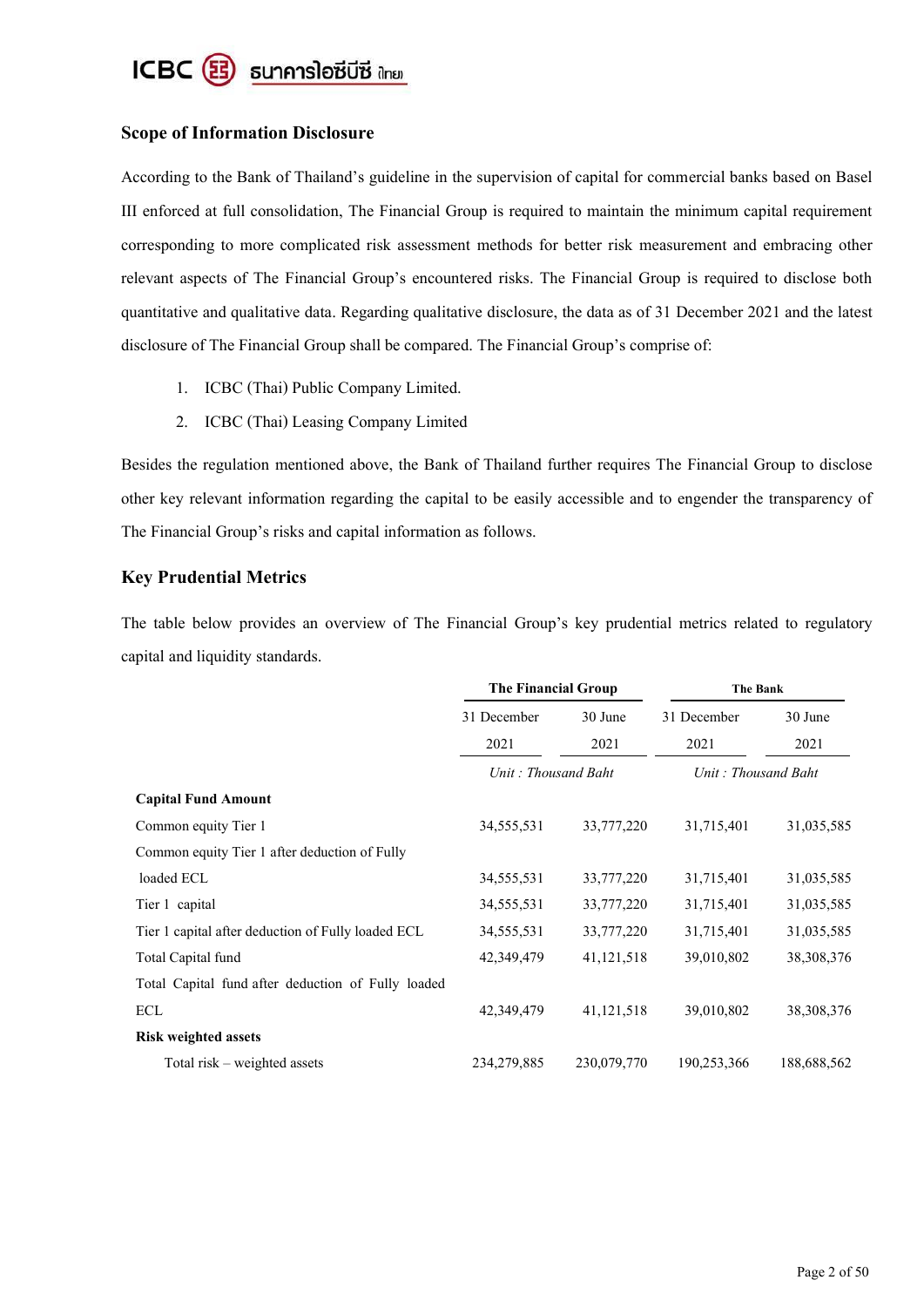

|                                         | <b>The Financial Group</b> |         | The Bank      |         |  |
|-----------------------------------------|----------------------------|---------|---------------|---------|--|
|                                         | 31 December                | 30 June | 31 December   | 30 June |  |
|                                         | 2021                       | 2021    | 2021          | 2021    |  |
|                                         | Unit: Percent              |         | Unit: Percent |         |  |
| <b>Capital Ratio</b>                    |                            |         |               |         |  |
| Common equity Tier 1 ratio              | 14.8                       | 14.5    | 16.7          | 16.5    |  |
| Fully loaded ECL CET1 Ratio             | 14.8                       | 14.5    | 16.7          | 16.5    |  |
| Tier 1 ratio                            | 14.8                       | 14.5    | 16.7          | 16.5    |  |
| Fully loaded ECL Tier 1 Ratio           | 14.8                       | 14.5    | 16.7          | 16.5    |  |
| <b>Total Capital Ratio</b>              | 18.1                       | 17.9    | 20.5          | 20.3    |  |
| Fully loaded ECL Total Capital Ratio    | 18.1                       | 17.9    | 20.5          | 20.3    |  |
| Additional capital adequacy ratio       |                            |         |               |         |  |
| <b>Conservation buffer Ratio</b>        | 2.5                        | 2.5     | 2.5           | 2.5     |  |
| Countercyclical buffer Ratio            | 0.0                        | 0.0     | 0.0           | 0.0     |  |
| D-SIB additional requirements           | 0.0                        | 0.0     | 0.0           | 0.0     |  |
| Total additional capital adequacy ratio | 2.5                        | 2.5     | 2.5           | 2.5     |  |
| CET1 available after meeting the bank's |                            |         |               |         |  |
| minimum capital requirements            | 7.8                        | 7.5     | 9.7           | 9.5     |  |

|                                                           | Average value for the fourth quarter |                  |  |
|-----------------------------------------------------------|--------------------------------------|------------------|--|
|                                                           | <b>Year 2021</b>                     | <b>Year 2020</b> |  |
|                                                           | Unit: Million Baht                   |                  |  |
| Liquidity coverage ratio under liquidity stress scenario  |                                      |                  |  |
| Total High-quality liquid assets (Total HQLA)             | 88,239                               | 50,676           |  |
| Total net cash outflows within the 30-day period          | 59,206                               | 35,999           |  |
| Liquidity coverage ratio (LCR) <sup><math>27</math></sup> | 149%                                 | 141%             |  |

<sup>1/</sup> Average of month-end value in the quarter

 $2^{2}$  The LCR is computed as an average ratio of month-end LCR in the quarter. This may not be equal to an LCR computed with the average value of HQLA and net cash outflows within the 30-day period

|                                                  | The Bank         |                    |  |
|--------------------------------------------------|------------------|--------------------|--|
|                                                  | 31 December 2021 | 31 December 2020   |  |
|                                                  |                  | Unit: Million Baht |  |
| <b>Key Financial Ratio</b>                       |                  |                    |  |
| Total High-quality liquid assets (Total HQLA)    | 89,667           | 75,217             |  |
| Total net cash outflows within the 30-day period | 65,082           | 46,678             |  |
| Liquidity coverage ratio (LCR)                   | 142%             | 148%               |  |
| Net stable funding ratio (NFSR)                  | 127%             | 131%               |  |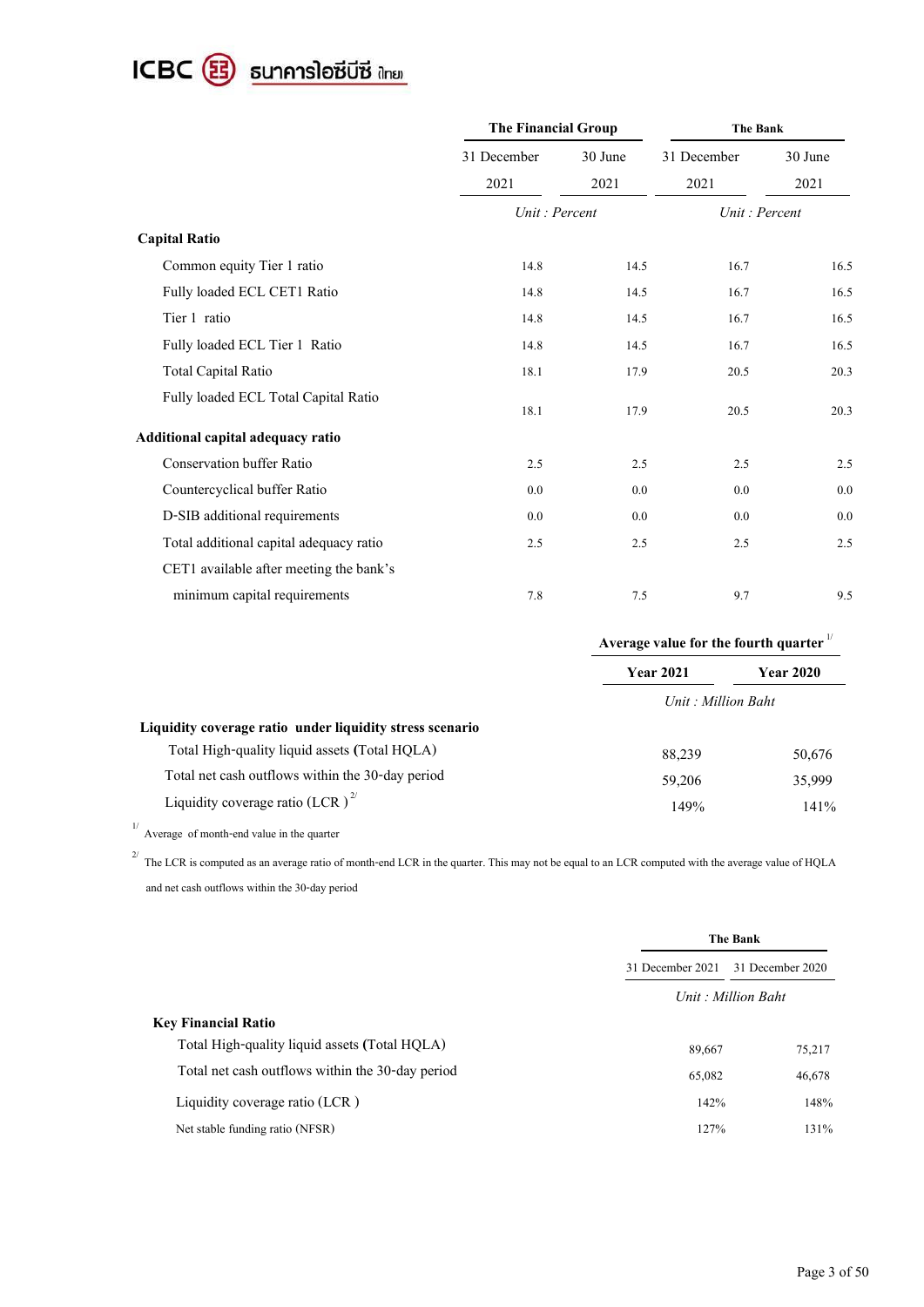

The bank recognized expected credit loss model applies to the following financial instruments that are not measured at FVTPL that complied with TFRS9. The bank estimates of expected cash shortfalls by multiplying the probability of default (PD) with the loss given default (LGD) with the expected exposure at the time of default (EAD). The forward-looking macro-economic assumptions are incorporate into the model, where relevant and where they have been identified to influence credit risk. In addition, the bank management aware that the model cannot capture the risk, the management overlay principle, covering industry, model and other risks will be applied.

# **Capital structure**

The Financial Group and the Bank's capital as of 31 December 2021 and as of 30 June 2021 are composed of the following data.

|                                                  | <b>The Financial Group</b> |              |  |
|--------------------------------------------------|----------------------------|--------------|--|
|                                                  | 31 December 2021           | 30 June 2021 |  |
|                                                  | Unit: Thousand Baht        |              |  |
| <b>Tier-1 Capital</b>                            |                            |              |  |
| <b>Common Equity Tier 1 (CET1)</b>               |                            |              |  |
| Paid-up share capital                            | 20,081,600                 | 20,081,600   |  |
| Legal reserve                                    | 2,015,000                  | 2,015,000    |  |
| Retained earnings after appropriations           | 13,163,782                 | 11,899,978   |  |
| Other comprehensive income                       | 265,581                    | 330,255      |  |
| Other owner changes items                        | (24, 849)                  | (24, 849)    |  |
| Less deductible items on Common Equity Tier 1    | (945, 583)                 | (924, 764)   |  |
| <b>Total Common Equity Tier 1 (CET1)</b>         | 34,555,531                 | 33, 377, 220 |  |
| Tier-2 Capital                                   |                            |              |  |
| Subordinated debentures                          | 5,000,000                  | 5,000,000    |  |
| Reserve for assets classified as "Pass"          | 2,793,948                  | 2,744,298    |  |
| <b>Total Tier-2 Capital</b>                      | 7,793,948                  | 7,744,298    |  |
| <b>Total capital fund of The Financial Group</b> | 42,349,479                 | 41,121,518   |  |
| Total risk – weighted assets                     | 234,279,885                | 230,079,770  |  |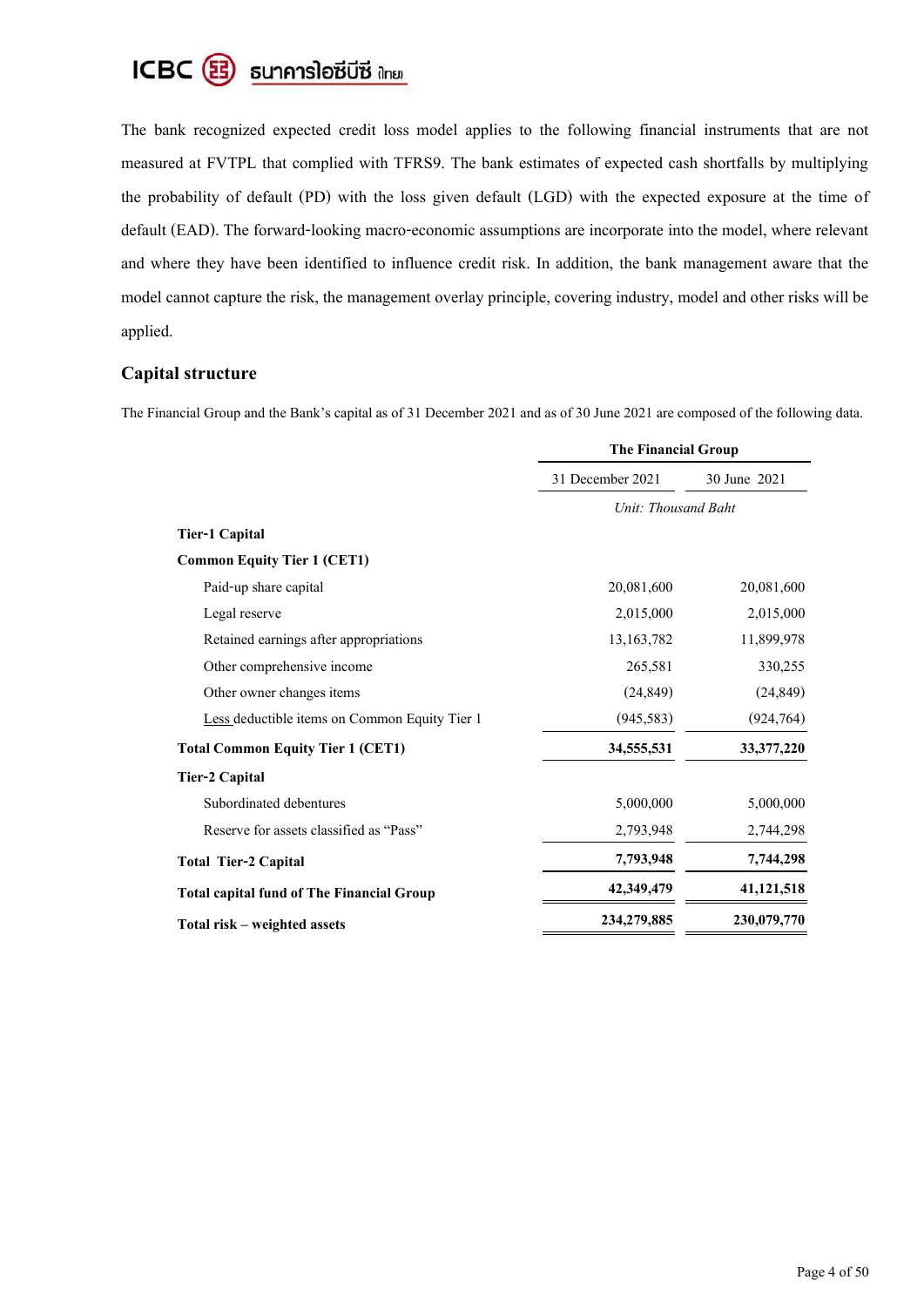

|                                               | <b>The Bank</b>     |              |  |
|-----------------------------------------------|---------------------|--------------|--|
|                                               | 31 December 2021    | 30 June 2021 |  |
|                                               | Unit: Thousand Baht |              |  |
| Tier-1 Capital                                |                     |              |  |
| <b>Common Equity Tier 1 (CET1)</b>            |                     |              |  |
| Paid-up share capital                         | 20,081,600          | 20,081,600   |  |
| Legal reserve                                 | 2,015,000           | 2,015,000    |  |
| Retained earnings after appropriations        | 9,811,534           | 8,971,247    |  |
| Other comprehensive income                    | 316,297             | 364,097      |  |
| Less deductible items on Common Equity Tier 1 | (509,030)           | (396, 359)   |  |
| <b>Total Common Equity Tier 1 (CET1)</b>      | 31,715,401          | 31,035,585   |  |
| <b>Tier-2 Capital</b>                         |                     |              |  |
| Subordinated debentures                       | 5,000,000           | 5,000,000    |  |
| Reserve for assets classified as "Pass"       | 2,295,401           | 2,272,791    |  |
| <b>Total Tier-2 Capital</b>                   | 7,295,401           | 7,272,791    |  |
| Total capital fund of the bank                | 39,010,802          | 38,308,376   |  |
| Total risk - weighted assets                  | 190,253,366         | 188,688,562  |  |

# **Capital Adequacy**

According to the Bank of Thailand's guideline in supervision of capital, commercial banks are required to maintain the capital in proportion to the credit, market and operational risk weighted assets of at least 8.5% and maintain the additional conservation buffer 0.625% per year to 2.50% from 2016 to 2019.

The Financial Group has established the policy to maintain the regulatory capital in compliance with the methodologies and conditions as specified by the Bank of Thailand. To assess the capital adequacy for different types of risk assets, The Financial Group utilizes the approaches corresponding to complexity of transactions and size of The Financial Group as follows.

- Credit Risk Standardized Approach
- Market Risk Standardized Approach
- **•** Operational Risk Basic Indicator Approach

Besides, The Financial Group has the capital adequacy assessment so as to comply with the Bank of Thailand's guideline in supervision of capital for The Financial Group.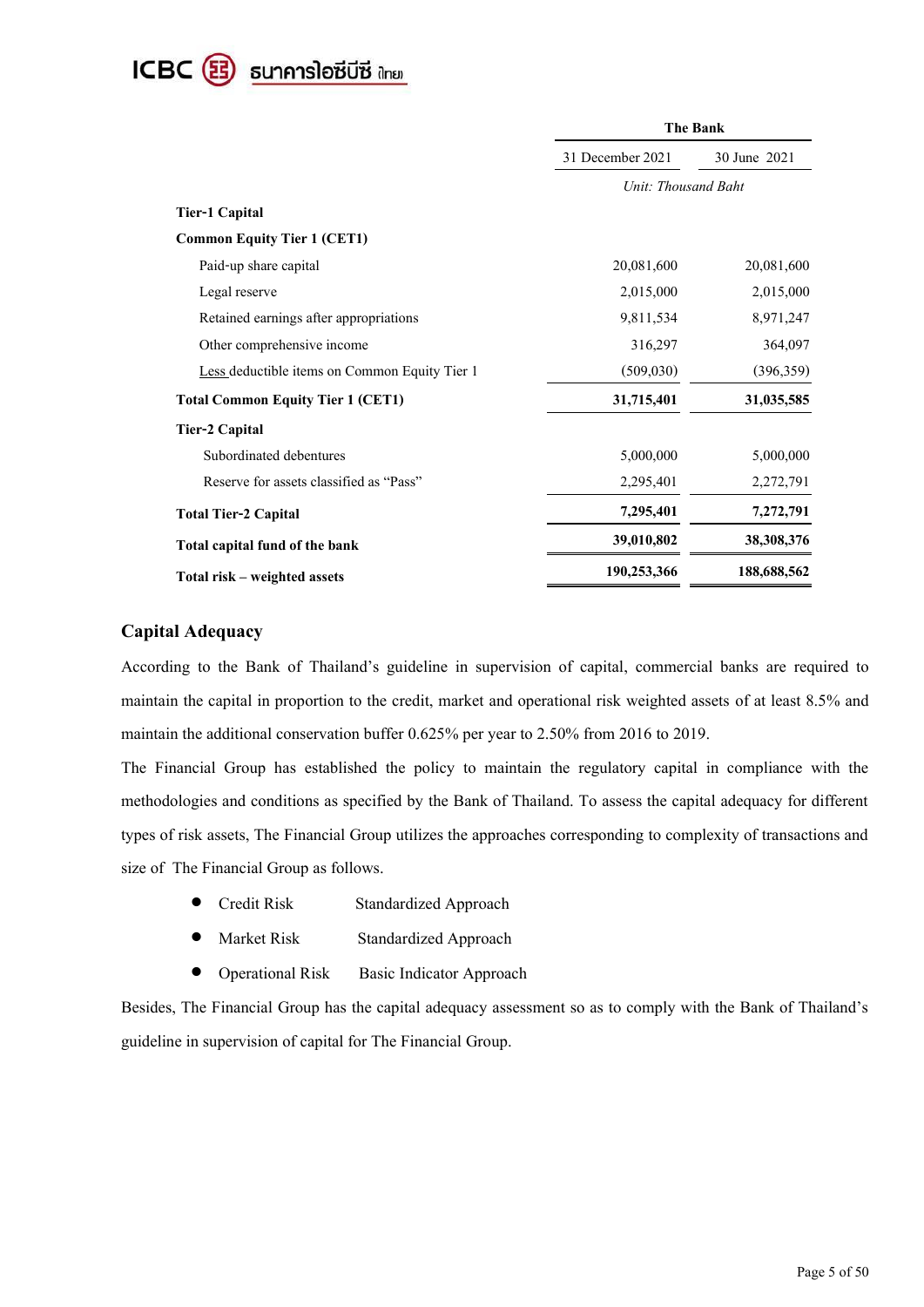

# **The minimum capital requirement**

According to the Basel III guideline in supervision of capital, The Financial Group and the Bank have to maintain the minimum capital corresponding to the following type of risk :

## **1. Credit risk capital requirement**

Based on the Standardized Approach, the minimum capital requirements of The Financial Group and The Bank's capital are classified by type of assets with the data as of 31 December 2021 and as of 30 June 2021 were as follows:

|                                                                                       | <b>The Financial Group</b>    |              |  |
|---------------------------------------------------------------------------------------|-------------------------------|--------------|--|
|                                                                                       | 31 December 2021              | 30 June 2021 |  |
| Minimum Credit Risk Capital Requirement                                               | Unit: Thousand Baht           |              |  |
| <b>Performing Loans</b>                                                               |                               |              |  |
| Claims on Sovereigns and Central Bank and claims on non-Central Government Public     |                               |              |  |
| Sector Entities (PSEs) which are treated as Claims on Sovereigns and Central Bank.,   |                               |              |  |
| Claims on Financial Institutions and claims on Non-central Government Public Sector   |                               |              |  |
| Entities (PSEs) which are treated as Claims on Financial Institutions.                | 2,291,908                     | 2,342,230    |  |
| Claims on Corporates and claims on Non-Central Government Public Sector Entities      |                               |              |  |
| (PSEs) which are treated as Claims on Corporates.                                     | 13,449,869                    | 12,734,268   |  |
| Claims in the Retails Portfolio                                                       | 2,961,665                     | 2,881,519    |  |
| Residential Mortgage Loans                                                            | 394                           | 405          |  |
| Other assets                                                                          | 221,691                       | 235,225      |  |
| <b>Non-performing Loans</b>                                                           | 73,318                        | 467,578      |  |
| <b>Total Minimum Credit Risk Capital Requirement</b>                                  | 18,998,845                    | 18,661,225   |  |
|                                                                                       | <b>The Bank</b>               |              |  |
|                                                                                       | 31 December 2021 30 June 2021 |              |  |
|                                                                                       | Unit: Thousand Baht           |              |  |
| Minimum Credit Risk Capital Requirement                                               |                               |              |  |
| <b>Performing Loans</b>                                                               |                               |              |  |
| - Claims on Sovereigns and Central Bank and claims on non-Central Government Public   |                               |              |  |
| Sector Entities (PSEs) which are treated as Claims on Sovereigns and Central Bank.,   |                               |              |  |
| - Claims on Financial Institutions and claims on Non-eentral Government Public Sector |                               |              |  |
| Entities (PSEs) which are treated as Claims on Financial Institutions.                | 2,284,261                     | 2,336,031    |  |
| - Claims on Corporates and claims on Non-Central Government Public Sector Entities    |                               |              |  |
| (PSEs) which are treated as Claims on Corporates.                                     | 12,765,440                    | 12,481,760   |  |
| Claims in the Retails Portfolio<br>$\overline{\phantom{0}}$                           | 37,808                        | 35,290       |  |
| Residential Mortgage Loans                                                            | 394                           | 405          |  |
|                                                                                       |                               | 496,186      |  |
| Other assets                                                                          | 486,483                       |              |  |
| <b>Non-performing Loans</b>                                                           | 34,338                        | 105,303      |  |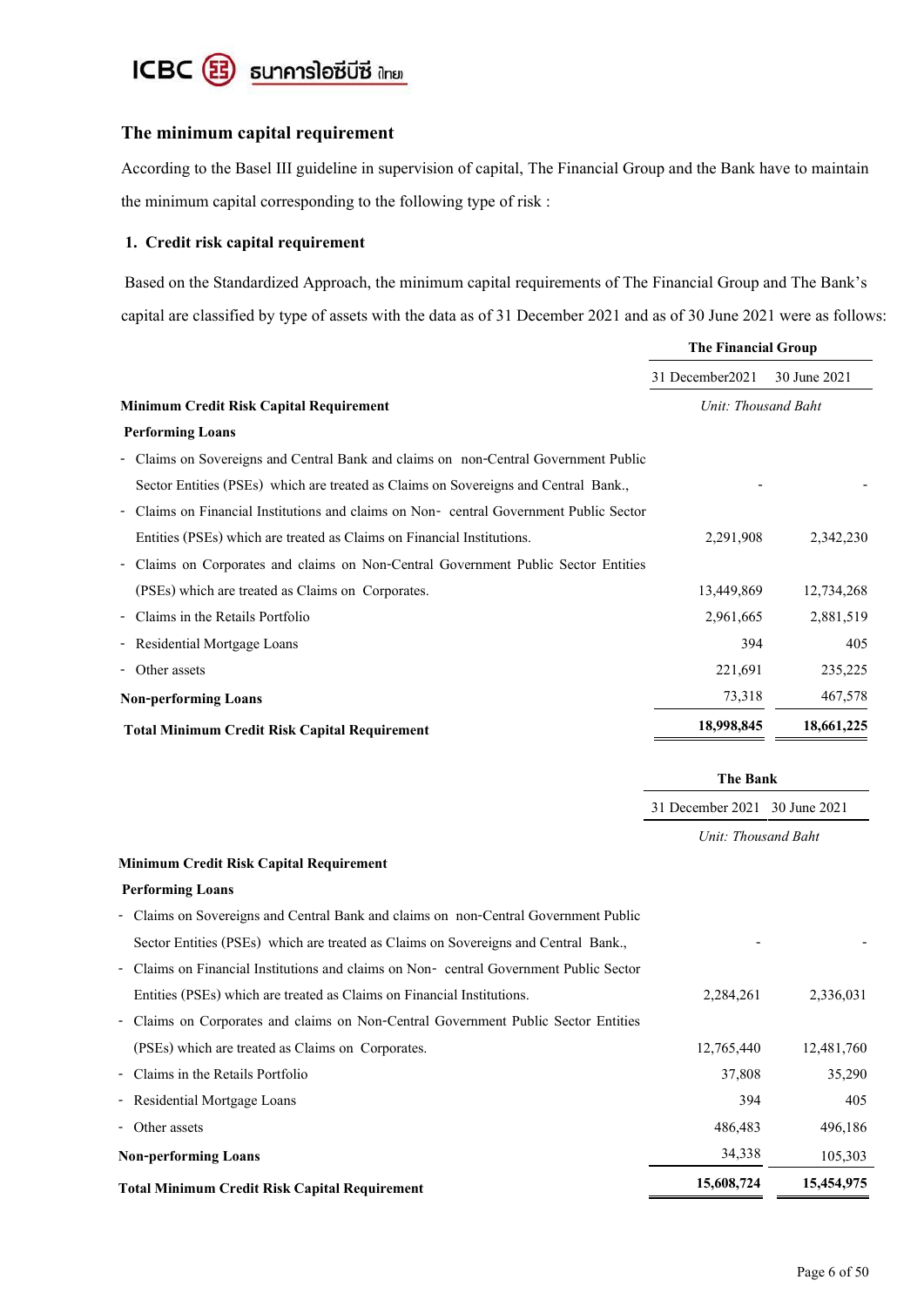

## **2. Market Risk Capital Requirement**

For the Trading Book, The Financial Group and the Bank use the Standardized Approach for capital calculation. The market risk capital requirement for The Financial Group and the Bank as of 31 December 2021 and 30 June 2021 as follows.

|                                 | The Financial Group |         | The Bank            |         |
|---------------------------------|---------------------|---------|---------------------|---------|
|                                 | 31 December         | 30 June | 31 December         | 30 June |
| Capital Requirement             | 2021                | 2021    | 2021                | 2021    |
|                                 | Unit: Thousand Baht |         | Unit: Thousand Baht |         |
| Market Risk Capital Requirement | 25,928              | 33,428  | 17,111              | 24,740  |

#### **3. Operational Risk Capital Requirement**

The Financial group and the Bank adopt the Basic Indicator Approach for capital requirement calculation of operational risk as of 31 December 2021 and as of 30 June 2021 as follows.

|                                             |                     | The Financial Group |                     | The Bank |  |
|---------------------------------------------|---------------------|---------------------|---------------------|----------|--|
|                                             | 31 December         | 30 June             | 31 December         | 30 June  |  |
| <b>Minimum Capital Requirement</b>          | 2021                | 2021                | 2021                | 2021     |  |
|                                             | Unit: Thousand Baht |                     | Unit: Thousand Baht |          |  |
| <b>Operational Risk Capital Requirement</b> | 889,017             | 862,127             | 545,701             | 558,813  |  |

#### **4. Capital Adequacy Ratio**

The Financial Group and the Bank calculated risk weight assets under Basel III guideline for 3 types of risk, The Capital Adequacy Ratio were as follows

|                                     | The Financial Group |               | BOT         |  |
|-------------------------------------|---------------------|---------------|-------------|--|
| Capital Adequacy Ratio              | 31 December 2021    | 30 June 2021  | Requirement |  |
|                                     |                     | Unit: Percent |             |  |
| Tier 1 capital to risk assets       | 14.8                | 14.5          | 8.5         |  |
| Common Equity Tier 1 to risk assets | 14.8                | 14.5          | 7           |  |
| Tier 2 capital to risk assets       | 3.3                 | 3.4           |             |  |
| Total capital to risk assets        | 18.1                | 17.9          |             |  |

|                                     | The Bank         |               | <b>BOT</b>  |  |
|-------------------------------------|------------------|---------------|-------------|--|
| Capital Adequacy Ratio              | 31 December 2021 | 30 June 2021  | Requirement |  |
|                                     |                  | Unit: Percent |             |  |
| Tier 1 capital to risk assets       | 16.7             | 16.5          | 8.5         |  |
| Common Equity Tier 1 to risk assets | 16.7             | 16.5          | 7           |  |
| Tier 2 capital to risk assets       | 3.8              | 3.9           |             |  |
| Total capital to risk assets        | 20.5             | 20.3          | 11          |  |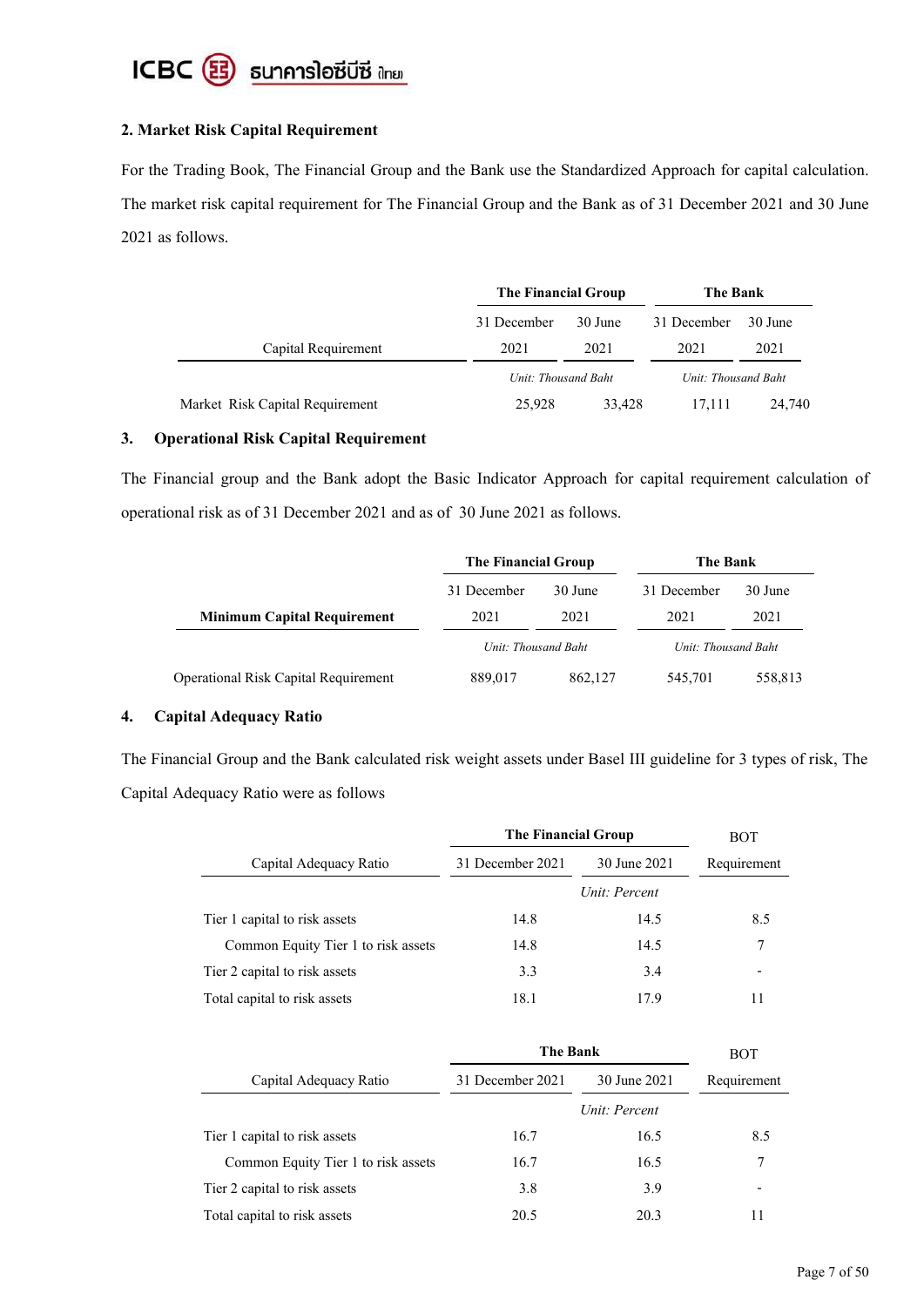

|                                               | 31 December         | 31 June      | References base on Statement    |
|-----------------------------------------------|---------------------|--------------|---------------------------------|
| Items                                         | 2021                | 2021         | of financial position under the |
|                                               | Unit: Thousand Baht |              | Consolidated supervision        |
| <b>Tier-1 Capital</b>                         |                     |              |                                 |
| <b>Common Equity Tier 1 (CET1)</b>            |                     |              |                                 |
| Paid-up share capital                         | 20,081,600          | 20,081,600   | A                               |
| Legal reserve                                 | 2,015,000           | 2,015,000    | B                               |
| Retained earnings after appropriations        | 13, 163, 782        | 11,899,978   | $\mathcal{C}$                   |
| Other comprehensive income                    | 265,581             | 330,255      | D                               |
| Other owner changes items                     | (24, 849)           | (24, 849)    | E                               |
| Less deductible items on Common Equity Tier 1 | (945, 583)          | (924, 764)   | $\mathbf{F}$                    |
| <b>Total Common Equity Tier 1 (CET1)</b>      | 34,555,531          | 33, 377, 220 |                                 |
| Tier-2 Capital                                |                     |              |                                 |
| Subordinated debentures                       | 5,000,000           | 5,000,000    | G                               |
| Reserve for assets classified as "Pass"       | 2,793,948           | 2,744,298    | Н                               |
| <b>Total Tier-2 Capital</b>                   | 7,793,948           | 7,744,298    |                                 |
| <b>Total Capital Funds</b>                    | 42,349,479          | 41,121,518   |                                 |

# **Reconciliation of Regulatory Capital and Financial Statement under Consolidated Supervision**

|  |  | <b>Capital fund under Consolidated Supervision</b> |  |
|--|--|----------------------------------------------------|--|
|--|--|----------------------------------------------------|--|

## **Statement of financial position under consolidated supervision**

|                                                          | 31 December         | 31 June     | References for the  |
|----------------------------------------------------------|---------------------|-------------|---------------------|
| Items                                                    | 2021                | 2021        | Group Capital Items |
| <b>Assets</b>                                            | Unit: Thousand Baht |             |                     |
| Cash                                                     | 339,535             | 330,349     |                     |
| Interbank and money market items, net                    | 64,219,082          | 52,704,654  |                     |
| Derivative assets                                        | 403,530             | 571,278     |                     |
| Investments, net                                         | 75,570,930          | 73,766,414  |                     |
| Loans to customers and accrued interest receivables, net | 158,743,828         | 160,922,939 |                     |
| Qualified as capital                                     | 2,793,948           | 2,744,298   | H                   |
| Properties foreclosed, net                               | 144,562             | 344,309     |                     |
| Premises and equipment, net                              | 700,126             | 503,531     |                     |
| Intangible assets, net                                   | 35,542              | 36,398      | $\boldsymbol{F}$    |
| Deferred tax assets, net                                 | 910,041             | 888,366     | $\boldsymbol{F}$    |
| Accrued income, net                                      | 491,394             | 546,883     |                     |
| Receivables on credit support for derivative contracts   | 86,230              | 154,100     |                     |
| Other receivables, net                                   | 1,102,098           | 1,203,062   |                     |
| Other assets, net                                        | 51,817              | 44,761      |                     |
| <b>Total assets</b>                                      | 302,798,715         | 292,017,044 |                     |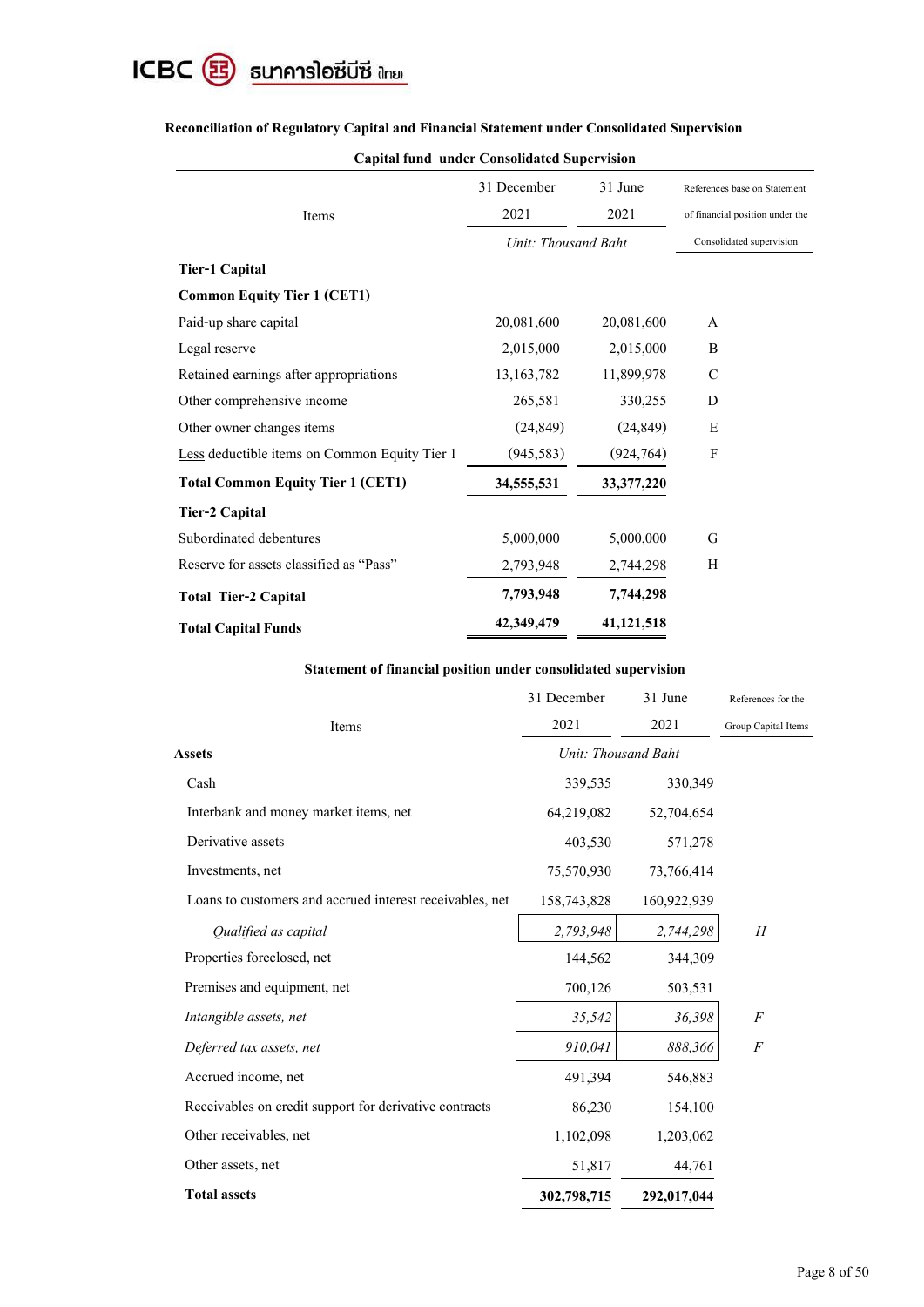# ICBC <sup>3</sup> <sub>sunnnslaชีบีชี <sub>น้ำยะ</sub></sub>

|                                                    | 31 December         | 31 June     | References for the  |
|----------------------------------------------------|---------------------|-------------|---------------------|
| Items                                              | 2021                | 2021        | Group Capital Items |
|                                                    | Unit: Thousand Baht |             |                     |
| <b>Liabilities</b>                                 |                     |             |                     |
| Deposits                                           | 158,928,480         | 160,185,853 |                     |
| Interbank and money market items                   | 53,634,360          | 43,138,688  |                     |
| Liabilities payable on demand                      | 227,790             | 123,927     |                     |
| Derivative liabilities                             | 752,073             | 1,216,494   |                     |
| Debt issued and borrowings                         | 48,644,079          | 48,057,758  |                     |
| Qualified as capital                               | 5,000,000           | 5,000,000   | G                   |
| Provision for liabilities                          | 614,708             | 585,105     |                     |
| Accrued interest payables                          | 511,313             | 524,144     |                     |
| Payable on credit support for derivative contracts | 46,214              | 240,474     |                     |
| Lease liabilities                                  | 468,997             | 253,152     |                     |
| Other liabilities                                  | 2,130,410           | 2,195,120   |                     |
| <b>Total liabilities</b>                           | 265,958,424         | 256,520,715 |                     |
| <b>Equity</b>                                      |                     |             |                     |
| Issued and paid-up share capital                   | 20,132,094          | 20,132,094  | $\boldsymbol{A}$    |
| Treasury shares                                    | (50, 494)           | (50, 494)   | $\boldsymbol{A}$    |
| Difference arising from business combination under |                     |             |                     |
| common control                                     | (24, 849)           | (24, 849)   | E                   |
| Other components of equity                         | 298,371             | 339,052     |                     |
| Qualified as capital                               | 265,581             | 330,255     | D                   |
| Retained earnings                                  |                     |             |                     |
| Appropriated - Legal reserve                       | 2,015,000           | 2,015,000   | $\boldsymbol{B}$    |
| Unappropriated                                     | 14,470,169          | 13,085,526  |                     |
| Qualified as capital                               | 13,163,782          | 11,899,978  | $\cal C$            |
| <b>Total equity</b>                                | 36,840,291          | 35,496,329  |                     |
| <b>Total liabilities and equity</b>                | 302,798,715         | 292,017,044 |                     |
|                                                    |                     |             |                     |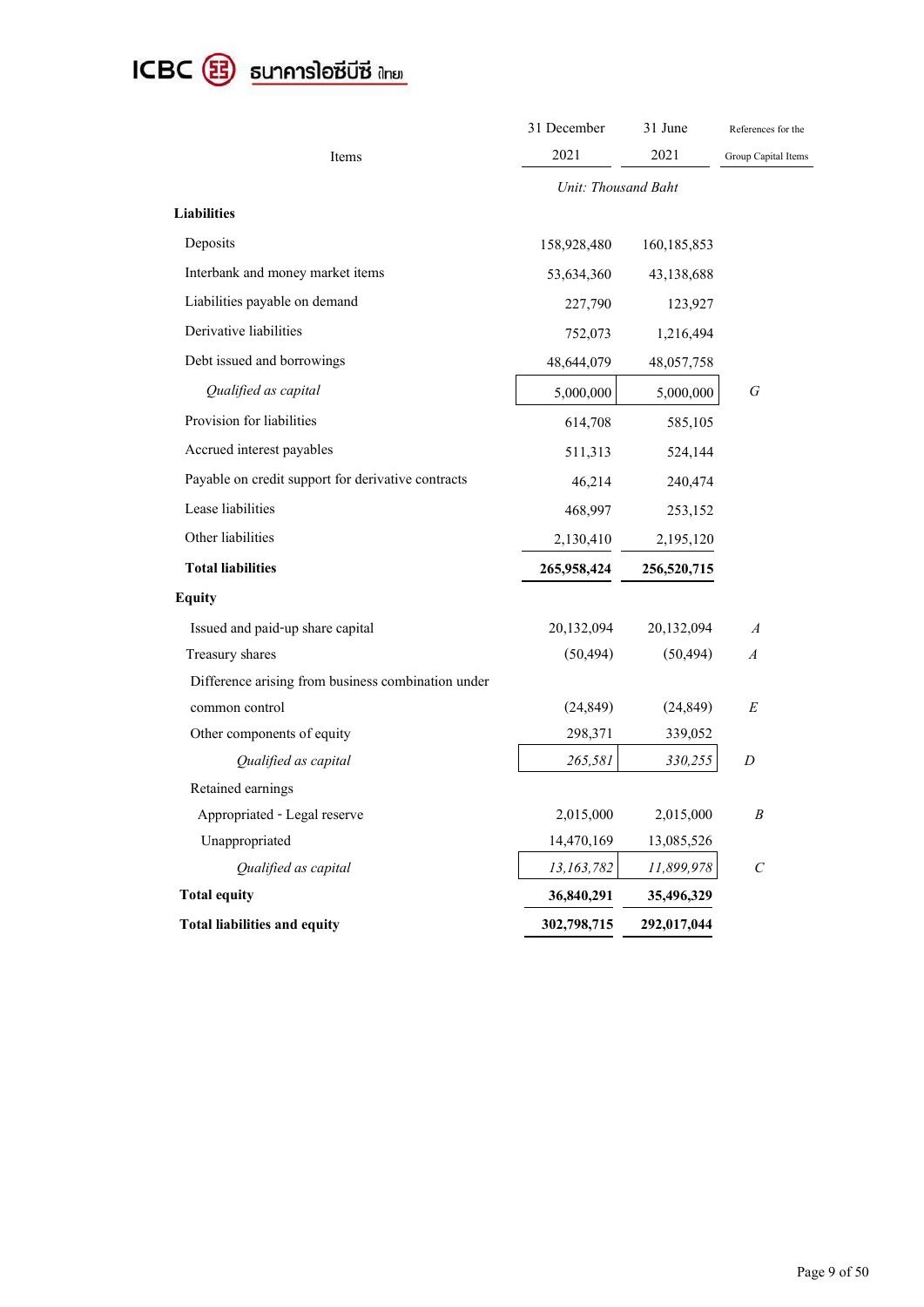

|                | Subject                                                                | <b>Description</b>                                |
|----------------|------------------------------------------------------------------------|---------------------------------------------------|
|                |                                                                        | Industrial and Commercial Bank of China           |
| 1              | Issuer                                                                 | (Thai) Public Company Limited.                    |
| $\overline{2}$ | Unique identifier                                                      | ICBCT289A                                         |
|                | <b>BOT's Treatment</b>                                                 |                                                   |
| 3              | Instrument type (CET 1 / Tier 1/ Tier 2)                               | Tier 2                                            |
| 4              | Qualified as per BOT Basel III rerulations                             | Qualified                                         |
| 5              | If not, specify unqualified feature as per the Basel III<br>regulation |                                                   |
| 6              | Recognized as capital partially or full                                | Fully recognized                                  |
| 7              | Eligible as The Bank / The Group / The Bank and Group                  | The Bank and Group                                |
| 8              | Amount recognized in regulatory capital (unit : million baht)          | 5,000 (Five thousand million) Baht                |
| 9              | Par value of instrument (unit : baht)                                  | 1,000 (One thousand) Baht / Unit                  |
| 10             | Accounting classification                                              | Financial Liabilities stated at Amortized<br>Cost |
| 11             | Original date of issuance                                              | 23 March 2018                                     |
| 12             | Perpetual or dated                                                     | Dated                                             |
| 13             | Original maturity date                                                 | 23 September 2028                                 |
| 14             | Issuer call subject to prior supervisory approval                      | Issuer call option with BOT's prior               |
|                |                                                                        | approval                                          |
| 15             | Optional call date, Contingent call dates and redemption               | The issuer may early redeem prior to the          |
|                | amount                                                                 | maturity date, if it falls under any of the       |
|                |                                                                        | following events                                  |
|                |                                                                        | 1. After the lapse of 5 years from the            |
|                |                                                                        | issue date or.                                    |
|                |                                                                        | 2. If there is a change in tax law after the      |
|                |                                                                        | issue date which results in a change to           |
|                |                                                                        | the tax treatment of the Subordinate              |

# **The main features of regulatory capital instruments issued**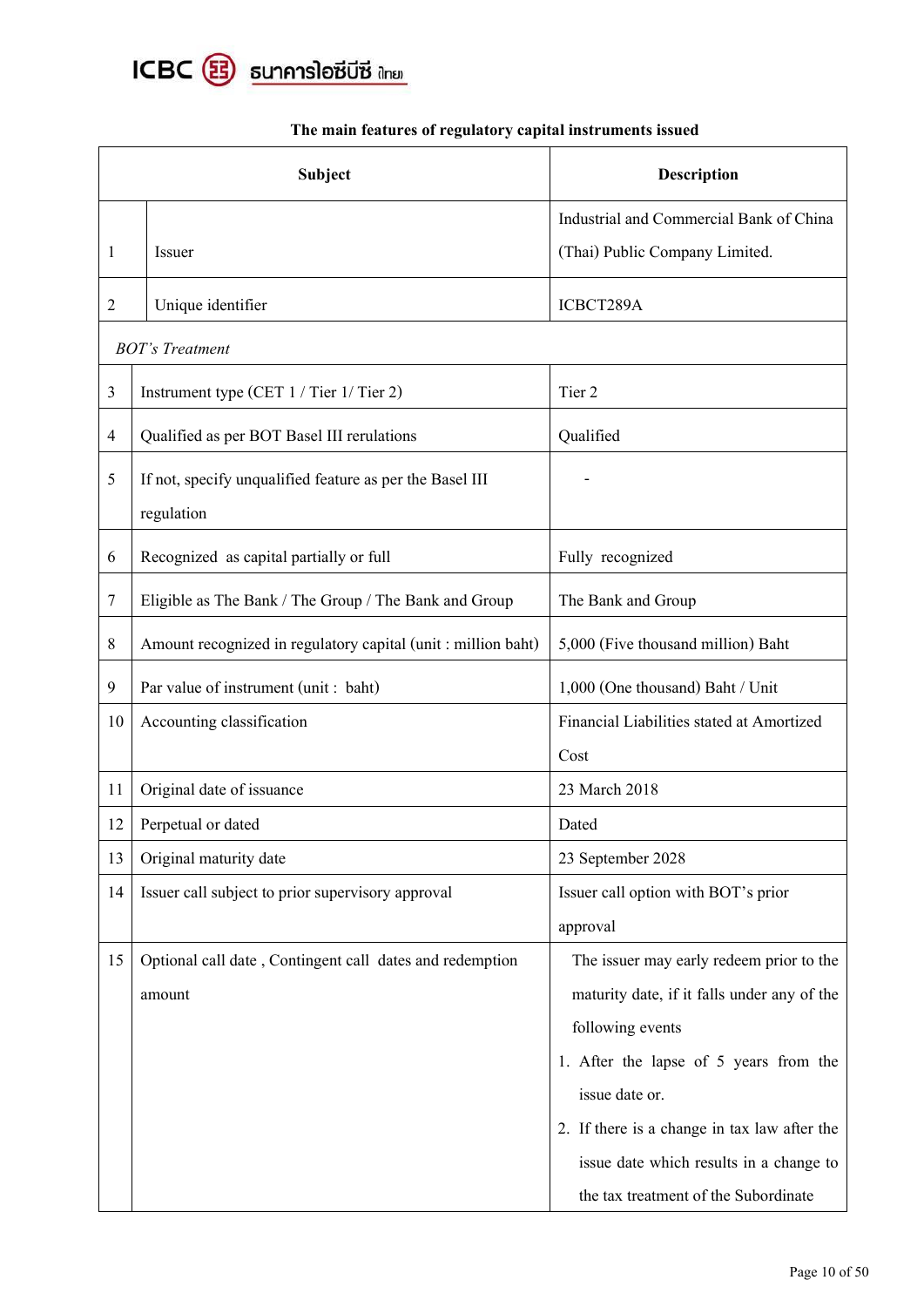

|    | <b>Subject</b>                                                | <b>Description</b>                           |
|----|---------------------------------------------------------------|----------------------------------------------|
|    |                                                               | 3. Instruments that is not to the benefit of |
|    |                                                               | the Issuer or.                               |
|    |                                                               | 4. If the Subordinate Instruments are fully  |
|    |                                                               | excluded from Tier 2 capital as a result     |
|    |                                                               | of the change in the applicable              |
|    |                                                               | regulations or.                              |
|    |                                                               | Any other event as permitted by the BOT      |
|    |                                                               | after the Issue Date.                        |
| 16 | Subsequent call dates, if applicable                          | After 23 March 2023, issuer may early        |
|    |                                                               | withdraw before maturity date.               |
|    | <b>Coupons / Other returns</b>                                |                                              |
| 17 | Fixed or floating dividend / Coupon                           | Fixed rate                                   |
| 18 | Coupon rate and any related index                             | Fixed interest rate at 3.5 % p.a until       |
|    |                                                               | maturity. The interest payment shall be      |
|    |                                                               | paid every 3 months.                         |
| 19 | Existence of dividend stopper                                 | -None-                                       |
| 20 | Fully discretionary, partially discretionary or mandatory     | Discretionary as stated in term<br>and       |
|    |                                                               | conditions                                   |
| 21 | Existence of step up or other incentive to redeem             | No step up interest payment.                 |
| 22 | Noncumulative or Cumulative                                   | Non - cumulative                             |
| 23 | Convertible or Non - Convertible                              | Non - Convertible                            |
| 24 | If convertible, conversion trigger                            | $\overline{\phantom{a}}$                     |
| 25 | If convertible, fully or partially                            | $\overline{\phantom{a}}$                     |
| 26 | If convertible, Conversion rate                               | $\overline{\phantom{a}}$                     |
| 27 | If convertible, specify instrument                            | $\overline{\phantom{a}}$                     |
| 28 | If convertible, specify issuer of instrument it converts into | $\qquad \qquad \blacksquare$                 |
| 29 | Write-down feature                                            | Write-down feature                           |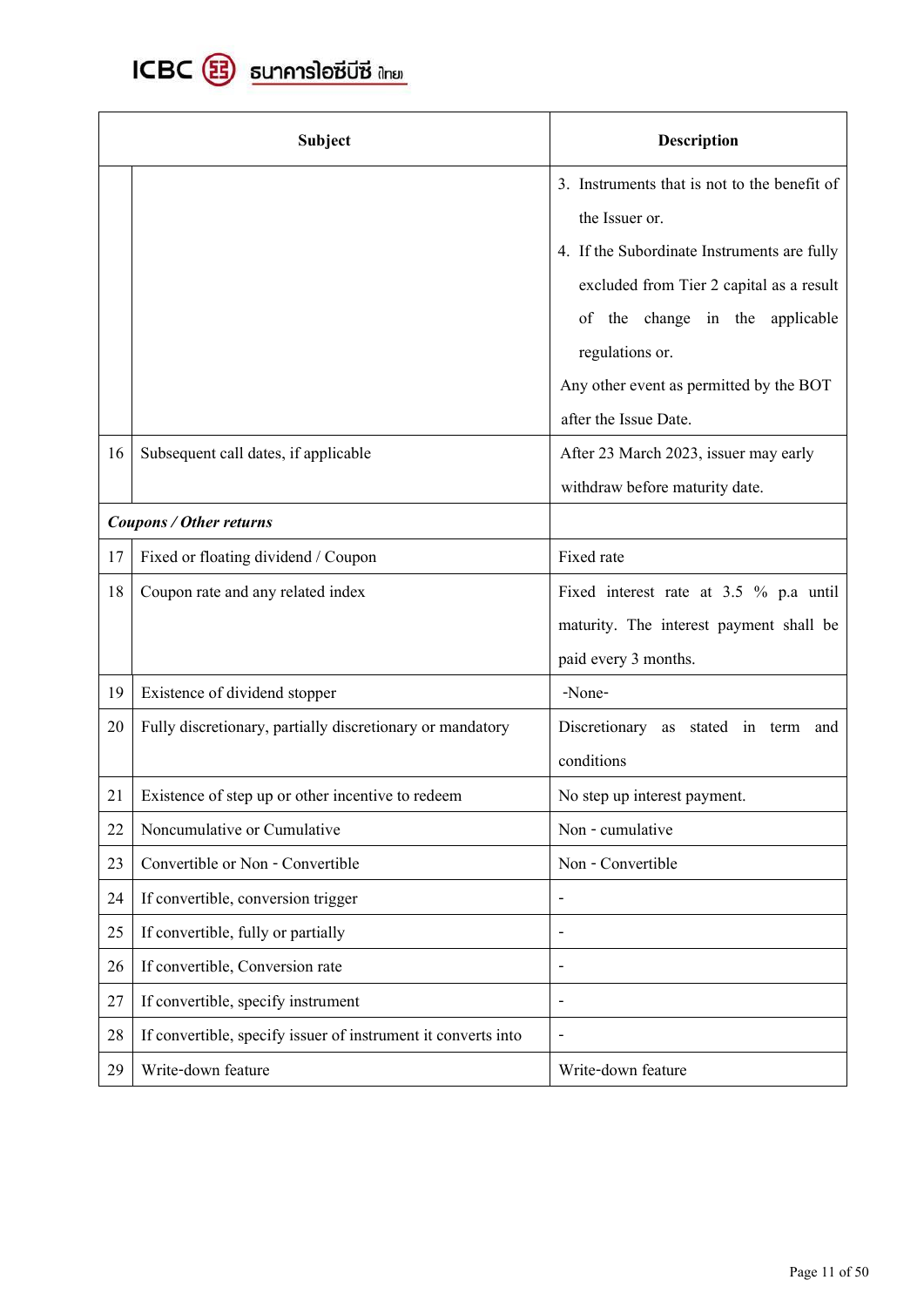

|    | <b>Subject</b>                                              | <b>Description</b>                             |
|----|-------------------------------------------------------------|------------------------------------------------|
| 30 | If write-down, write-down trigger                           | In case of non-viability events of the         |
|    |                                                             | issuer and the authority decides to grant      |
|    |                                                             | financial<br>assistance,<br>the<br>subordinate |
|    |                                                             | instrument holder shall be forced to write-    |
|    |                                                             | down. Issuer may write-down (in full or        |
|    |                                                             | partial amount).                               |
| 31 | If write-down, full or partial                              | Write-down in full or partial amount           |
| 32 | If write-down, permanent or temporary                       | Permanent                                      |
| 33 | If temporary write-down, description of write-up mechanism  |                                                |
| 34 | Position in subordination hierarchy in liquidation (specify | Superior to Additional Tier<br>debt<br>-1      |
|    | instrument type immediately senior to instrument)           | securities (if any) / Preferred share          |
|    |                                                             | Common stock.                                  |

# **Credit Risk Policies**

The Financial Group has established the credit risk policies and credit policies as the guidelines for credit approvals consideration to be within the portfolio risk tolerance of The Financial Group and the bank. The credit risk management policies comprise the lending to related parties policy, individual and group facility limits, the list of prohibited businesses lending, specific businesses lending and sectorial lending limits including other relevant policies to credit approval processes which are in line with the Bank of Thailand's regulations so that The Financial Group has appropriate control of credit risk and sufficient credit and portfolio risk management. The policies also incorporate the processes of credit risk assessment, monitoring, controlling and capital adequacy assessment as appropriate.

# **Definition of default and impairment of assets**

The Financial Group has established the policy to define the default for the impairment of loan consideration whereby the incurrence of default corresponding to the overdue of either principal or interest of over 90 days after the due date or any loans qualitatively classified as non - performing.

#### Guideline for setting general and specific provision

The Group recognized expected credit loss which complied with TFRS9 and Bank of Thailand notification: Guideline on Asset Classification and Provisioning of Financial Institutions. An expected credit loss represents the present value of expected cash shortfalls over the residual term of a financial asset, undrawn commitment or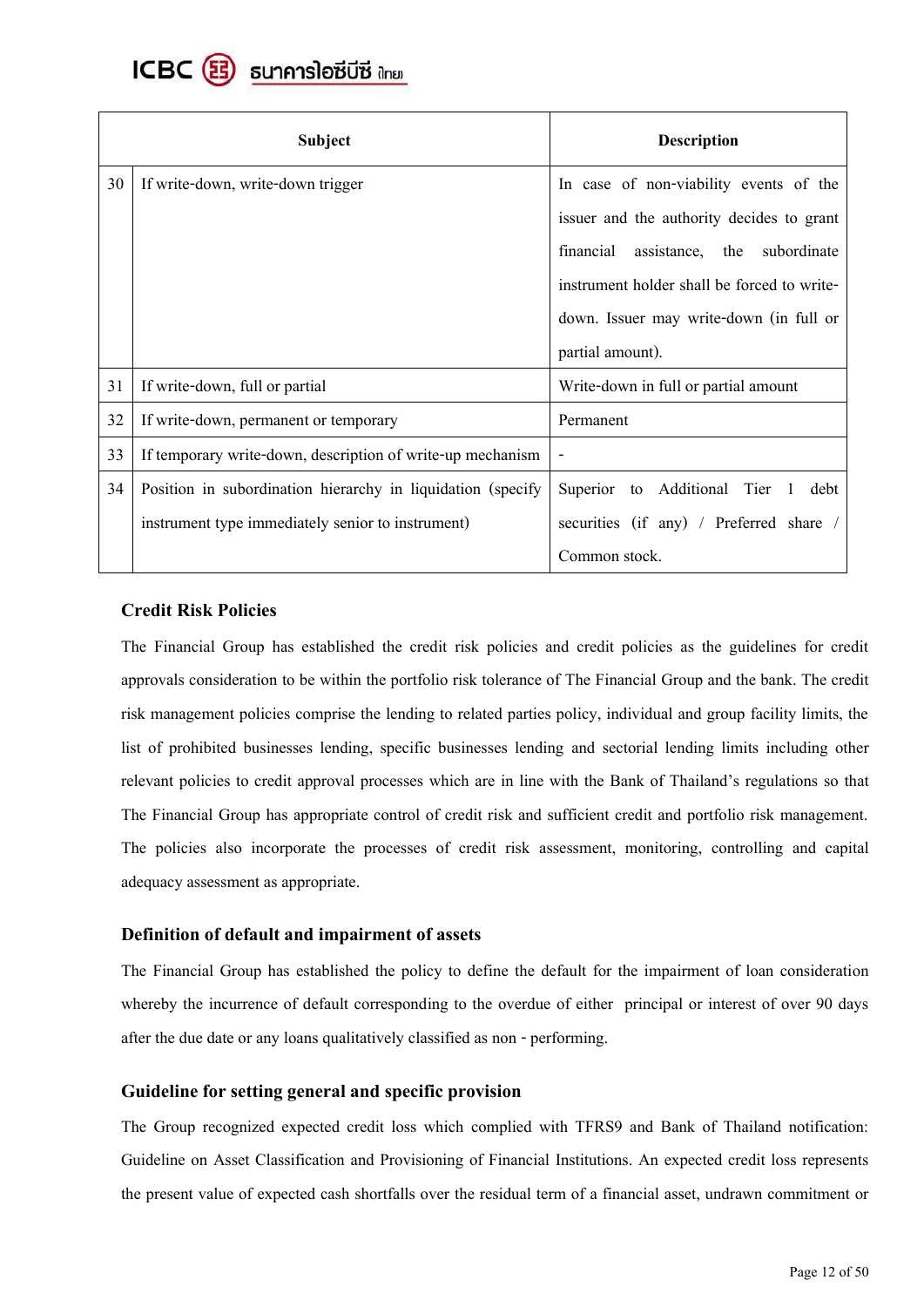# ICBC 3 ธนาคารโอซีบีซี inย

financial guarantee. A cash shortfall is the difference between the cash flows that are due in accordance with the contractual terms of the instrument and the cash flows that are expected to be received over the contractual life of the instrument.

The estimation of expected cash shortfalls on collateralized financial instruments reflects the expected amount and timing of cash flow from foreclosure of the collateral less the costs of obtaining and selling the collateral. In addition, the Group also recognized the specific an expected credit loss by individual as follows:

- 1. The Financial Group has set the additional allowance by considering the Expected loss for "Stage 1" and "Stage 2".
- 2. In case that The Financial Group has considered the credit approval, extension of facility or restructuring and found that it is possible that the loans cannot be repaid in both principal and interest according to the contract, the credit risk department will consider classification and propose the additional specific allowance for each individual loan.
- 3. For some industry sectors, countries or portfolios which have higher risk profiles, the Credit Risk Department may recommend increases in the allowances for debtors in those sectors, countries or portfolios.
- 4. The Financial Group may set additional allowances upon the recommendations of Industrial and Commercial Bank of China Limited, the parent company, the BOT or the Bank's management, internal auditors, and external auditors.
- 5. Since the difficulties to receive recovery from enforcement of machinery, the Bank shall not use the machinery placed as collateral as a deductible.

The Financial Group and the Bank have the outstanding balance of financial statement before considering the credit risk mitigation as of 31 December 2021 and 2020 as follows:

|                                                             | <b>The Financial Group</b> |                  |
|-------------------------------------------------------------|----------------------------|------------------|
| <b>Items</b>                                                | 31 December 2021           | 31 December 2020 |
|                                                             | Unit: Thousand Baht        |                  |
| On-Statements of financial position                         |                            |                  |
| Net loans and accrued interest receivables                  | 217,190,241                | 187, 337, 614    |
| Net investment in debt securities                           | 74,933,391                 | 73,052,722       |
| Net deposits and accrued interest receivables <sup>3/</sup> | 5,783,736                  | 3,401,827        |
| Derivatives assets                                          | 403,530                    | 1,347,941        |

 $1/$  Including accrued interest receivables and net deferred income allowance for expected credit loss and net loans to interbank and money market.

 2/ Excluding accrued interest receivables and net revaluation surplus and allowance for expected credit loss.

<sup>3/</sup> Including accrued interest receivables and net allowance for expected credit loss.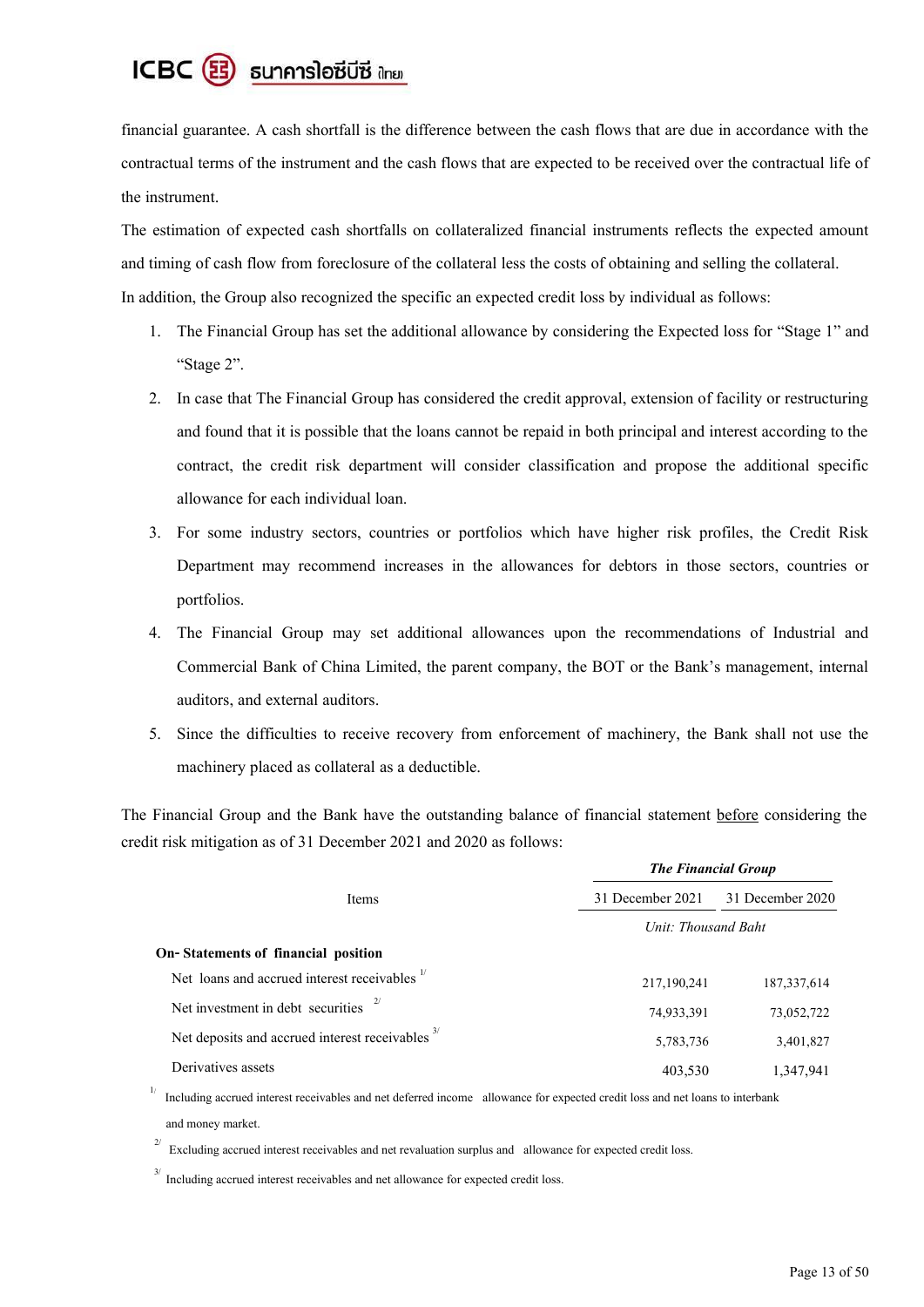

|                                                                                                                                                                                                                                                                                               | <b>The Financial Group</b> |                  |
|-----------------------------------------------------------------------------------------------------------------------------------------------------------------------------------------------------------------------------------------------------------------------------------------------|----------------------------|------------------|
| Items                                                                                                                                                                                                                                                                                         | 31 December 2021           | 31 December 2020 |
|                                                                                                                                                                                                                                                                                               | Unit: Thousand Baht        |                  |
| Off-Statements of financial position <sup>4/</sup>                                                                                                                                                                                                                                            |                            |                  |
| Avals, Guarantee to loans and Letters of Credit                                                                                                                                                                                                                                               | 1,010,339                  | 1,566,120        |
| OTC derivatives                                                                                                                                                                                                                                                                               | 71,581,116                 | 83,615,880       |
| Undrawn committed lines                                                                                                                                                                                                                                                                       | 8,066,136                  | 6,989,636        |
| $\frac{4}{5}$ p.c. $\frac{1}{11}$ 1, $\frac{1}{11}$ 1, $\frac{1}{11}$ 1, $\frac{1}{11}$ 1, $\frac{1}{11}$ 1, $\frac{1}{11}$ 1, $\frac{1}{11}$ 1, $\frac{1}{11}$ 1, $\frac{1}{11}$ 1, $\frac{1}{11}$ 1, $\frac{1}{11}$ 1, $\frac{1}{11}$ 1, $\frac{1}{11}$ 1, $\frac{1}{11}$ 1, $\frac{1}{11}$ |                            |                  |

Before multiplying by the credit conversion factors (CCF).

|                                                             |                     | The Bank         |  |  |
|-------------------------------------------------------------|---------------------|------------------|--|--|
| Items                                                       | 31 December 2021    | 31 December 2020 |  |  |
|                                                             | Unit: Thousand Baht |                  |  |  |
| On-Statements of financial position                         |                     |                  |  |  |
| Net loans and accrued interest receivables                  | 165,901,458         | 140, 164, 725    |  |  |
| Net investment in debt securities                           | 74,933,391          | 73,052,722       |  |  |
| Net deposits and accrued interest receivables <sup>3/</sup> | 5,333,914           | 3,160,714        |  |  |
| Derivatives assets                                          | 403,530             | 1,347,941        |  |  |
| Off-Statements of financial position                        |                     |                  |  |  |
| Avals, Guarantee to loans and Letters of Credit             | 1,010,339           | 1,566,120        |  |  |
| OTC derivatives                                             | 71,581,116          | 83,615,880       |  |  |
| Undrawn committed lines                                     | 8,096,136           | 7,019,636        |  |  |
|                                                             |                     |                  |  |  |

 1/ Including accrued interest receivables and net deferred income, allowances for doubtful account, allowances for restructuring and net loans to interbank and money market

2/ Excluding accrued interest receivables and net the revaluation surplus and allowances for impairment.

3/ Before multiplying by the credit conversion factors (CCF)

4/ Before multiplying by the credit conversion factors (CCF).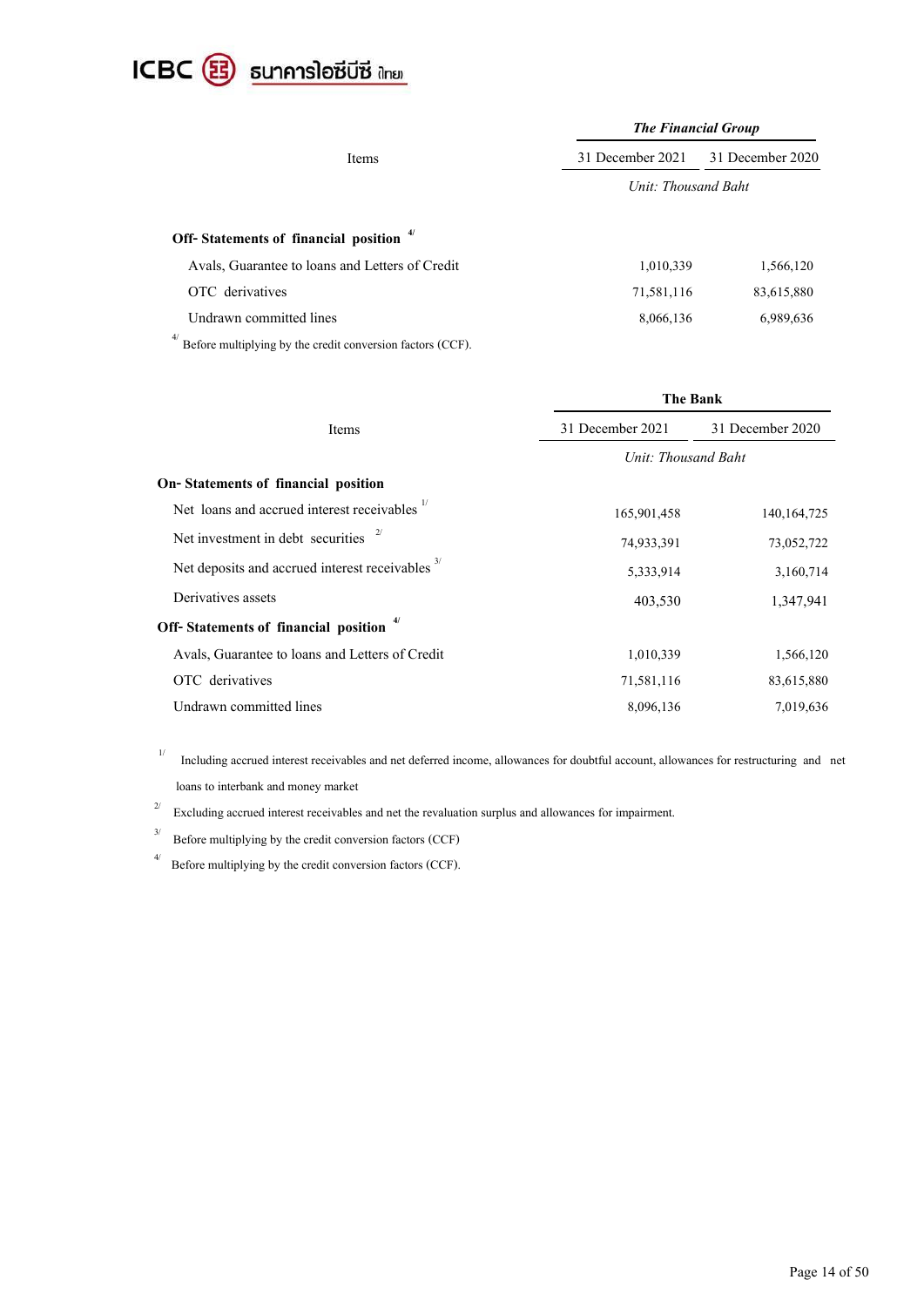# ICBC <sup>3</sup> sunคารโอซีบีซี ilnย)

The Financial Group and the Bank have the outstanding balance of financial statement before considering the credit risk mitigation classified by country as of 31 December 2021 and 2020 as follows:

#### **The Financial Group**

### **31 December2021**

#### **On-Statements of financial position**

|                                     | Net loans and             | Net investment | Net deposits and    |                |             |
|-------------------------------------|---------------------------|----------------|---------------------|----------------|-------------|
| Customer's country of residence     | accrued interest          | in debt        | accrued interest    | Derivative     |             |
|                                     | receivables $\frac{1}{1}$ | securities     | receivables $3/$    | assets         | Total       |
|                                     |                           |                | Unit: Thousand Baht |                |             |
| Thailand                            | 202,581,689               | 60,592,954     | 3,137,160           | 268,377        | 266,580,180 |
| Asia Pacific Rim excluding Thailand | 10,971,950                | 8,170,276      | 2,634,478           | 135,153        | 21,911,857  |
| North America and Latin America     | 2,354,221                 | 6,170,161      |                     | $\overline{a}$ | 8,524,382   |
| Africa and Middle East              | 611,010                   |                |                     | ۰              | 611,010     |
| Europe                              | 671,371                   |                | 12,098              | ۰              | 683,469     |
| <b>Total</b>                        | 217,190,241               | 74,933,391     | 5,783,736           | 403,530        | 298,310,898 |

<sup>1/</sup> Including accrued interest receivables and net deferred income, allowance for expected credit loss and net loans to interbank and money market.

2/ Excluding accrued interest receivables and net revaluation surplus and allowance for expected credit loss.

<sup>3/</sup> Including accrued interest receivables and net allowance for expected credit loss.

#### **The Financial Group**

#### **31 December2020**

| On-Statements of financial position |  |  |  |  |  |
|-------------------------------------|--|--|--|--|--|
|-------------------------------------|--|--|--|--|--|

|                                     | Net loans and             | Net investment  | Net deposits and    |                          |              |
|-------------------------------------|---------------------------|-----------------|---------------------|--------------------------|--------------|
| Customer's country of residence     | accrued interest          | in debt         | accrued interest    | Derivative               |              |
|                                     | receivables $\frac{1}{1}$ | securities $2/$ | receivables $3/$    | assets                   | Total        |
|                                     |                           |                 | Unit: Thousand Baht |                          |              |
| Thailand                            | 167,944,066               | 51,468,123      | 2,096,746           | 829,608                  | 222,338,543  |
| Asia Pacific Rim excluding Thailand | 14,602,970                | 8,296,867       | 1,169,025           | 518,333                  | 24,587,195   |
| North America and Latin America     | 1,829,503                 | 13,287,732      |                     | $\overline{\phantom{a}}$ | 15, 117, 235 |
| Africa and Middle East              | 1,905,808                 |                 |                     |                          | 1,905,808    |
| Europe                              | 1,055,267                 |                 | 136,056             |                          | 1,191,323    |
| <b>Total</b>                        | 187, 337, 614             | 73,052,722      | 3,401,827           | 1,347,941                | 265,140,104  |

<sup>1/</sup> Including accrued interest receivables and net deferred income, allowance for expected credit loss and net loans to interbank and money market.

2/ Excluding accrued interest receivables and net revaluation surplus and allowance for expected credit loss.

<sup>3/</sup> Including accrued interest receivables and net allowance for expected credit loss.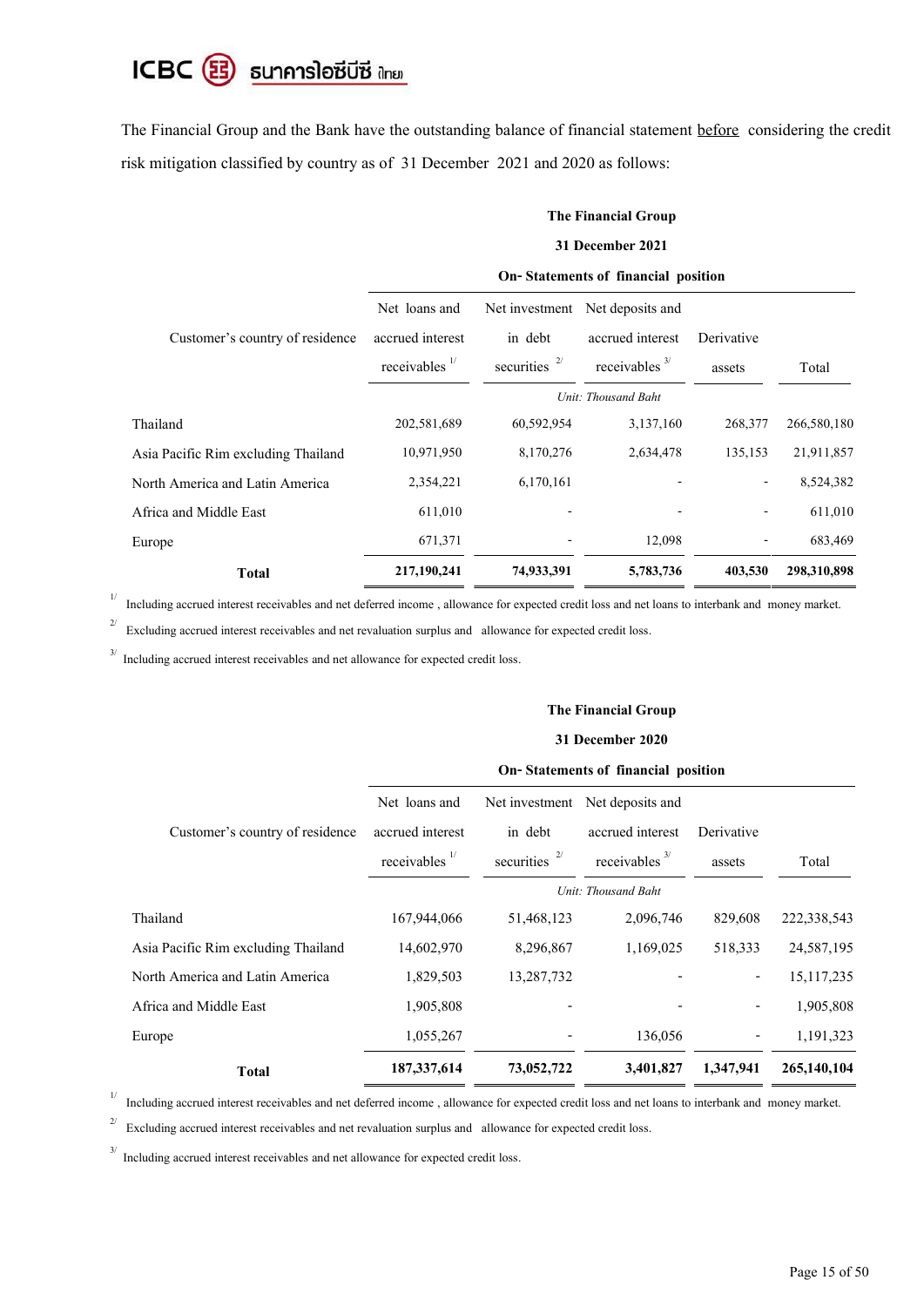

#### **The Bank**

#### **31 December2021**

|                                     | On-Statements of financial position |                 |                  |            |             |
|-------------------------------------|-------------------------------------|-----------------|------------------|------------|-------------|
|                                     | Net loans and                       | Net investment  | Net deposits and | Derivative | Total       |
| Customer's country of residence     | accrued interest                    | in debt         | accrued interest | Assets     |             |
|                                     | receivables $\frac{1}{1}$           | securities $2/$ | receivables $3/$ |            |             |
|                                     | Unit: Thousand Baht                 |                 |                  |            |             |
| Thailand                            | 151,431,462                         | 60,592,954      | 2,778,131        | 268,377    | 215,070,924 |
| Asia Pacific Rim excluding Thailand | 10,861,400                          | 8,170,276       | 2,543,685        | 135,153    | 21,710,514  |
| North America and Latin America     | 2,353,451                           | 6,170,161       |                  |            | 8,523,612   |
| Africa and Middle East              | 603,863                             |                 |                  |            | 603,863     |
| Europe                              | 651,282                             |                 | 12,098           |            | 663,380     |
| <b>Total</b>                        | 165,901,458                         | 74,933,391      | 5,333,914        | 403,530    | 246,572,293 |

 $1/\,$ Including accrued interest receivables and net deferred income allowance for expected credit loss and net loans to interbank and money market.

2/ Excluding accrued interest receivables and net revaluation surplus and allowance for expected credit loss.

<sup>3/</sup> Including accrued interest receivables and net allowance for expected credit loss.

#### **The Bank**

#### **31 December2020**

### **On-Statements of financial position**

|                                     | Net loans and             | Net investment     | Net deposits and    | Derivative               | Total        |
|-------------------------------------|---------------------------|--------------------|---------------------|--------------------------|--------------|
| Customer's country of residence     | accrued interest          | in debt            | accrued interest    | Assets                   |              |
|                                     | receivables $\frac{1}{1}$ | securities $2^{7}$ | receivables $3/$    |                          |              |
|                                     |                           |                    | Unit: Thousand Baht |                          |              |
| Thailand                            | 119,241,015               | 51,468,123         | 1,956,976           | 829,608                  | 173,495,722  |
| Asia Pacific Rim excluding Thailand | 14,520,224                | 8,296,867          | 1,169,025           | 518,333                  | 24,504,449   |
| North America and Latin America     | 1,829,503                 | 13,287,732         |                     | $\overline{\phantom{a}}$ | 15, 117, 235 |
| Africa and Middle East              | 1,901,683                 |                    |                     | $\overline{\phantom{a}}$ | 1,901,683    |
| Europe                              | 2,672,300                 |                    | 34,713              | -                        | 2,707,013    |
| Total                               | 140, 164, 725             | 73,052,722         | 3,160,714           | 1,347,941                | 217,726,102  |

<sup>1/</sup> Including accrued interest receivables and net deferred income allowance for expected credit loss and net loans to interbank and money market.

 $2/\,$ Excluding accrued interest receivables and net revaluation surplus and allowance for expected credit loss.

<sup>3/</sup> Including accrued interest receivables and net allowance for expected credit loss.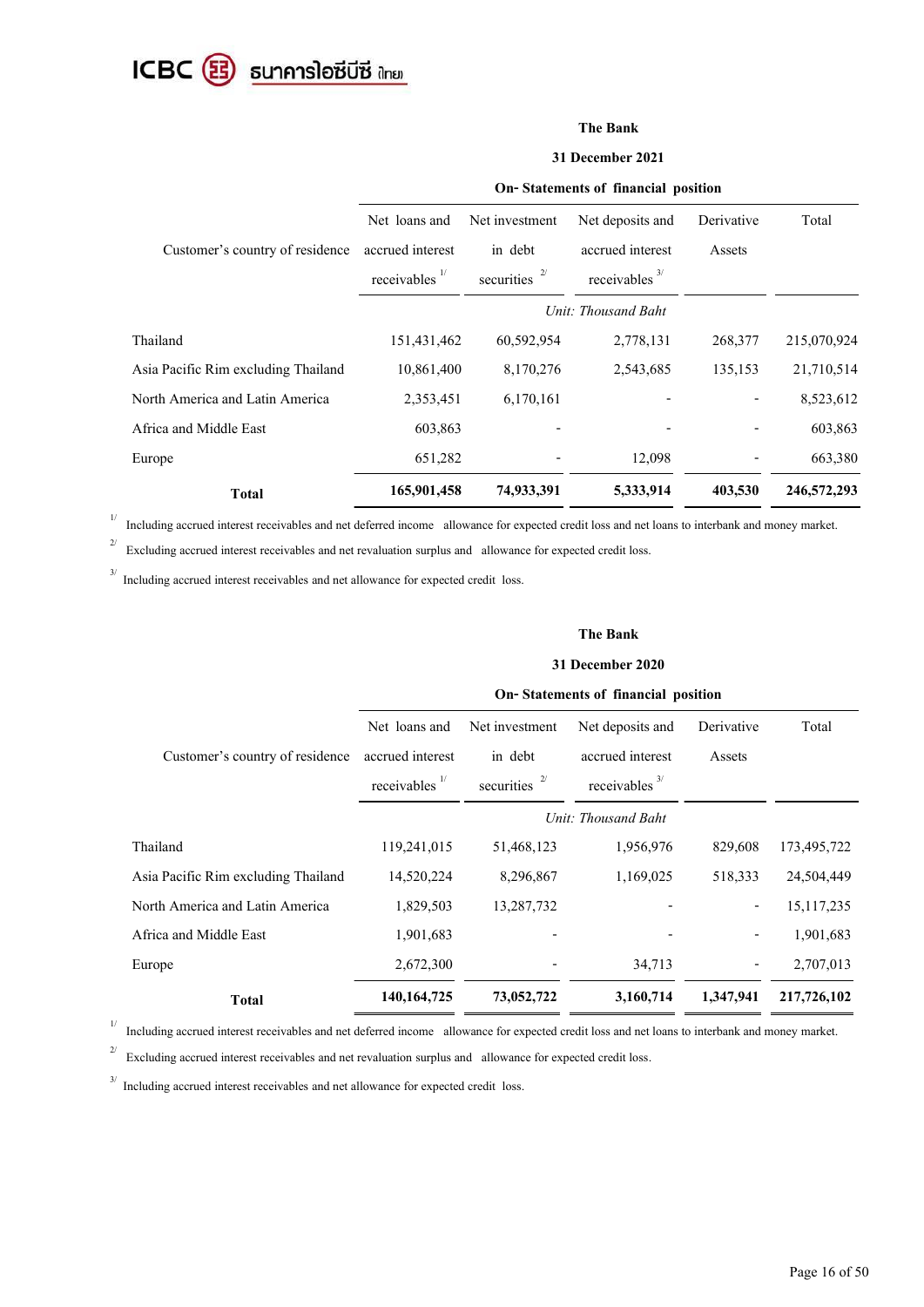

# **The Financial Group**

#### **31 December 2021**

|                                     | Off-Statements of financial position |                  |                |            |  |
|-------------------------------------|--------------------------------------|------------------|----------------|------------|--|
|                                     | Avals, Guarantees to loans           | Over-the-counter | Undrawn        |            |  |
| Customer's country of residence     | and Letter of Credit                 | derivatives      | Committed Line | Total      |  |
|                                     | Unit: Thousand Baht                  |                  |                |            |  |
| Thailand                            | 128,192                              | 39,061,913       | 3,932,917      | 43,123,022 |  |
| Asia Pacific Rim excluding Thailand | 863,677                              | 32,519,203       | 2,477,321      | 35,860,201 |  |
| North America and Latin America     |                                      |                  | 275,109        | 275,109    |  |
| Africa and Middle East              | 4,527                                |                  | 1,023,406      | 1,027,933  |  |
| Europe                              | 13,943                               |                  | 357,383        | 371,326    |  |
| <b>Total</b>                        | 1,010,339                            | 71,581,116       | 8,066,136      | 80,657,591 |  |

 $4/$  Before multiplying by the credit conversion factors (CCF)

# **The Financial Group**

## **31 December 2020**

| Off-Statements of financial position |  |  |  |
|--------------------------------------|--|--|--|
|--------------------------------------|--|--|--|

| Avals, Guarantees to loans<br>and Letter of Credit | Over-the-counter<br>derivatives | Undrawn        |                     |
|----------------------------------------------------|---------------------------------|----------------|---------------------|
|                                                    |                                 |                |                     |
|                                                    |                                 | Committed Line | Total               |
|                                                    |                                 |                |                     |
| 696,984                                            | 50,483,366                      | 5,439,898      | 56,620,248          |
| 852,213                                            | 33, 132, 514                    | 564,297        | 34,549,024          |
|                                                    |                                 | 319,400        | 319,400             |
| 4,147                                              |                                 | 662,325        | 666,472             |
| 12,776                                             |                                 | 3,716          | 16,492              |
| 1,566,120                                          | 83,615,880                      | 6,989,636      | 92,171,636          |
|                                                    |                                 |                | Unit: Thousand Baht |

 $4/$  Before multiplying by the credit conversion factors (CCF)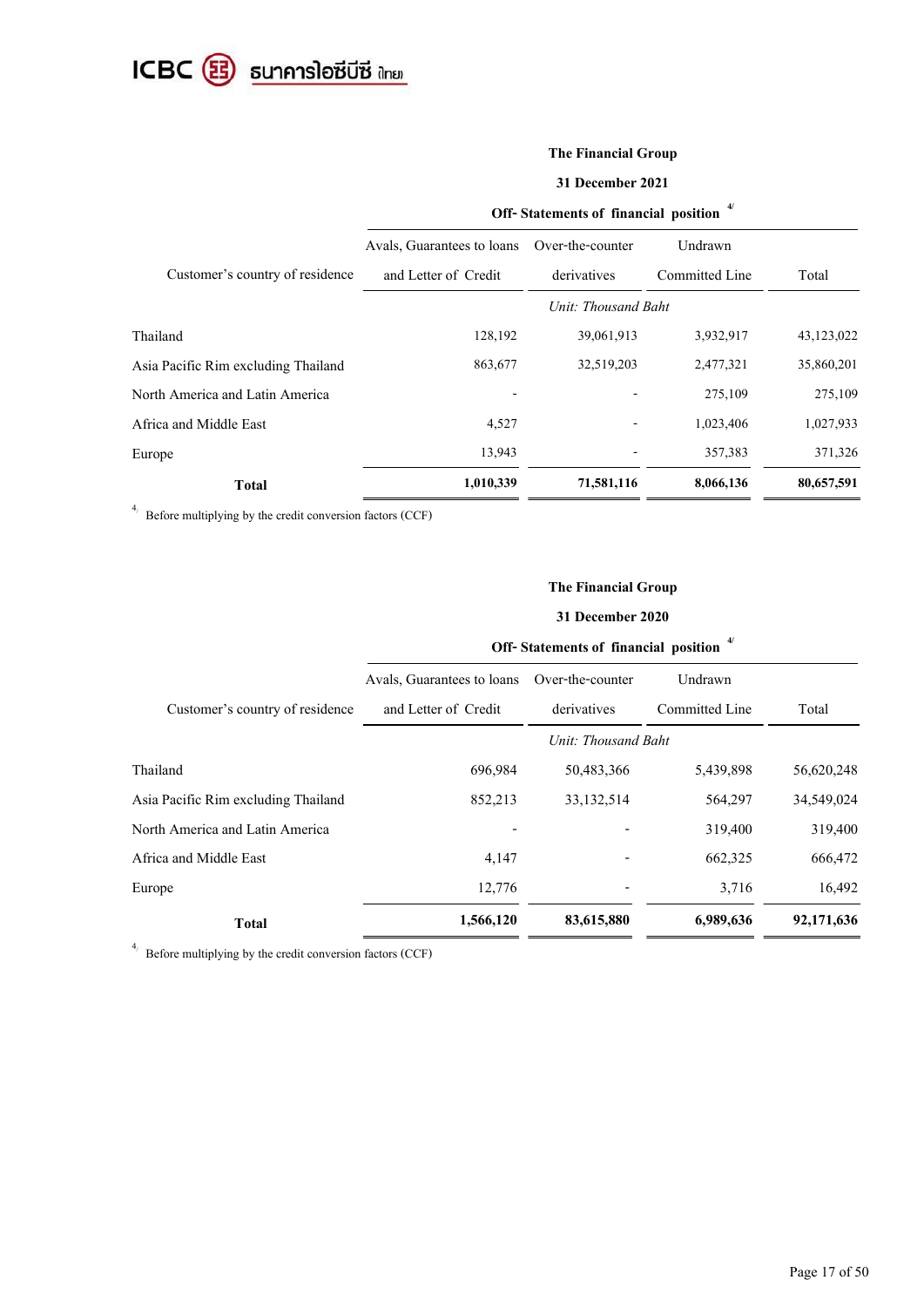

# **The Bank**

#### **31 December2021**

|                                     | Off-Statements of financial position |                  |                |            |  |  |
|-------------------------------------|--------------------------------------|------------------|----------------|------------|--|--|
|                                     | Avals, Guarantees to loans           | Over-the-counter | Undrawn        |            |  |  |
| Customer's country of residence     | and Letter of Credit                 | derivatives      | Committed Line | Total      |  |  |
|                                     | Unit: Thousand Baht                  |                  |                |            |  |  |
| Thailand                            | 128,192                              | 39,061,913       | 3,962,917      | 43,153,022 |  |  |
| Asia Pacific Rim excluding Thailand | 863,677                              | 32,519,203       | 2,477,321      | 35,860,201 |  |  |
| North America and Latin America     |                                      |                  | 275,109        | 275,109    |  |  |
| Africa and Middle East              | 4,527                                |                  | 1,023,406      | 1,027,933  |  |  |
| Europe                              | 13,943                               |                  | 357,383        | 371,326    |  |  |
| <b>Total</b>                        | 1,010,339                            | 71,581,116       | 8,096,136      | 80,687,591 |  |  |

4/ Before multiplying by the credit conversion factors (CCF)

### **The Bank**

#### **31 December2020**

# **Off-Statements of financial position 4/**

|                                     | Avals, Guarantees to loans | Over-the-counter    | Undrawn        |            |
|-------------------------------------|----------------------------|---------------------|----------------|------------|
| Customer's country of residence     | and Letter of Credit       | derivatives         | Committed Line | Total      |
|                                     |                            | Unit: Thousand Baht |                |            |
| Thailand                            | 696,984                    | 50,483,366          | 5,469,898      | 56,650,248 |
| Asia Pacific Rim excluding Thailand | 852,213                    | 33, 132, 514        | 564,297        | 34,549,024 |
| North America and Latin America     |                            |                     | 319,400        | 319,400    |
| Africa and Middle East              | 4,147                      |                     | 662,325        | 666,472    |
| Europe                              | 12,776                     |                     | 3,716          | 16,492     |
| <b>Total</b>                        | 1,566,120                  | 83,615,880          | 7,019,636      | 92,201,636 |

4/ Before multiplying by the credit conversion factors (CCF)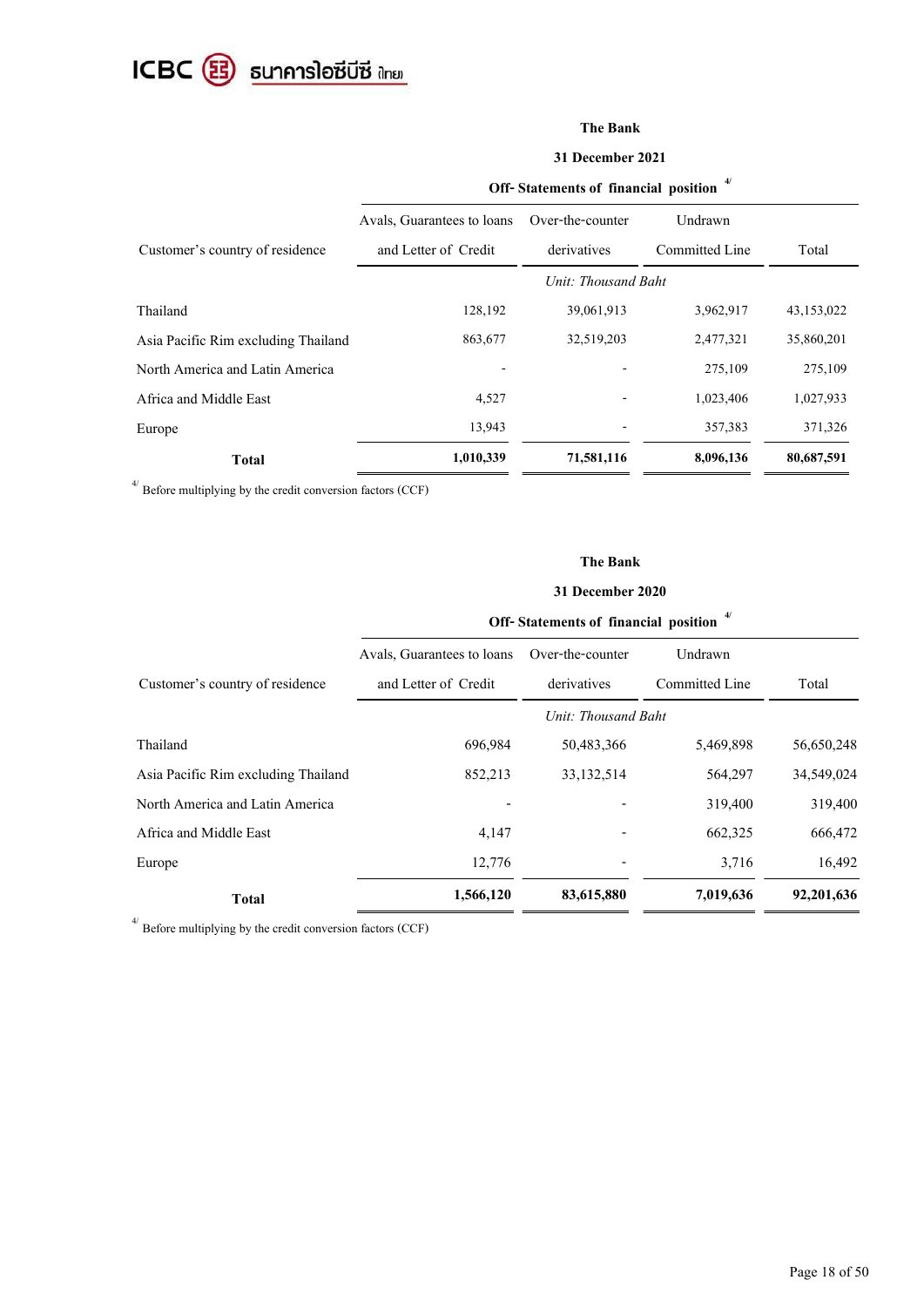# ICBC 3 ธนาคารโอซีบีซี inย

The Financial Group and the Bank have the outstanding balance of financial statement before considering the credit risk mitigation classified by remaining maturities as of 31 December 2021 and 2020 as follows:

|                                                             | 31 December 2021 |                     |             |  |
|-------------------------------------------------------------|------------------|---------------------|-------------|--|
| Items                                                       | Up to 1 year     | Over 1 year         | Total       |  |
|                                                             |                  | Unit: Thousand Baht |             |  |
| On-Statements of financial position                         |                  |                     |             |  |
| Net loans and accrued interest receivables                  | 84,963,169       | 132,227,072         | 217,190,241 |  |
| Net investment in debt securities                           | 44, 311, 970     | 30,621,421          | 74,933,391  |  |
| Net deposits and accrued interest receivables <sup>3/</sup> | 3,821,204        | 1,962,532           | 5,783,736   |  |
| Derivatives assets                                          | 213,086          | 190,444             | 403,530     |  |
| Off-Statements of financial position                        |                  |                     |             |  |
| Avals, Guarantee to loans and Letters of Credit             | 135,740          | 874,599             | 1,010,339   |  |
| OTC derivatives                                             | 44,384,846       | 27,196,270          | 71,581,116  |  |
| Undrawn committed lines                                     | 4,351,039        | 3,715,097           | 8,066,136   |  |

# **The Financial Group**

<sup>1/</sup> Including accrued interest receivables and net deferred income, allowance for expected credit loss and net loans to interbank and money market

2/ Excluding accrued interest receivables and net revaluation surplus and allowance for expected credit loss

3/ Including accrued interest receivables net revaluation surplus and allowance for expected credit loss.

Before multiplying by the credit conversion factors (CCF)

|                                                             | The Financial Group |                     |               |  |
|-------------------------------------------------------------|---------------------|---------------------|---------------|--|
|                                                             |                     | 31 December 2020    |               |  |
| Items                                                       | Up to 1 year        | Over 1 year         | Total         |  |
|                                                             |                     | Unit: Thousand Baht |               |  |
| On-Statements of financial position                         |                     |                     |               |  |
| Net loans and accrued interest receivables                  | 64, 623, 837        | 122,713,777         | 187, 337, 614 |  |
| Net investment in debt securities                           | 43,414,493          | 29,638,229          | 73,052,722    |  |
| Net deposits and accrued interest receivables <sup>3/</sup> | 2,690,348           | 711,479             | 3,401,827     |  |
| Derivatives assets                                          | 987,320             | 360,621             | 1,347,941     |  |

<sup>1/</sup> Including accrued interest receivables and net deferred income, allowance for expected credit loss and net loans to interbank and money market

2/ Excluding accrued interest receivables and net revaluation surplus and allowance for expected credit loss

3/ Including accrued interest receivables net revaluation surplus and allowance for expected credit loss.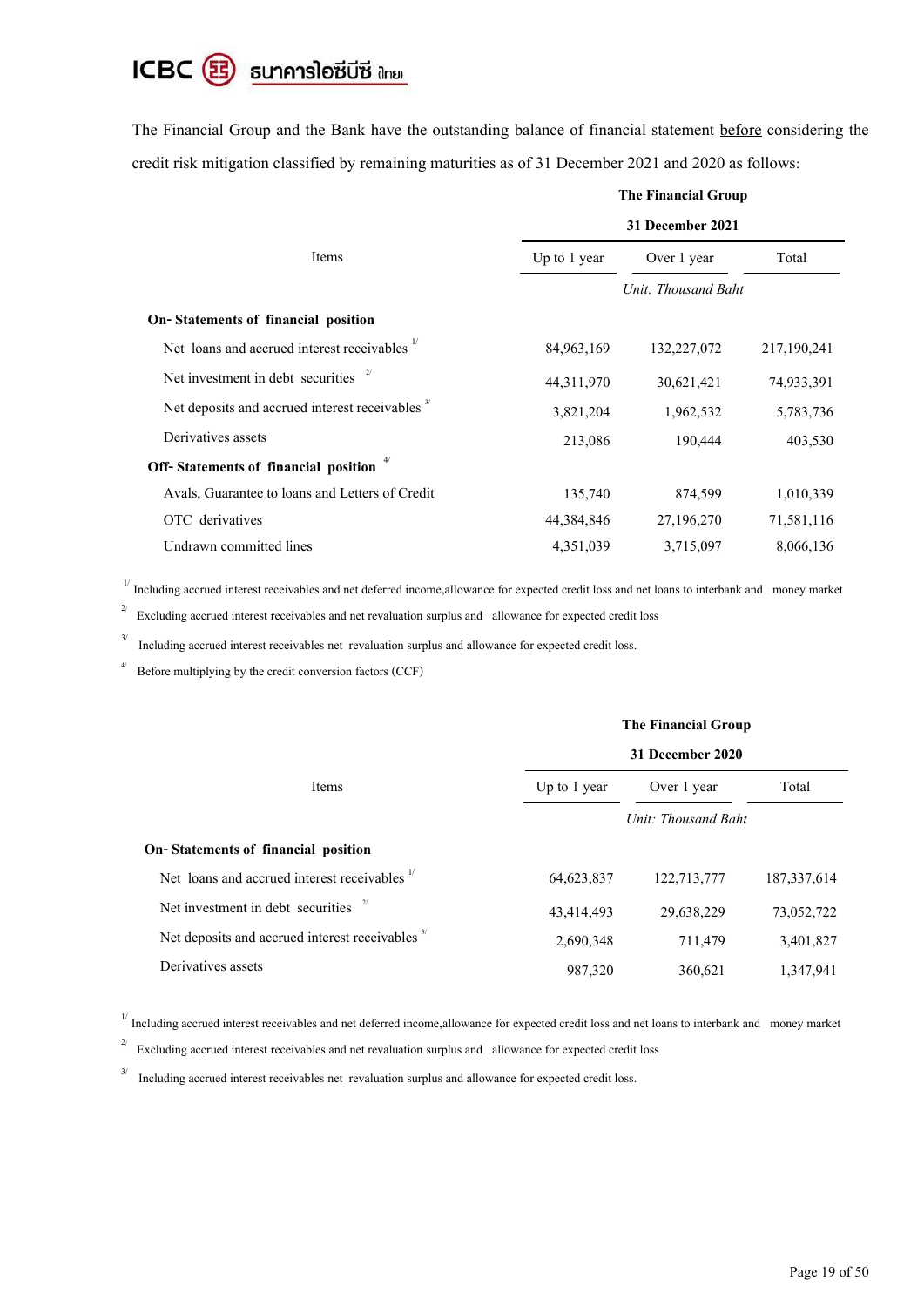

|                                                                 |                     | <b>The Financial Group</b> |            |  |  |
|-----------------------------------------------------------------|---------------------|----------------------------|------------|--|--|
|                                                                 |                     | 31 December 2020           |            |  |  |
| Items                                                           | Up to 1 year        | Over 1 year                | Total      |  |  |
|                                                                 | Unit: Thousand Baht |                            |            |  |  |
| Off-Statements of financial position                            |                     |                            |            |  |  |
| Avals, Guarantee to loans and Letters of Credit                 | 194,965             | 1,371,155                  | 1,566,120  |  |  |
| OTC derivatives                                                 | 58,862,875          | 24,753,005                 | 83,615,880 |  |  |
| Undrawn committed lines                                         | 4,027,210           | 2,962,426                  | 6,989,636  |  |  |
| 4/<br>Before multiplying by the credit conversion factors (CCF) |                     |                            |            |  |  |

#### **The Bank**

|                                                             | 31 December 2021 |                     |             |  |
|-------------------------------------------------------------|------------------|---------------------|-------------|--|
| Items                                                       | Up to $1$ year   | Over 1 year         | Total       |  |
|                                                             |                  | Unit: Thousand Baht |             |  |
| On-Statements of financial position                         |                  |                     |             |  |
| Net loans and accrued interest receivables                  | 83,864,727       | 82,036,731          | 165,901,458 |  |
| Net investment in debt securities                           | 44,311,970       | 30,621,421          | 74,933,391  |  |
| Net deposits and accrued interest receivables <sup>3/</sup> | 3,372,188        | 1,961,726           | 5,333,914   |  |
| Derivatives assets                                          | 213,086          | 190,444             | 403,530     |  |
| Off-Statements of financial position                        |                  |                     |             |  |
| Avals, Guarantee to loans and Letters of Credit             | 135,740          | 874,599             | 1,010,339   |  |
| OTC derivatives                                             | 44,384,846       | 27,196,270          | 71,581,116  |  |
| Undrawn committed lines                                     | 4,351,039        | 3,745,097           | 8,096,136   |  |

# **The Bank**

|                                                             | 31 December 2020    |              |               |  |
|-------------------------------------------------------------|---------------------|--------------|---------------|--|
| Items                                                       | Up to 1 year        | Over 1 year  | Total         |  |
|                                                             | Unit: Thousand Baht |              |               |  |
| On-Statements of financial position                         |                     |              |               |  |
| Net loans and accrued interest receivables                  | 62,898,937          | 77, 265, 788 | 140, 164, 725 |  |
| Net investment in debt securities                           | 43,414,492          | 29,638,230   | 73,052,722    |  |
| Net deposits and accrued interest receivables <sup>3/</sup> | 2,449,234           | 711,480      | 3,160,714     |  |
| Derivatives assets                                          | 987,320             | 360,621      | 1,347,941     |  |

<sup>1/</sup> Including accrued interest receivables and net deferred income, allowance for expected credit loss and net loans to interbank and money market

 $2^{2}$  Excluding accrued interest receivables and net revaluation surplus and allowance for expected credit loss

3/ Including accrued interest receivables net revaluation surplus and allowance for expected credit loss.

4/ Before multiplying by the credit conversion factors (CCF)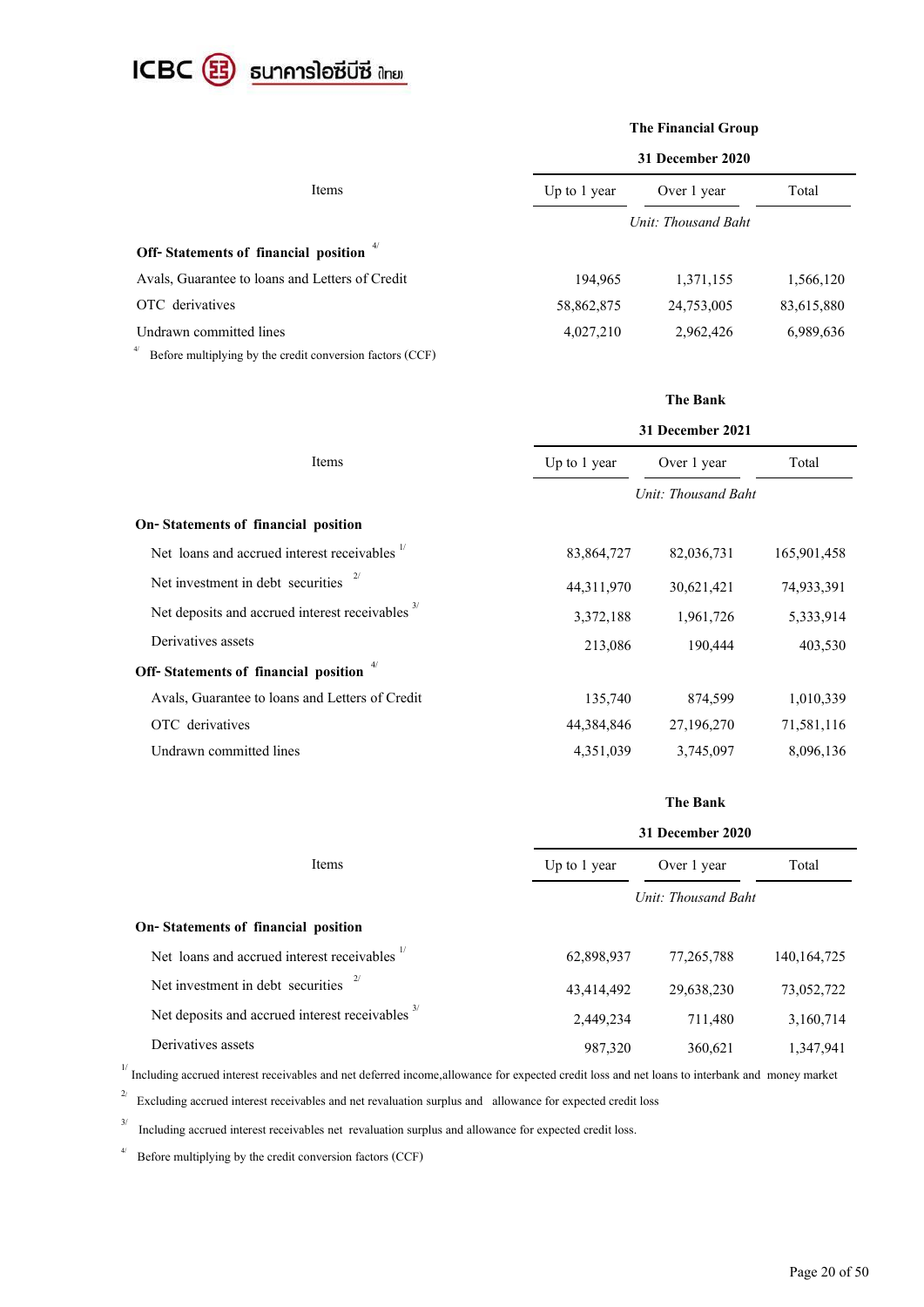

|                                                                 |                  | <b>The Bank</b>     |            |  |  |
|-----------------------------------------------------------------|------------------|---------------------|------------|--|--|
|                                                                 | 31 December 2020 |                     |            |  |  |
| Items                                                           | Up to 1 year     | Over 1 year         | Total      |  |  |
|                                                                 |                  | Unit: Thousand Baht |            |  |  |
| Off-Statements of financial position                            |                  |                     |            |  |  |
| Avals, Guarantee to loans and Letters of Credit                 | 194,965          | 1,371,155           | 1,566,120  |  |  |
| OTC derivatives                                                 | 58,862,875       | 24,753,005          | 83,615,880 |  |  |
| Undrawn committed lines                                         | 4,027,210        | 2,992,426           | 7,019,636  |  |  |
| 4/<br>Before multiplying by the credit conversion factors (CCF) |                  |                     |            |  |  |

The Financial Group and the Bank have the financial instruments outstanding before considering the credit risk mitigation and General provision , Specific provision according to the Bank of Thailand's guideline as of 31 December 2021 and 2020 as follows:

|                                                        | The Financial Group<br>31 December 2021 |             |                   |                     |                          |                   |  |
|--------------------------------------------------------|-----------------------------------------|-------------|-------------------|---------------------|--------------------------|-------------------|--|
|                                                        |                                         |             |                   |                     |                          |                   |  |
| Items                                                  | Outstanding balance                     |             |                   | Provision under SA  |                          |                   |  |
|                                                        | Non                                     |             |                   | General             | Specific                 |                   |  |
|                                                        | Performing $\frac{1}{2}$                | Performing" | Provision $2^{2}$ | Provision           | Provision                | Net <sup>3/</sup> |  |
|                                                        |                                         |             |                   | Unit: Thousand Baht |                          |                   |  |
| Loans and accrued interest receivables <sup>4</sup>    | 954,424                                 | 223,489,574 | 7,253,757         | 7,027,328           | 226,429                  | 217,190,241       |  |
| Investment in debt securities                          |                                         | 74,964,329  | 30,938            | 30,938              | $\overline{\phantom{a}}$ | 74,933,391        |  |
| Deposits and accrued interest receivables <sup>6</sup> |                                         | 5,784,713   | 977               | 977                 | $\overline{\phantom{a}}$ | 5,783,736         |  |
| Financial Guarantees <sup><math>\pi</math></sup>       | 44                                      | 343,391,910 | 260,518           | 260,496             | 22                       | 343, 131, 436     |  |
| <b>Total</b>                                           | 954,468                                 | 647,630,526 | 7,546,190         | 7,319,739           | 226,451                  | 641,038,804       |  |

 $^\mathrm{1}$  / The Standardised Approach

 $3^{3}$  Net = Outstanding balance – Provision

 $5<sup>5</sup>$  Excluding accrued interest receivables and net revaluation surplus

 $\frac{6}{7}$  Including accrued interest receivables

 $2^{7}$  The allowance for expected credit loss

4/ Including accrued interest receivables and net deferred income and

net loans to interbank and money market

 $\frac{1}{2}$  Before multiplying by the credit conversion factors (CCF)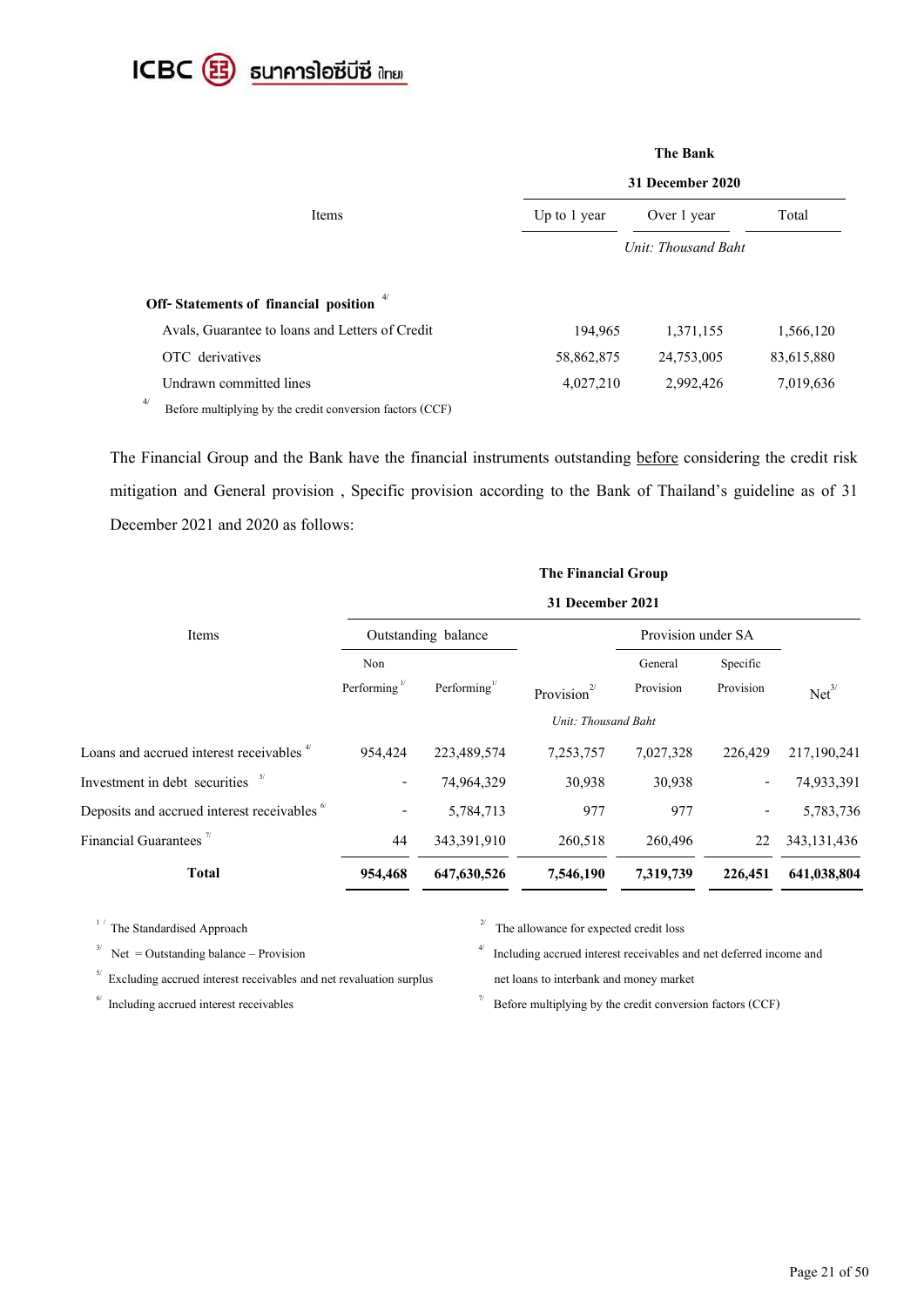

# **The Financial Group**

#### **31 December 2020**

|                                                        | Outstanding balance      |               |                     | Provision under SA |           |                   |
|--------------------------------------------------------|--------------------------|---------------|---------------------|--------------------|-----------|-------------------|
| Items                                                  | Non                      |               | Provision $2/$      | General            | Specific  | Net <sup>3/</sup> |
|                                                        | Performing $1$           | Performing"   |                     | Provision          | Provision |                   |
|                                                        |                          |               | Unit: Thousand Baht |                    |           |                   |
| Loans and accrued interest receivables "               | 4,572,324                | 189, 331, 377 | 6,566,087           | 6,276,945          | 289,142   | 187, 337, 614     |
| Investment in debt securities $5$                      | $\overline{\phantom{a}}$ | 73,081,776    | 29,054              | 29,054             |           | 73,052,722        |
| Deposits and accrued interest receivables <sup>6</sup> | ٠                        | 3,402,364     | 537                 | 537                |           | 3,401,827         |
| Financial Guarantees <sup><math>7/</math></sup>        | 644                      | 352,948,635   | 293,719             | 293,697            | 22        | 352,655,560       |
| <b>Total</b>                                           | 4,572,968                | 618,764,152   | 6,889,397           | 6,600,233          | 289,164   | 616, 447, 723     |

1/

3/ Net = Outstanding balance – Provision

 $5<sup>5</sup>$  Excluding accrued interest receivables and net revaluation surplus

 $\frac{6}{7}$  Including accrued interest receivables

The Standardised Approach  $\frac{2}{7}$  The allowance for expected credit loss

4/ Including accrued interest receivables and net deferred income and net loans to interbank and money market

 $\frac{1}{2}$  Before multiplying by the credit conversion factors (CCF)

### **The Bank**

#### **31 December 2021**

|                                                      |                    | Outstanding balance      |                         | Provision under SA |           |                   |  |
|------------------------------------------------------|--------------------|--------------------------|-------------------------|--------------------|-----------|-------------------|--|
| Items                                                | Non                |                          | Provision <sup>2/</sup> | General            | Specific  | Net <sup>3/</sup> |  |
|                                                      | Performing $^{1/}$ | Performing $\frac{1}{2}$ |                         | Provision          | Provision |                   |  |
|                                                      |                    | Unit: Thousand Baht      |                         |                    |           |                   |  |
| Loans and accrued interest receivables <sup>4/</sup> | 274,864            | 169, 437, 267            | 3,810,673               | 3,805,223          | 5,450     | 165,901,458       |  |
| Investment in debt securities                        | $\blacksquare$     | 74,964,329               | 30,938                  | 30,938             |           | 74,933,391        |  |
| Deposits and accrued interest receivables "          | ۰                  | 5,334,891                | 977                     | 977                |           | 5,333,914         |  |
| <b>Financial Guarantees</b>                          | 44                 | 374, 343, 910            | 260,518                 | 260,496            | 22        | 374,083,436       |  |
| <b>Total</b>                                         | 274,908            | 624,080,397              | 4,103,106               | 4,097,634          | 5,472     | 620,252,199       |  |

3/ Net = Outstanding balance – Provision

 $5<sup>5</sup>$  Excluding accrued interest receivables and net revaluation surplus

 $\frac{6}{7}$  Including accrued interest receivables

<sup>1/</sup> The Standardised Approach <sup>2/</sup> The allowance for expected credit loss

4/ Including accrued interest receivables and net deferred income and net loans to interbank and money market

 $\frac{1}{2}$  Before multiplying by the credit conversion factors (CCF)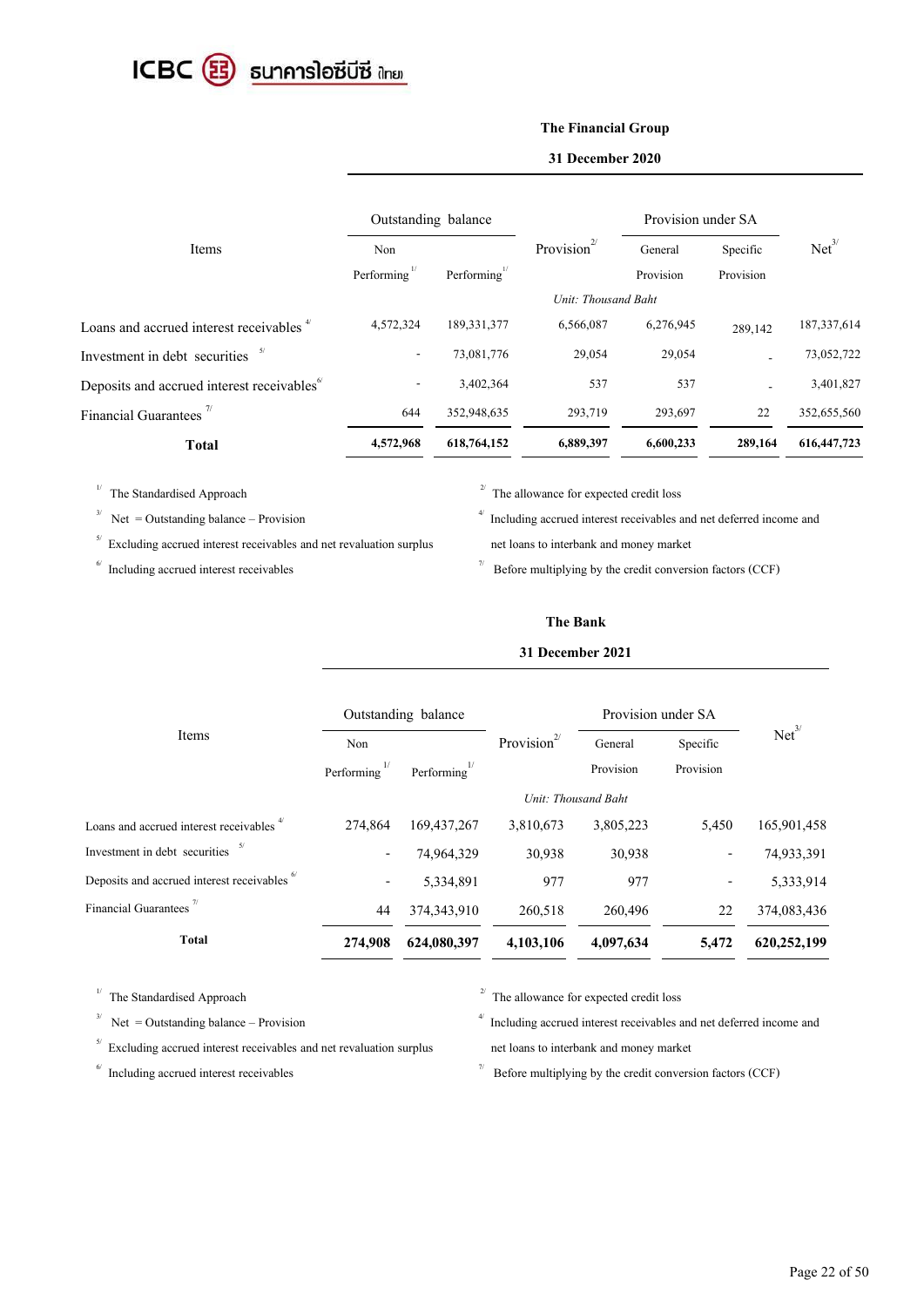

# **The Bank**

**31 December 2020**

| Items                                                  | Outstanding balance      |                 |                         | Provision under SA |           |                   |  |
|--------------------------------------------------------|--------------------------|-----------------|-------------------------|--------------------|-----------|-------------------|--|
|                                                        | Non                      |                 | Provision <sup>2/</sup> | General            | Specific  | Net <sup>3/</sup> |  |
|                                                        | Performing               | Performing $1/$ |                         | Provision          | Provision |                   |  |
|                                                        | Unit: Thousand Baht      |                 |                         |                    |           |                   |  |
| Loans and accrued interest receivables                 | 826,471                  | 142, 423, 538   | 3,085,284               | 3,083,865          | 1,419     | 140, 164, 725     |  |
| Investment in debt securities <sup>3/</sup>            | $\overline{\phantom{a}}$ | 73,081,776      | 29,054                  | 29,054             |           | 73,052,722        |  |
| Deposits and accrued interest receivables <sup>6</sup> | $\overline{\phantom{a}}$ | 3,161,251       | 537                     | 537                |           | 3,160,714         |  |
| <b>Financial Guarantees</b>                            | 644                      | 382,342,964     | 293,719                 | 293,697            | 22        | 382,049,889       |  |
| Total                                                  | 827,115                  | 601,009,529     | 3,408,594               | 3,407,153          | 1,441     | 598,428,050       |  |

3/

 $1/\,$ 

 $Net = Outstanding balance - Provision$ 

 $5<sup>5</sup>$  Excluding accrued interest receivables and net revaluation surplus

 $\frac{6}{7}$  Including accrued interest receivables

The Standardised Approach  $\frac{2}{7}$  The allowance for expected credit loss

4/ Including accrued interest receivables and net deferred income and net loans to interbank and money market

 $\frac{1}{2}$  Before multiplying by the credit conversion factors (CCF)

The outstanding balance of loans and interest receivable and Investment in debt securities before considering credit risk mitigation classified by Customer's country of residence and by the Bank of Thailand's guideline for loan classification as follow :

#### **The Financial Group**

#### **31 December 2021**

|                                     | Loans and accrued interest receivables |                     |                |             |  |
|-------------------------------------|----------------------------------------|---------------------|----------------|-------------|--|
| Customer's country of residence     | Performing                             | Under - Performing  | Non-Performing | Total       |  |
|                                     |                                        | Unit: Thousand Baht |                |             |  |
| Thailand                            | 198,996,223                            | 9,699,083           | 954,150        | 209,649,456 |  |
| Asia Pacific Rim excluding Thailand | 11,105,523                             | 1,848               | 274            | 11,107,645  |  |
| North America and Latin America     | 2,393,337                              |                     |                | 2,393,337   |  |
| Africa and Middle East              | 611,377                                | 802                 |                | 612,179     |  |
| Europe                              | 680,892                                | 489                 |                | 681,381     |  |
| <b>Total</b>                        | 213,787,352                            | 9,702,222           | 954,424        | 224,443,998 |  |

<sup>1/</sup> Including accrued interest receivables and net deferred income and net loans to interbank and money market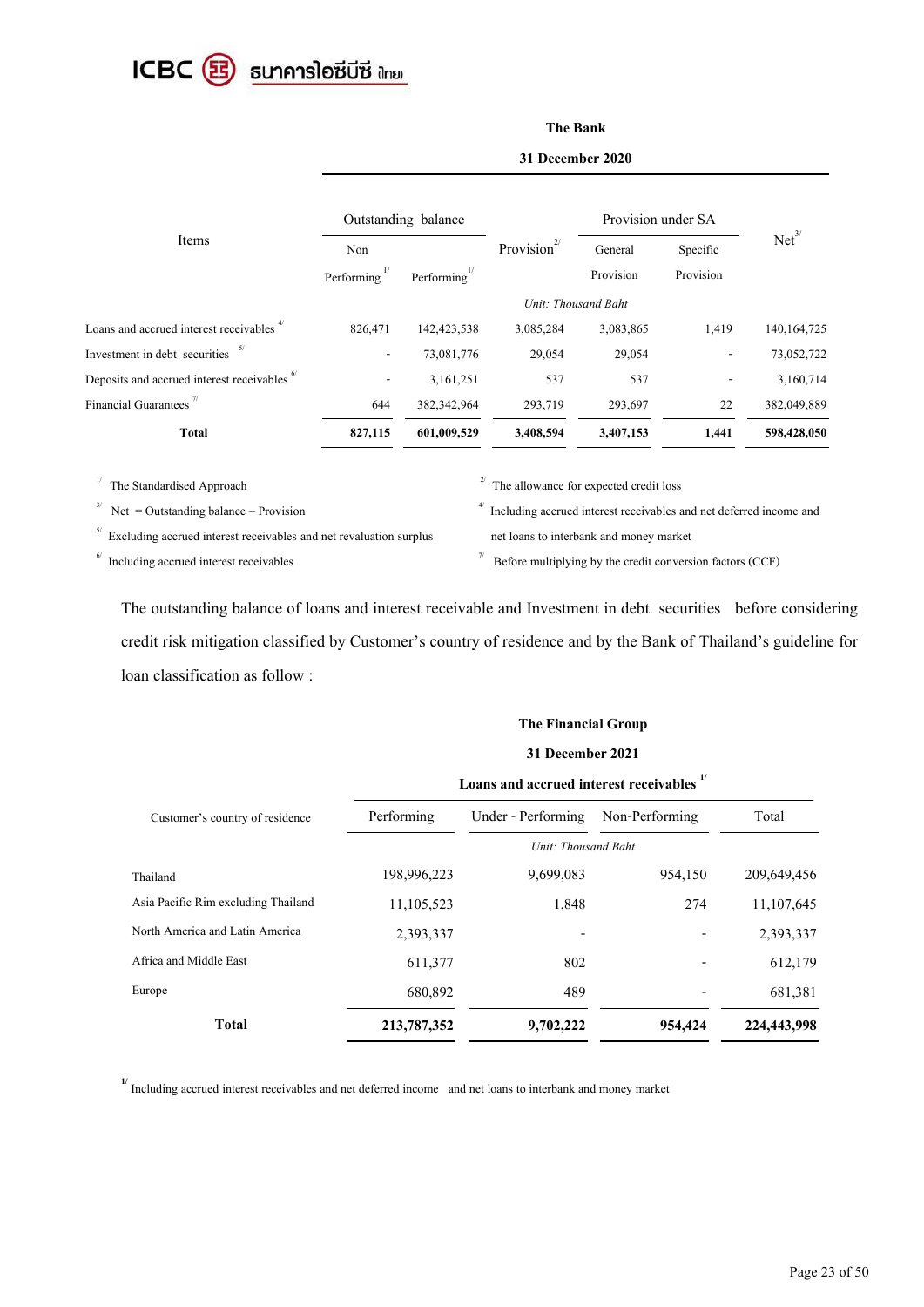

# **The Financial Group**

#### **31 December 2020**

|                                     | Loans and accrued interest receivables " |                  |                |             |  |  |  |
|-------------------------------------|------------------------------------------|------------------|----------------|-------------|--|--|--|
| Customer's country of residence     | Performing                               | Under-Performing | Non-Performing | Total       |  |  |  |
|                                     | Unit: Thousand Baht                      |                  |                |             |  |  |  |
| Thailand                            | 164,517,071                              | 5,198,738        | 4,572,252      | 174,288,061 |  |  |  |
| Asia Pacific Rim excluding Thailand | 14,751,474                               | 4,116            | 72             | 14,755,662  |  |  |  |
| North America and Latin America     | 1,853,044                                |                  |                | 1,853,044   |  |  |  |
| Africa and Middle East              | 1,937,686                                | 527              | -              | 1,938,213   |  |  |  |
| Europe                              | 1,068,721                                |                  |                | 1,068,721   |  |  |  |
| <b>Total</b>                        | 184, 127, 996                            | 5,203,381        | 4,572,324      | 193,903,701 |  |  |  |

**1/** Including accrued interest receivables and net deferred income and net loans to interbank and money market

## **The Financial Group**

# **31 December 2021**

|                                     | <b>Investment in debt securities</b> |                  |                 |            |  |  |
|-------------------------------------|--------------------------------------|------------------|-----------------|------------|--|--|
| Customer's country of residence     | Performing                           | Under-Performing | Non-Performing  | Total      |  |  |
|                                     | Unit: Thousand Baht                  |                  |                 |            |  |  |
| Thailand                            | 60,616,681                           | -                | $\qquad \qquad$ | 60,616,681 |  |  |
| Asia Pacific Rim excluding Thailand | 8,175,188                            |                  |                 | 8,175,188  |  |  |
| North America and Latin America     | 6,172,460                            |                  |                 | 6,172,460  |  |  |
| Africa and Middle East              |                                      |                  |                 |            |  |  |
| Europe                              |                                      |                  |                 |            |  |  |
| <b>Total</b>                        | 74,964,329                           |                  |                 | 74,964,329 |  |  |

 $2/2$ Excluding accrued interest receivables and net revaluation surplus and allowance for expected credit loss

#### **The Financial Group**

#### **31 December 2020**

|                                     | <b>Investment in debt securities</b> |                  |                          |            |  |
|-------------------------------------|--------------------------------------|------------------|--------------------------|------------|--|
| Customer's country of residence     | Performing                           | Under-Performing | Non-Performing           | Total      |  |
|                                     | Unit: Thousand Baht                  |                  |                          |            |  |
| Thailand                            | 51,485,431                           | -                |                          | 51,485,431 |  |
| Asia Pacific Rim excluding Thailand | 8,301,351                            | -                | -                        | 8,301,351  |  |
| North America and Latin America     | 13,294,994                           | $\qquad \qquad$  | $\overline{\phantom{a}}$ | 13,294,994 |  |
| Africa and Middle East              |                                      |                  |                          |            |  |
| Europe                              |                                      | $\qquad \qquad$  | $\overline{\phantom{0}}$ |            |  |
| <b>Total</b>                        | 73,081,776                           |                  |                          | 73,081,776 |  |

 $2^{2}$ Excluding accrued interest receivables and net revaluation surplus and allowance for expected credit loss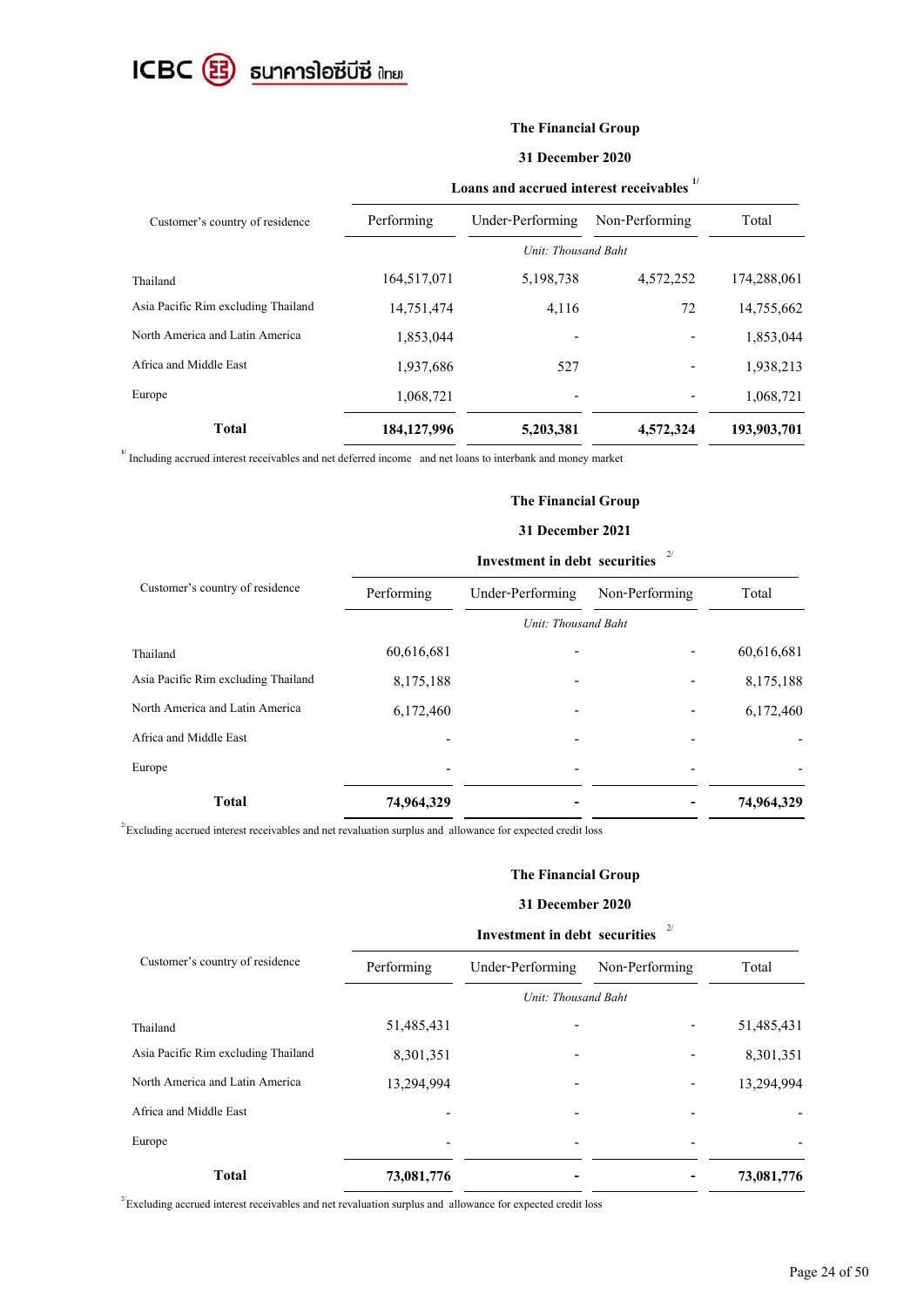

# **The Bank**

#### **31 December 2021**

| Loans and accrued interest receivables " |                  |                |                     |  |  |
|------------------------------------------|------------------|----------------|---------------------|--|--|
| Performing                               | Under-Performing | Non-Performing | Total               |  |  |
|                                          |                  |                |                     |  |  |
| 149,843,866                              | 1,542,744        | 274,760        | 151,661,370         |  |  |
| 10,994,531                               | 505              | 104            | 10,995,140          |  |  |
| 2,392,548                                |                  |                | 2,392,548           |  |  |
| 604.712                                  |                  |                | 604,712             |  |  |
| 659,845                                  | 3,398,516        |                | 4,058,361           |  |  |
| 164,495,502                              | 4,941,765        | 274,864        | 169,712,131         |  |  |
|                                          |                  |                | Unit: Thousand Baht |  |  |

<sup>1/</sup> Including accrued interest receivables and net deferred income and net loans to interbank and money market

#### **The Bank**

#### **31 December 2020**

| Customer's country of residence     |             | Loans and accrued interest receivables " |                |             |
|-------------------------------------|-------------|------------------------------------------|----------------|-------------|
|                                     | Performing  | Under -Performing                        | Non-Performing | Total       |
|                                     |             | Unit: Thousand Baht                      |                |             |
| Thailand                            | 119,477,688 | 349,041                                  | 826,399        | 120,653,128 |
| Asia Pacific Rim excluding Thailand | 14,671,336  |                                          | 72             | 14,671,408  |
| North America and Latin America     | 1,853,044   |                                          |                | 1,853,044   |
| Africa and Middle East              | 1,934,006   |                                          |                | 1,934,006   |
| Europe                              | 1,049,012   | 3,089,411                                |                | 4,138,423   |
| <b>Total</b>                        | 138,985,086 | 3,438,452                                | 826,471        | 143,250,009 |

**1/** Including accrued interest receivables and net deferred income and net loans to interbank and money market

#### **The Bank**

#### **31 December 2021**

| Customer's country of residence     | <b>Investment in debt securities</b> |                  |                |            |  |
|-------------------------------------|--------------------------------------|------------------|----------------|------------|--|
|                                     | Performing                           | Under-Performing | Non-Performing | Total      |  |
|                                     | Unit: Thousand Baht                  |                  |                |            |  |
| Thailand                            | 60,616,681                           |                  |                | 60,616,681 |  |
| Asia Pacific Rim excluding Thailand | 8,175,188                            |                  |                | 8,175,188  |  |
| North America and Latin America     | 6,172,460                            |                  |                | 6,172,460  |  |
| Africa and Middle East              |                                      |                  |                |            |  |
| Europe                              |                                      |                  |                |            |  |
| <b>Total</b>                        | 74,964,329                           |                  |                | 74,964,329 |  |

 $2^{2}$ Excluding accrued interest receivables and net revaluation surplus and allowance for expected credit loss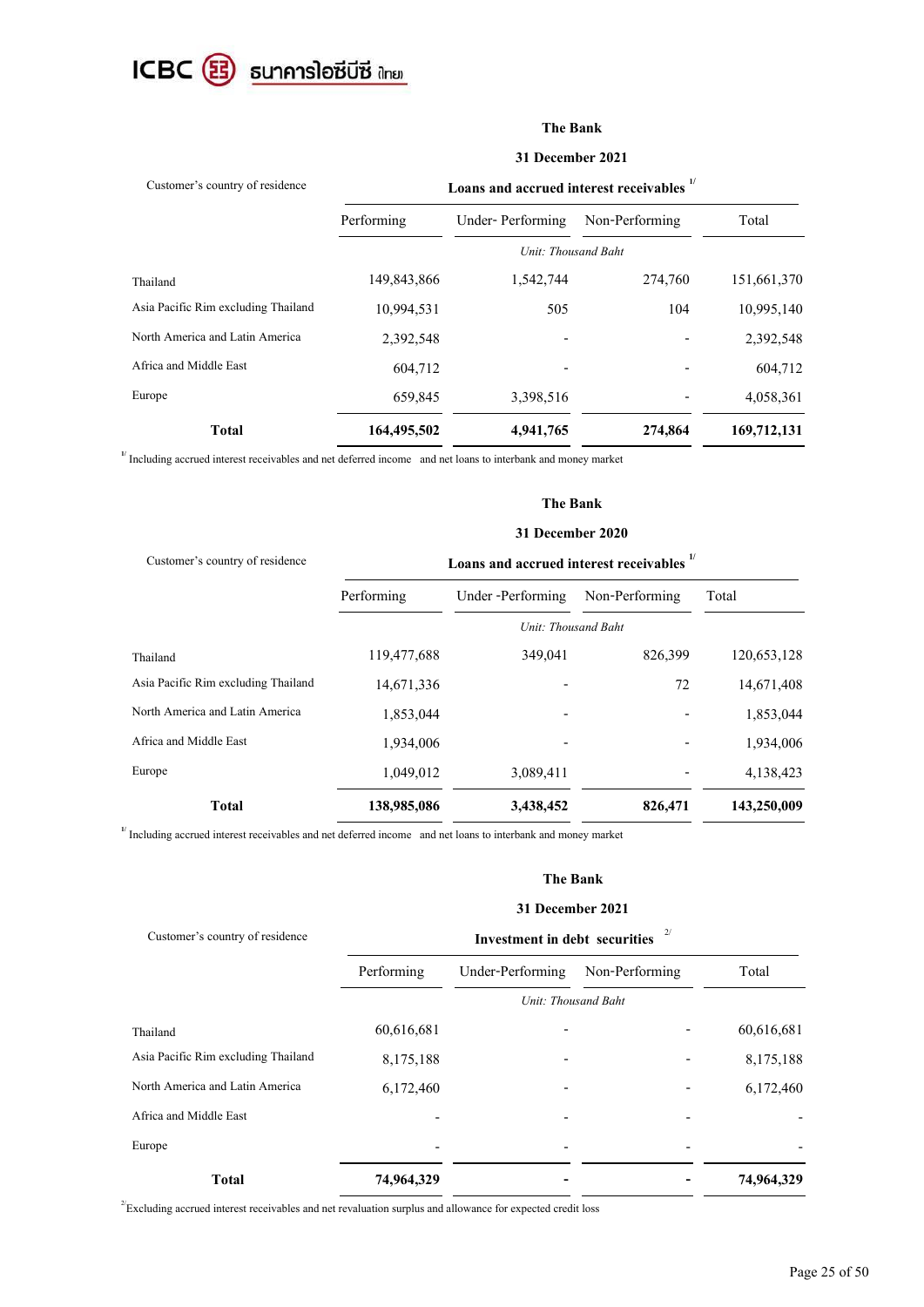

# **The Bank**

#### **31 December 2020**

| Customer's country of residence     |                     | <b>Investment in debt securities</b> |                |            |
|-------------------------------------|---------------------|--------------------------------------|----------------|------------|
|                                     | Performing          | Under-Performing                     | Non-Performing | Total      |
|                                     | Unit: Thousand Baht |                                      |                |            |
| Thailand                            | 51,485,431          |                                      |                | 51,485,431 |
| Asia Pacific Rim excluding Thailand | 8,301,351           |                                      |                | 8,301,351  |
| North America and Latin America     | 13,294,994          |                                      |                | 13,294,994 |
| Africa and Middle East              |                     |                                      |                |            |
| Europe                              |                     |                                      |                |            |
| <b>Total</b>                        | 73,081,776          |                                      |                | 73,081,776 |

 $\mathbb{Z}^{2}$ Excluding accrued interest receivables and net revaluation surplus and allowance for expected credit loss

General provision and Specific provision and bad debt write-off relate to loans and interest receivable and investments in debt securities as of 31 December 2021 and 2020 are classified by country of borrowers as follows.

## **The Financial Group**

|                                     |                            | Loans and accrued interest receivables " | Investment in debt securities |          |                            |
|-------------------------------------|----------------------------|------------------------------------------|-------------------------------|----------|----------------------------|
|                                     | Provision under SA $^{2/}$ |                                          |                               |          | Provision under SA $^{27}$ |
|                                     | General                    | Specific                                 | Bad debt                      | General  | Specific                   |
| Customer's country of residence     | Provision                  | Provision                                | written-off                   | provisio | Provision                  |
|                                     |                            | Unit: Thousand Baht                      |                               |          | Unit: Thousand Baht        |
| Thailand                            |                            | 226,272                                  | 353,736                       |          |                            |
| Asia Pacific Rim excluding Thailand |                            | 157                                      | 476                           |          |                            |
| North America and Latin America     |                            |                                          |                               |          |                            |
| Africa and Middle East              |                            |                                          |                               |          |                            |
| Europe                              |                            |                                          | 369                           |          |                            |
| Total                               | 7,027,328                  | 226,429                                  | 354,581                       | 30,938   |                            |

**31 December 2021**

1/ Including provision and Bad debt written-off and loans to interbank and money market.

2/ Allowance for expected credit loss base on credit risk assets calculation using the Standardized Approach.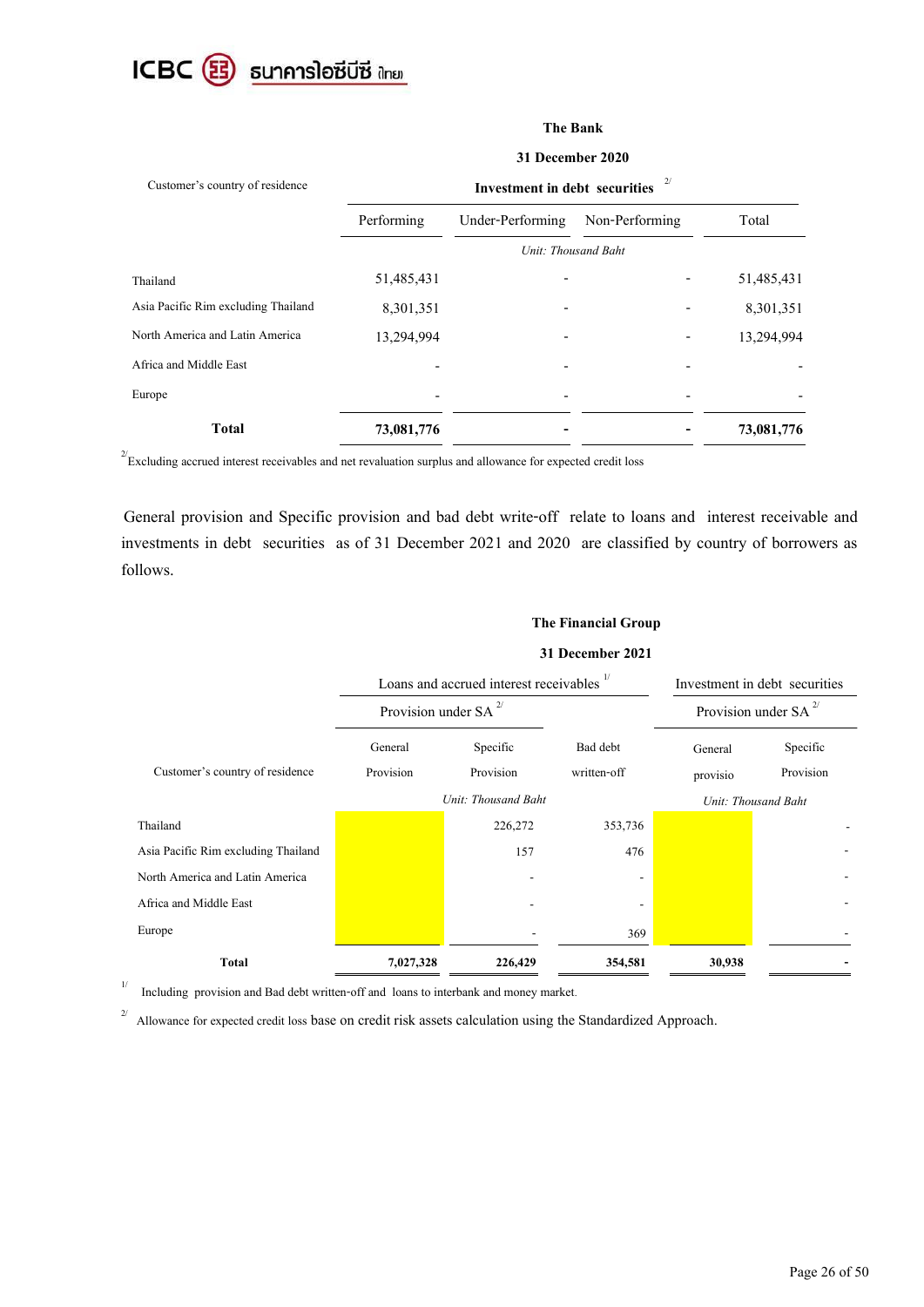ICBC <sup>3</sup> sunคารโอซีบีซี ilnย)

#### **The Financial Group**

#### **31 December 2020**

|                                     | Loans and accrued interest receivables " |                     |                          |          | Investment in debt securities |
|-------------------------------------|------------------------------------------|---------------------|--------------------------|----------|-------------------------------|
|                                     | Provision under SA $^{2/}$               |                     |                          |          | Provision under SA $^{2/}$    |
|                                     | General                                  | Specific            | Bad debt                 | General  | Specific                      |
| Customer's country of residence     | Provision                                | Provision           | written-off              | provisio | Provision                     |
|                                     |                                          | Unit: Thousand Baht |                          |          | Unit: Thousand Baht           |
| Thailand                            |                                          | 287,306             | 1,095,791                |          |                               |
| Asia Pacific Rim excluding Thailand |                                          | 1,558               | 27                       |          |                               |
| North America and Latin America     |                                          |                     | $\overline{\phantom{a}}$ |          |                               |
| Africa and Middle East              |                                          | 83                  | $\overline{\phantom{a}}$ |          |                               |
| Europe                              |                                          | 195                 |                          |          |                               |
| Total                               | 6,276,945                                | 289,142             | 1,095,818                | 29,054   |                               |

 $1/\,$ Including provision and Bad debt written-off and loans to interbank and money market.

<sup>2/</sup> Allowance for expected credit loss base on credit risk assets calculation using the Standardized Approach.

#### **The Bank**

#### **31 December 2021**

|                                     |                            | Loans and accrued interest receivables |                         | Investment in debt securities |                            |
|-------------------------------------|----------------------------|----------------------------------------|-------------------------|-------------------------------|----------------------------|
|                                     | Provision under SA $^{2/}$ |                                        |                         |                               | Provision under SA $^{2/}$ |
| Customer's country of residence     | General<br>Provision       | Specific<br>Provision                  | Bad debt<br>written-off | General<br>provisio           | Specific<br>Provision      |
|                                     | Unit: Thousand Baht        |                                        |                         |                               | Unit: Thousand Baht        |
| Thailand                            |                            | 5,362                                  | 57,221                  |                               |                            |
| Asia Pacific Rim excluding Thailand |                            | 88                                     | 476                     |                               |                            |
| North America and Latin America     |                            |                                        |                         |                               |                            |
| Africa and Middle East              |                            |                                        |                         |                               |                            |
| Europe                              |                            |                                        | 370                     |                               |                            |
| <b>Total</b>                        | 3,805,223                  | 5,450                                  | 58,067                  | 30,938                        |                            |

1/ Including provision and Bad debt written-off and loans to interbank and money market.

2/ Allowance for expected credit loss base on credit risk assets calculation using The Standardized Approach.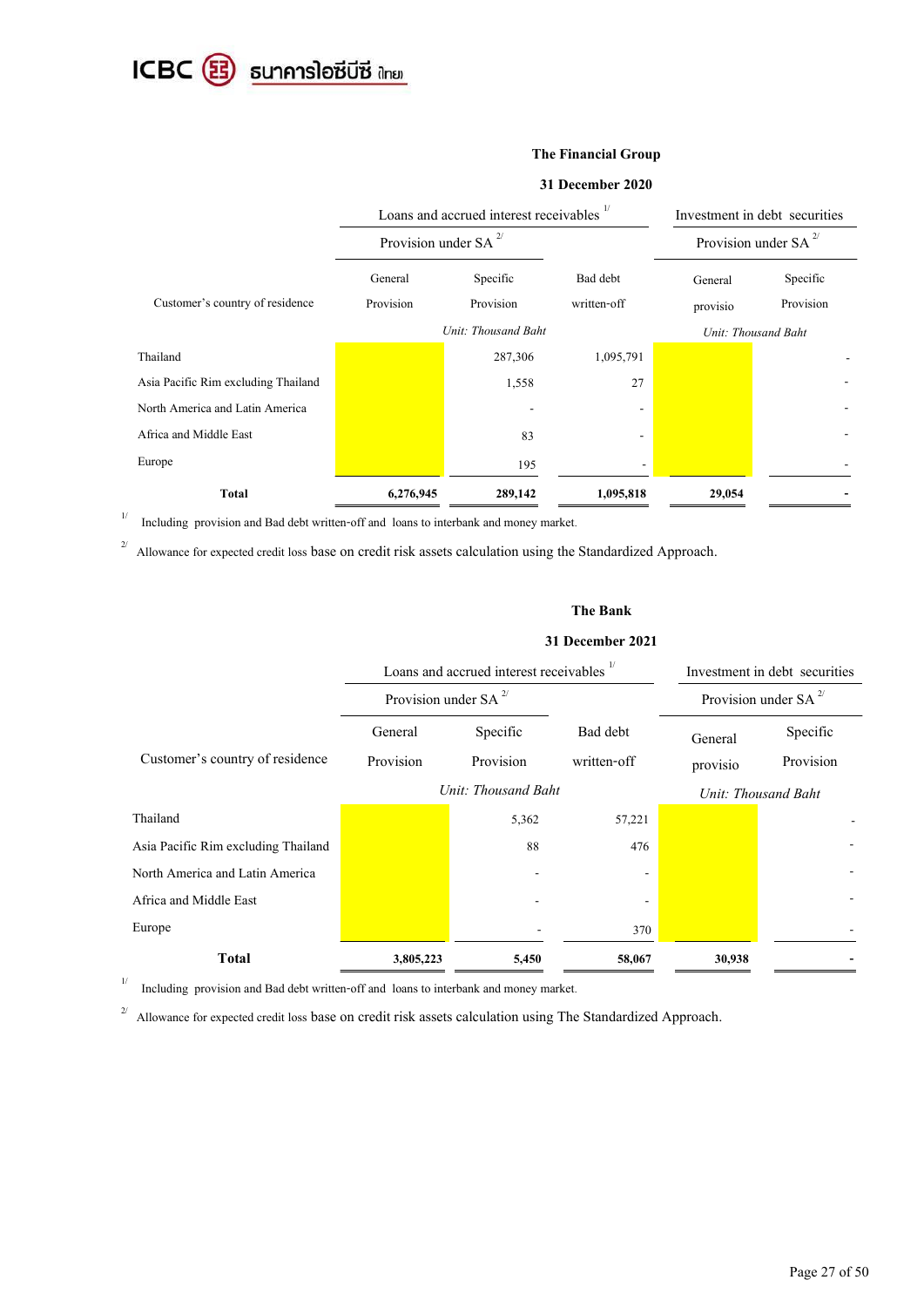ICBC 3 ธนาคารโอซีบีซี ihย

#### **The Bank**

#### **31 December 2020**

|                                     |                            | Loans and accrued interest receivables |             | Investment in debt securities |                            |
|-------------------------------------|----------------------------|----------------------------------------|-------------|-------------------------------|----------------------------|
|                                     | Provision under SA $^{27}$ |                                        |             |                               | Provision under SA $^{27}$ |
|                                     | General                    | Specific                               | Bad debt    | General                       | Specific                   |
| Customer's country of residence     | Provision                  | Provision                              | written-off | provisio                      | Provision                  |
| Unit: Thousand Baht                 |                            |                                        |             | Unit: Thousand Baht           |                            |
| Thailand                            |                            | 1,370                                  | 652,350     |                               |                            |
| Asia Pacific Rim excluding Thailand |                            | 49                                     | 27          |                               |                            |
| North America and Latin America     |                            |                                        |             |                               |                            |
| Africa and Middle East              |                            |                                        |             |                               |                            |
| Europe                              |                            |                                        |             |                               |                            |
| <b>Total</b>                        | 3,083,865                  | 1,419                                  | 652,377     | 29,054                        |                            |

1/ Including provision and Bad debt written-off and loans to interbank and money market.

2/ Allowance for expected credit loss base on credit risk assets calculation using The Standardized Approach.

The Financial Group and the Bank have the total outstanding loans and interest receivable<sup>1/</sup> before considering credit risk mitigation classified by type of businesses of borrowers and by the Bank of Thailand's guideline for loan classification as of 31 December 2021 and 2020 as follows:

|                              | <b>The Financial Group</b> |                     |                |             |  |
|------------------------------|----------------------------|---------------------|----------------|-------------|--|
|                              | 31 December 2021           |                     |                |             |  |
| Type of business             | Performing                 | Under - Performing  | Non-Performing | Total       |  |
|                              |                            | Unit: Thousand Baht |                |             |  |
| Agriculture and mining       | 3,914,173                  | 128,725             | 27,033         | 4,069,931   |  |
| Manufacturing and commercial | 51,560,243                 | 973,750             | 235,302        | 52,769,295  |  |
| Real estate and construction | 15,408,212                 | 176,865             | 189,467        | 15,774,544  |  |
| Public utility and services  | 49,366,398                 | 7,196,809           | 215,060        | 56,778,267  |  |
| Housing loans                | 12,197                     | 1,579               |                | 13,776      |  |
| Others                       | 93,526,129                 | 1,224,494           | 287,562        | 95,038,185  |  |
| $\textbf{Total}^{1/2}$       | 213,787,352                | 9,702,222           | 954,424        | 224,443,998 |  |

1/ Including accrued interest receivables and net deferred income and net loans to interbank and money market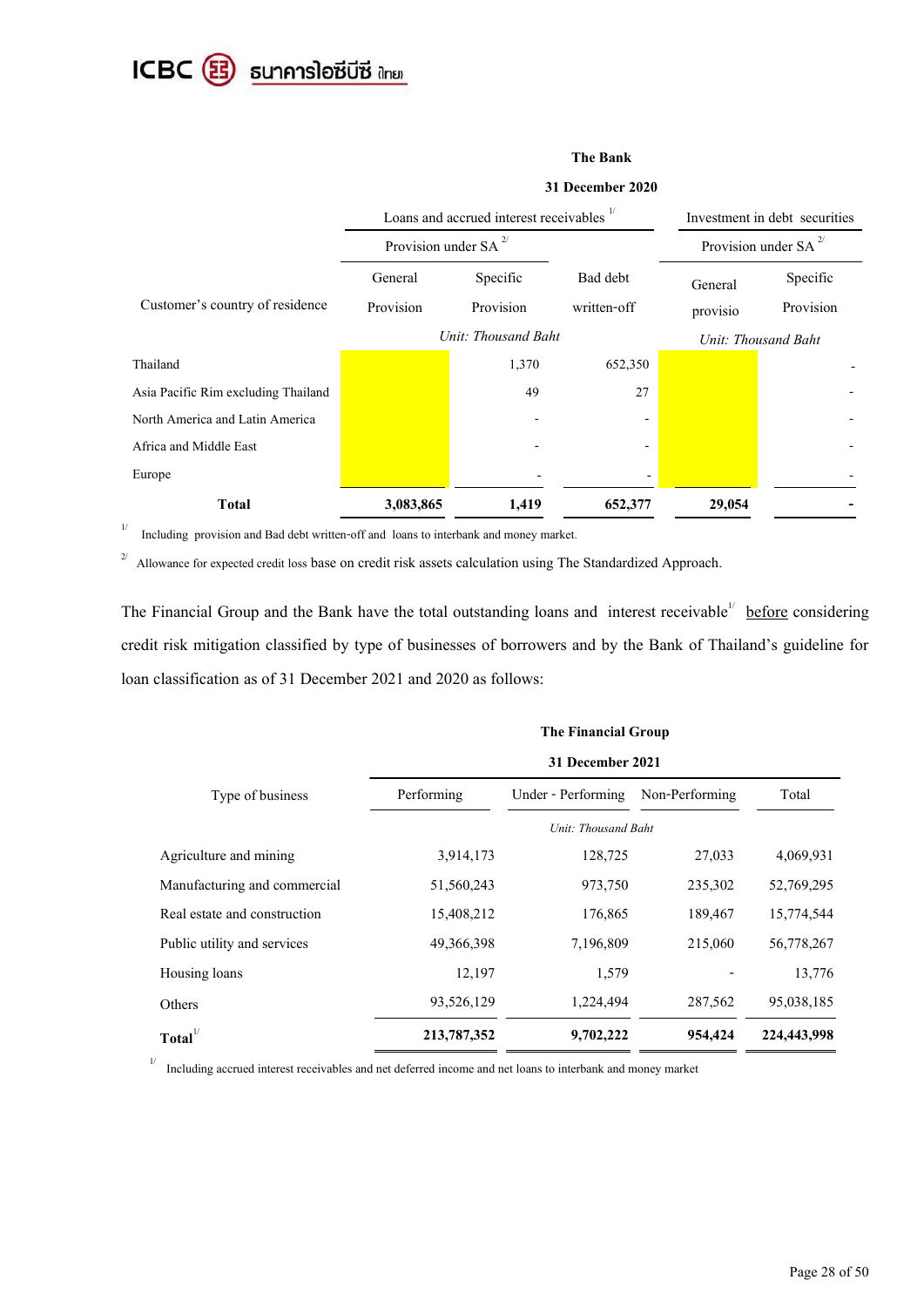# ICBC <sup>3</sup> sunคารโอซีบีซี ilnย)

|                              | The Financial Group |                     |                |              |  |  |
|------------------------------|---------------------|---------------------|----------------|--------------|--|--|
|                              | 31 December 2020    |                     |                |              |  |  |
| Type of business             | Performing          | Under - Performing  | Non-Performing | Total        |  |  |
|                              |                     | Unit: Thousand Baht |                |              |  |  |
| Agriculture and mining       | 3,334,433           | 108,040             | 27,614         | 3,470,087    |  |  |
| Manufacturing and commercial | 51,440,136          | 1,115,920           | 264,460        | 52,820,516   |  |  |
| Real estate and construction | 16,823,819          | 200,794             | 137,070        | 17, 161, 683 |  |  |
| Public utility and services  | 48, 479, 258        | 2,625,474           | 3,860,117      | 54,964,849   |  |  |
| Housing loans                | 14,138              | 1,494               | 523            | 16,155       |  |  |
| Others                       | 64,036,212          | 1,151,659           | 282,540        | 65,470,411   |  |  |
| $\textbf{Total}^{1/2}$       | 184, 127, 996       | 5,203,381           | 4,572,324      | 193,903,701  |  |  |

1/ Including accrued interest receivables and net deferred income and net loans to interbank and money market

|                              | <b>The Bank</b>  |                     |                |              |  |
|------------------------------|------------------|---------------------|----------------|--------------|--|
|                              | 31 December 2021 |                     |                |              |  |
| Type of business             | Performing       | Under - Performing  | Non-Performing | Total        |  |
|                              |                  | Unit: Thousand Baht |                |              |  |
| Agriculture and mining       | 1,750,794        | 1,418               |                | 1,752,212    |  |
| Manufacturing and commercial | 35,000,147       | 173,290             | 19,320         | 35, 192, 757 |  |
| Real estate and construction | 12,941,238       | 19,231              | 147,130        | 13, 107, 599 |  |
| Public utility and services  | 37, 365, 334     | 1,345,531           | 107,266        | 38,818,131   |  |
| Housing loans                | 12,197           | 1,579               |                | 13,776       |  |
| Others                       | 77,425,792       | 3,400,716           | 1,148          | 80,827,656   |  |
| Total <sup>1/</sup>          | 164,495,502      | 4,941,765           | 274,864        | 169,712,131  |  |

1/ Including accrued interest receivables and net deferred income and net loans to interbank and money market

|                              | <b>The Bank</b>  |                     |                |             |  |  |
|------------------------------|------------------|---------------------|----------------|-------------|--|--|
|                              | 31 December 2020 |                     |                |             |  |  |
| Type of business             | Performing       | Under - Performing  | Non-Performing | Total       |  |  |
|                              |                  | Unit: Thousand Baht |                |             |  |  |
| Agriculture and mining       | 1,581,002        | 1,337               |                | 1,582,339   |  |  |
| Manufacturing and commercial | 36,127,790       | 256,190             | 26,894         | 36,410,874  |  |  |
| Real estate and construction | 14,634,542       | 49,439              | 90,581         | 14,774,562  |  |  |
| Public utility and services  | 36,033,705       | 39,703              | 707,390        | 36,780,798  |  |  |
| Housing loans                | 14,138           | 1,494               | 523            | 16,155      |  |  |
| Others                       | 50,593,909       | 3,090,289           | 1,083          | 53,685,281  |  |  |
| Total <sup>1/</sup>          | 138,985,086      | 3,438,452           | 826,471        | 143,250,009 |  |  |

<sup>1/</sup> Including accrued interest receivables and net deferred income and net loans to interbank and money market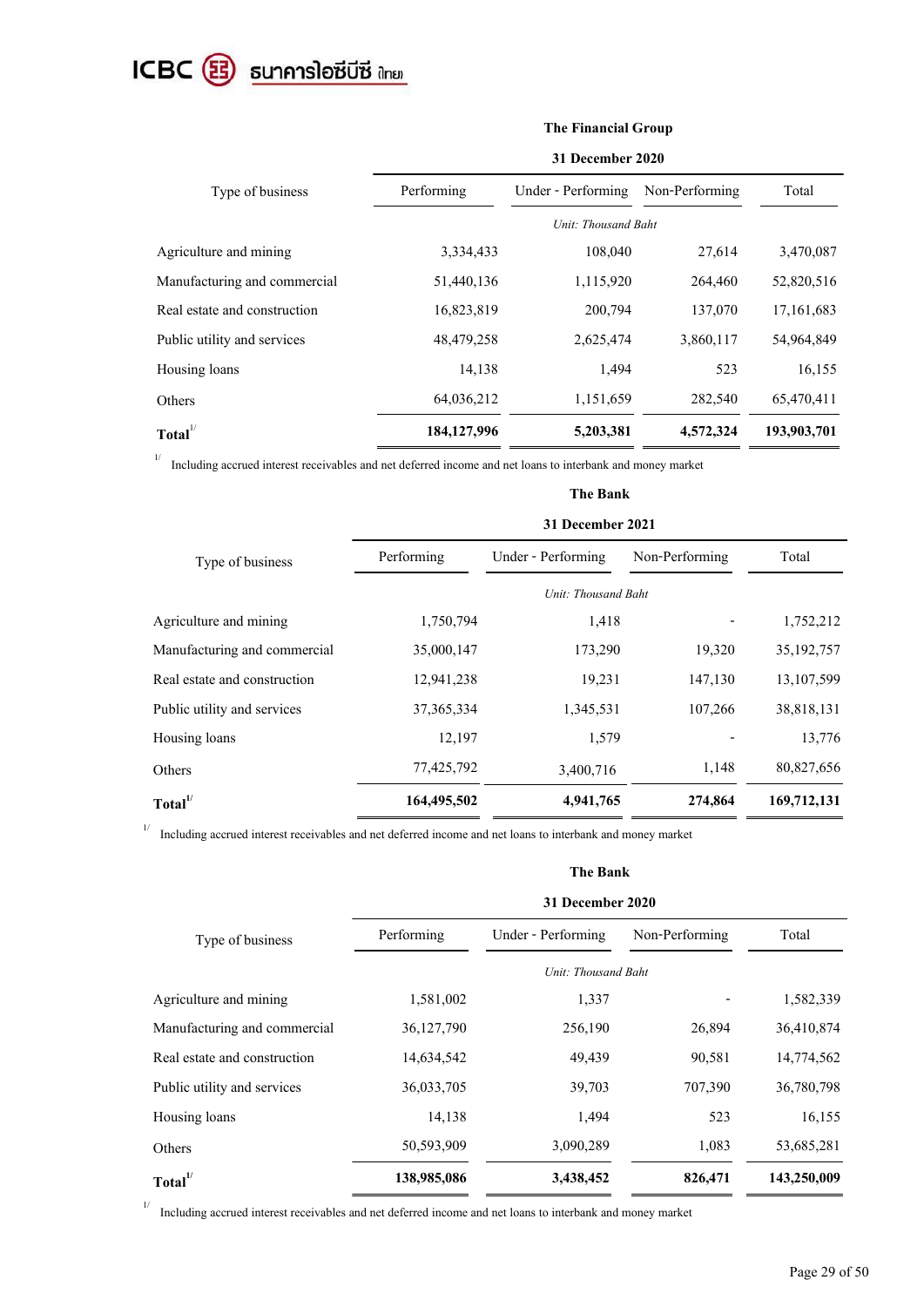# ICBC 3 ธนาคารโอซีบีซี ilnย)

General provision, Specific provision and bad debt write-off of loan and accrued interest receivable are classified by the type of businesses of the borrowers as of 31 December 2021 and 2020 as follows:

|                              | <b>The Financial Group</b> |                                  |             |  |  |  |
|------------------------------|----------------------------|----------------------------------|-------------|--|--|--|
|                              | 31 December 2021           |                                  |             |  |  |  |
|                              |                            | Provision under SA <sup>1/</sup> |             |  |  |  |
| Type of business             | General                    | Specific                         | Bad debt    |  |  |  |
|                              | Provision                  | Provision                        | written-off |  |  |  |
|                              |                            | Unit: Thousand Baht              |             |  |  |  |
| Agriculture and mining       |                            | 8,510                            | 14,246      |  |  |  |
| Manufacturing and commercial |                            | 75,913                           | 224,656     |  |  |  |
| Real estate and construction |                            | 16,390                           | 46,787      |  |  |  |
| Public utility and services  |                            | 41,713                           | 60,109      |  |  |  |
| Housing loans                |                            |                                  |             |  |  |  |
| Others                       |                            | 83,903                           | 8,783       |  |  |  |
| <b>Total</b>                 | 7,027,328                  | 226,429                          | 354,581     |  |  |  |

<sup>1/</sup> Allowance for expected credit loss base on credit risk assets calculation using the Standardized Approach.

#### **The Financial Group**

|                              | 31 December 2020 |                                  |                 |  |  |
|------------------------------|------------------|----------------------------------|-----------------|--|--|
|                              |                  | Provision under SA <sup>1/</sup> |                 |  |  |
| Type of business             | General          | Specific                         | Bad debt        |  |  |
|                              | Provision        | Provision                        | written $-$ off |  |  |
|                              |                  | Unit: Thousand Baht              |                 |  |  |
| Agriculture and mining       |                  | 7,959                            | 103,513         |  |  |
| Manufacturing and commercial |                  | 79,298                           | 213,093         |  |  |
| Real estate and construction |                  | 16,996                           | 54,350          |  |  |
| Public utility and services  |                  | 98,593                           | 702,718         |  |  |
| Housing loans                |                  |                                  |                 |  |  |
| Others                       |                  | 86,296                           | 22,144          |  |  |
| <b>Total</b>                 | 6,276,945        | 289,142                          | 1,095,818       |  |  |

<sup>1/</sup> Allowance for expected credit loss base on credit risk assets calculation using the Standardized Approach.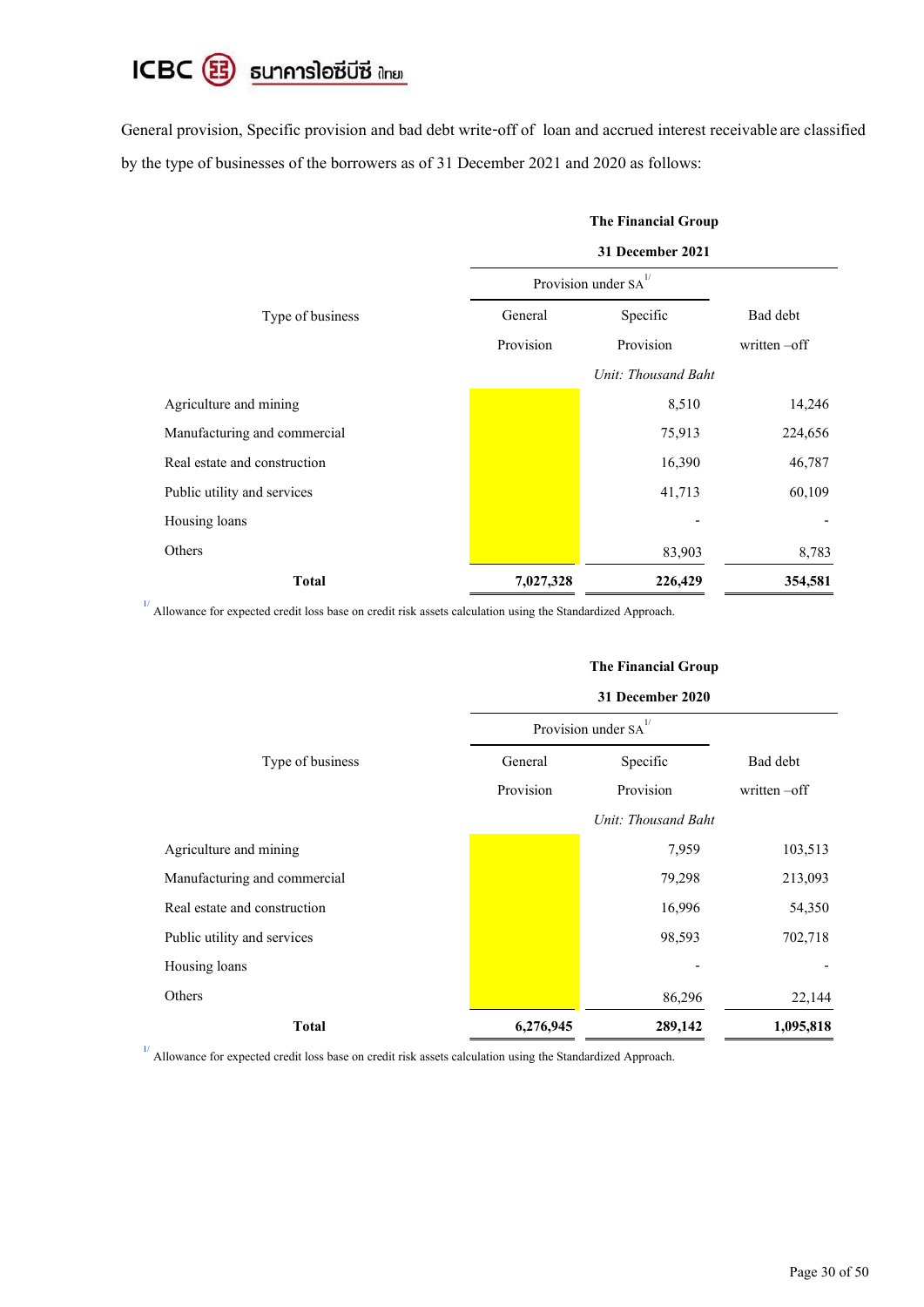

|                              | <b>The Bank</b>     |                                  |              |  |  |  |
|------------------------------|---------------------|----------------------------------|--------------|--|--|--|
|                              | 31 December 2021    |                                  |              |  |  |  |
|                              |                     | Provision under SA <sup>1/</sup> |              |  |  |  |
| Type of business             | Specific<br>General |                                  | Bad debt     |  |  |  |
|                              | Provision           | Provision                        | written -off |  |  |  |
|                              |                     | Unit: Thousand Baht              |              |  |  |  |
| Agriculture and mining       |                     |                                  |              |  |  |  |
| Manufacturing and commercial |                     |                                  |              |  |  |  |
| Real estate and construction |                     | 1,251                            | 47,695       |  |  |  |
| Public utility and services  |                     | 3,225                            | 3,702        |  |  |  |
| Housing loans                |                     |                                  |              |  |  |  |
| Others                       |                     | 974                              | 6,670        |  |  |  |
| <b>Total</b>                 | 3,805,223           | 5,450                            | 58,067       |  |  |  |

<sup>1/</sup> Allowance for expected credit loss base on credit risk assets calculation using the Standardized Approach.

|                              |                                  | <b>The Bank</b>     |                 |  |  |  |  |  |  |  |
|------------------------------|----------------------------------|---------------------|-----------------|--|--|--|--|--|--|--|
|                              | 31 December 2020                 |                     |                 |  |  |  |  |  |  |  |
|                              | Provision under SA <sup>1/</sup> |                     |                 |  |  |  |  |  |  |  |
| Type of business             | General                          | Specific            | Bad debt        |  |  |  |  |  |  |  |
|                              | Provision                        | Provision           | written $-$ off |  |  |  |  |  |  |  |
|                              |                                  | Unit: Thousand Baht |                 |  |  |  |  |  |  |  |
| Agriculture and mining       |                                  |                     |                 |  |  |  |  |  |  |  |
| Manufacturing and commercial |                                  |                     |                 |  |  |  |  |  |  |  |
| Real estate and construction |                                  | 557                 | 12,231          |  |  |  |  |  |  |  |
| Public utility and services  |                                  | 119                 | 635,263         |  |  |  |  |  |  |  |
| Housing loans                |                                  |                     |                 |  |  |  |  |  |  |  |
| Others                       |                                  | 743                 | 4,883           |  |  |  |  |  |  |  |
| <b>Total</b>                 | 3,083,865                        | 1,419               | 652,377         |  |  |  |  |  |  |  |

<sup>1/</sup> Allowance for expected credit loss base on credit risk assets calculation using the Standardized Approach.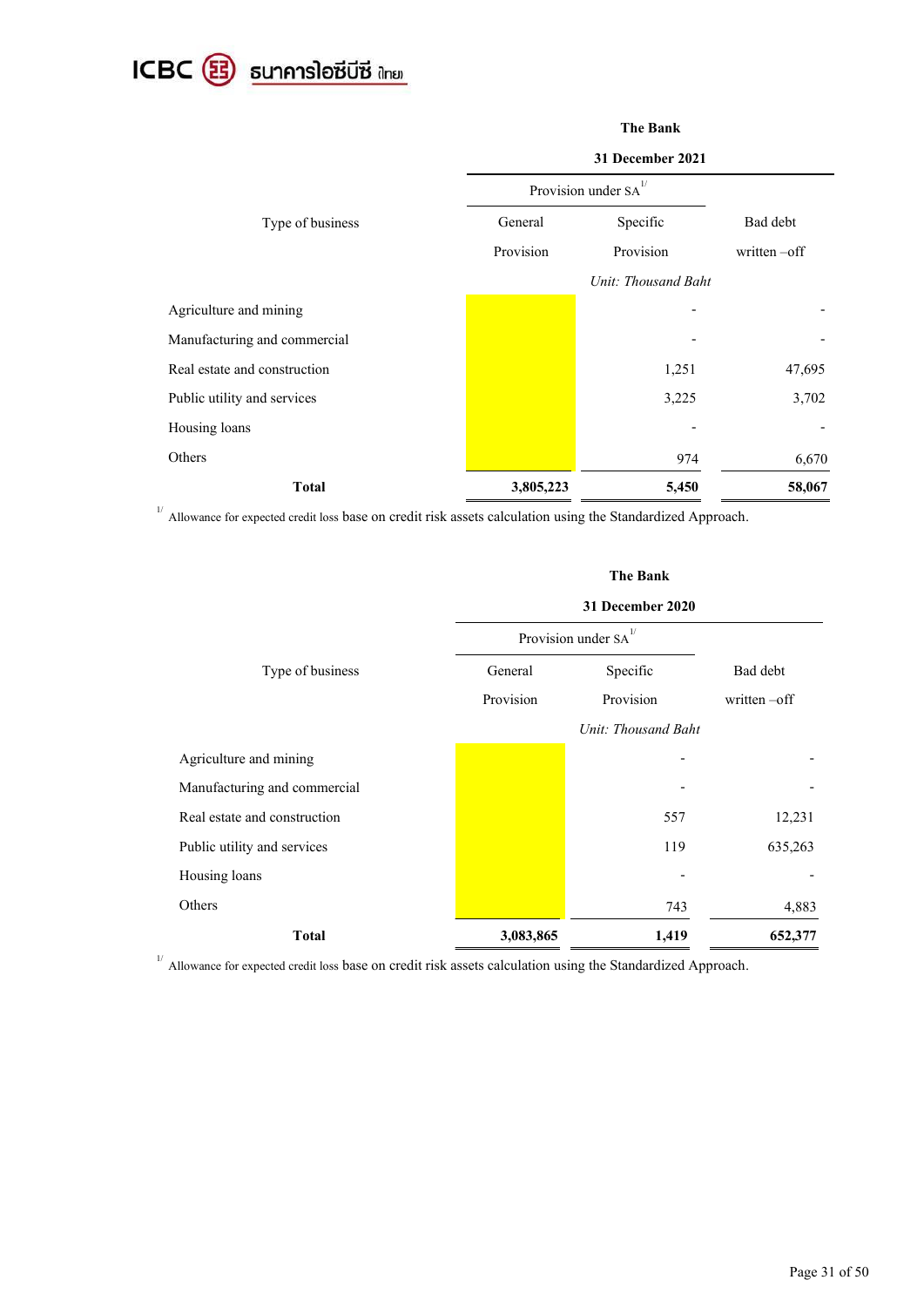# ICBC <sup>3</sup> ธนาคารโอซีบีซี ilnย)

Changes in the general provision and specific provision for the loans including the accrued interest receivable as of 31 December 2021 and 2020 were as follows:

|                                                    | The Financial Group      |                                 |                  |                                 |             |             |  |  |  |  |  |  |
|----------------------------------------------------|--------------------------|---------------------------------|------------------|---------------------------------|-------------|-------------|--|--|--|--|--|--|
|                                                    |                          | 31 December 2021                | 31 December 2020 |                                 |             |             |  |  |  |  |  |  |
|                                                    |                          | Provision under SA <sup>1</sup> |                  | Provision under SA <sup>1</sup> |             |             |  |  |  |  |  |  |
| Items                                              | General                  | Specific                        |                  | General                         | Specific    |             |  |  |  |  |  |  |
|                                                    | provision <sup>2</sup>   | provision                       | Total            | provision <sup>2</sup>          | provision   | Total       |  |  |  |  |  |  |
|                                                    |                          | Unit: Thousand Baht             |                  | Unit: Thousand Baht             |             |             |  |  |  |  |  |  |
| Beginning balance                                  | 6,276,945                | 289,142                         | 6,566,087        | 6,191,301                       | 346,496     | 6,537,797   |  |  |  |  |  |  |
| Increase (decrease) in provision during the period | 750,383                  | 291,868                         | 1,042,251        | 85,644                          | 1,038,464   | 1,124,108   |  |  |  |  |  |  |
| Bad debt written off                               | $\overline{\phantom{a}}$ | (354, 581)                      | (354, 581)       | $\overline{\phantom{a}}$        | (1,095,818) | (1,095,818) |  |  |  |  |  |  |
| <b>Ending balance</b>                              | 7,027,328                | 226,429                         | 7,253,757        | 6,276,945                       | 289,142     | 6,566,087   |  |  |  |  |  |  |

 $1/\,$ Allowance for expected credit loss base on credit risk assets calculation using the Standardized Approach.

2/ Including loans and accrued interest receivables of interbank and money market.

|                                                    | The Bank                    |                            |                                  |                        |                     |            |  |  |  |  |  |  |
|----------------------------------------------------|-----------------------------|----------------------------|----------------------------------|------------------------|---------------------|------------|--|--|--|--|--|--|
|                                                    |                             | 31 December 2021           |                                  |                        | 31 December 2020    |            |  |  |  |  |  |  |
|                                                    |                             | Provision under $SA^{1/2}$ | Provision under SA <sup>1/</sup> |                        |                     |            |  |  |  |  |  |  |
| Items                                              | General                     | Specific                   |                                  | General                | Specific            | Total      |  |  |  |  |  |  |
|                                                    | $\overline{2}$<br>provision | provision                  | Total                            | provision <sup>2</sup> | provision           |            |  |  |  |  |  |  |
|                                                    |                             | Unit: Thousand Baht        |                                  |                        | Unit: Thousand Baht |            |  |  |  |  |  |  |
| Beginning balance                                  | 3,083,865                   | 1,419                      | 3,085,284                        | 2,665,753              | 73,224              | 2,738,977  |  |  |  |  |  |  |
| Increase (decrease) in provision during the period | 721,358                     | 62,098                     | 783,456                          | 418,112                | 580,572             | 998,684    |  |  |  |  |  |  |
| Bad debt written off                               |                             | (58,067)                   | (58,067)                         |                        | (652, 377)          | (652, 377) |  |  |  |  |  |  |
| <b>Ending balance</b>                              | 3,805,223                   | 5,450                      | 3,810,673                        | 3,083,865              | 1,419               | 3,085,284  |  |  |  |  |  |  |
|                                                    |                             |                            |                                  |                        |                     |            |  |  |  |  |  |  |

1/ Allowance for expected credit loss base on credit risk assets calculation using the Standardized Approach.

 $2\prime$ Including loans and accrued interest receivables of interbank and money market.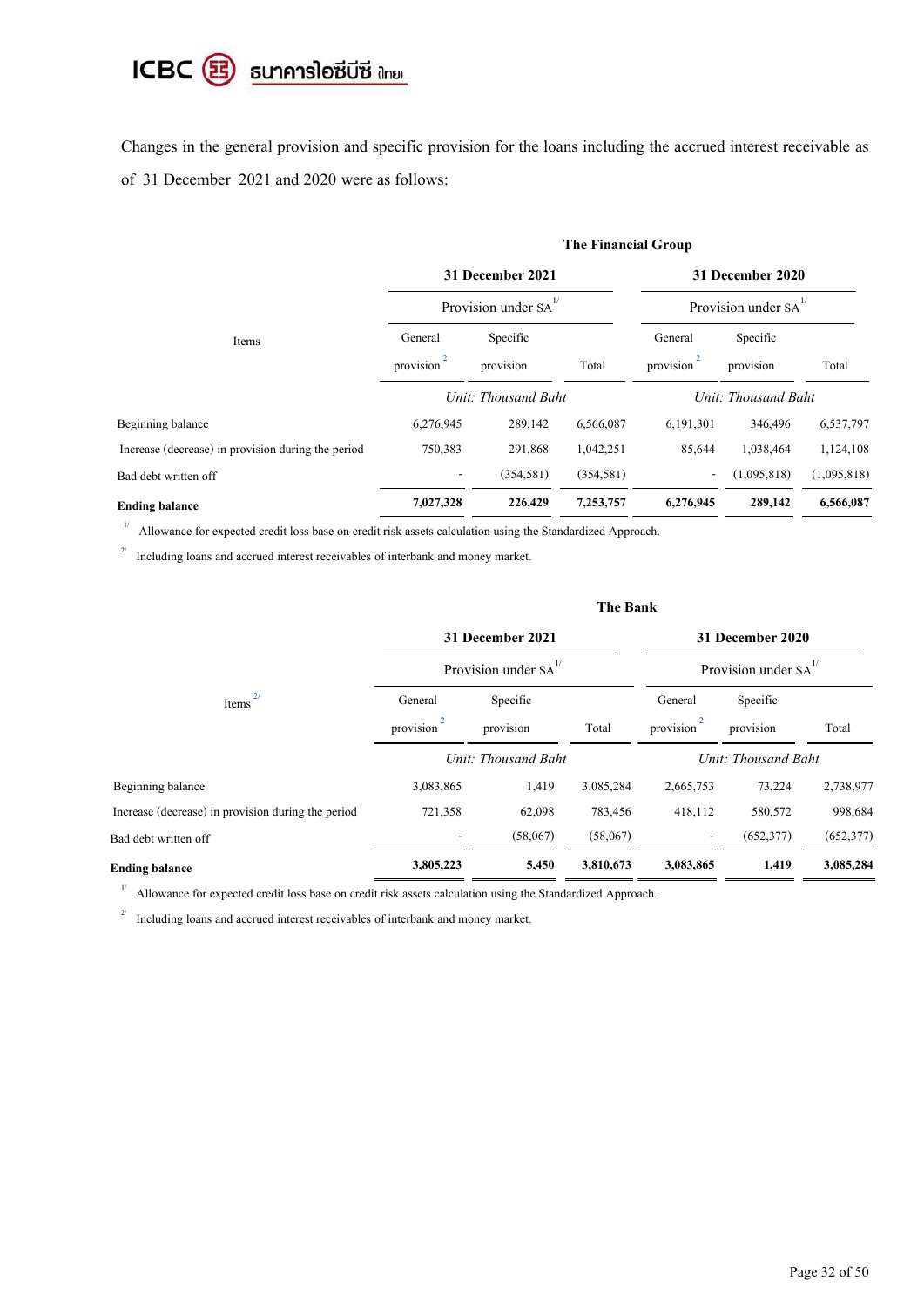# ICBC <sup>3</sup> ธนาคารโอซีบีซี แทย

The outstanding balance On Statement and Off Statement under financial position classified by Standardized Approach as of 31 December 2021 and 2020 were as follows:

|                                                                                          | 31 December 2021   |                                  |             |
|------------------------------------------------------------------------------------------|--------------------|----------------------------------|-------------|
| Type of assets                                                                           | On-Statement of    | Off-Statement of                 |             |
|                                                                                          | financial position | financial position <sup>1/</sup> | Total       |
|                                                                                          |                    | Unit: Thousand Baht              |             |
| <b>Performing loans</b>                                                                  |                    |                                  |             |
| - Claims on Sovereigns and Central Bank and claims on non-Central Government Public      |                    |                                  |             |
| Sector Entities (PSEs) which are treated as Claims on<br>Sovereigns and Central Bank     | 28,484,368         |                                  | 28,484,368  |
| - Claims on Financial Institutions and claims on Non-central Government<br>Public Sector |                    |                                  |             |
| Entities (PSEs) which are treated as Claims on Financial Institutions                    | 70,691,496         | 6,147,789                        | 76,839,285  |
| - Claims on Corporates and claims on Non-Central Government Public Sector Entities       |                    |                                  |             |
| (PSEs) which are treated as Claims on Corporates                                         | 159,895,791        | 21,031,822                       | 180,927,613 |
| - Claims in the Retails Portfolio                                                        | 46,003,854         | 454,244                          | 46,458,098  |
| - Residential Mortgage Loans                                                             | 13,240             |                                  | 13,240      |
| - Other assets                                                                           | 4,444,366          |                                  | 4,444,366   |
| Non-performing loans                                                                     | 727,995            | 11                               | 728,006     |
| <b>Total</b>                                                                             | 310,261,110        | 27,633,866                       | 337,894,976 |
|                                                                                          |                    |                                  |             |

 $1/4$  After multiplying by the credit conversion factor (CCF) and deducting specific provision

#### **The Financial Group**

**The Financial Group**

| Type of assets                                                                       | On-Statement of<br>financial position | Off-Statement of<br>financial position <sup>1/</sup> | Total       |
|--------------------------------------------------------------------------------------|---------------------------------------|------------------------------------------------------|-------------|
|                                                                                      |                                       | Unit: Thousand Baht                                  |             |
| <b>Performing loans</b>                                                              |                                       |                                                      |             |
| - Claims on Sovereigns and Central Bank and claims on non-Central Government Public  |                                       |                                                      |             |
| Sector Entities (PSEs) which are treated as Claims on<br>Sovereigns and Central Bank | 30,031,684                            | $\overline{\phantom{a}}$                             | 30,031,684  |
| - Claims on Financial Institutions and claims on Non-central Government<br>Public    |                                       |                                                      |             |
| Sector Entities (PSEs) which are treated as Claims on Financial Institutions         | 35,807,159                            | 4,683,036                                            | 40,490,195  |
| - Claims on Corporates and claims on Non-Central Government Public Sector Entities   |                                       |                                                      |             |
| (PSEs) which are treated as Claims on Corporates                                     | 157,695,191                           | 22,593,983                                           | 180,289,174 |
| Claims in the Retails Portfolio                                                      | 42,763,577                            | 443,028                                              | 43,206,605  |
| - Residential Mortgage Loans                                                         | 15,435                                |                                                      | 15,435      |
| Other assets                                                                         | 6,085,815                             | $\overline{a}$                                       | 6,085,815   |
| Non-performing loans                                                                 | 4,283,182                             | 11                                                   | 4,283,193   |
| <b>Total</b>                                                                         | 276,682,043                           | 27,720,058                                           | 304,402,101 |

 $1/4$  After multiplying by the credit conversion factor (CCF) and deducting specific provision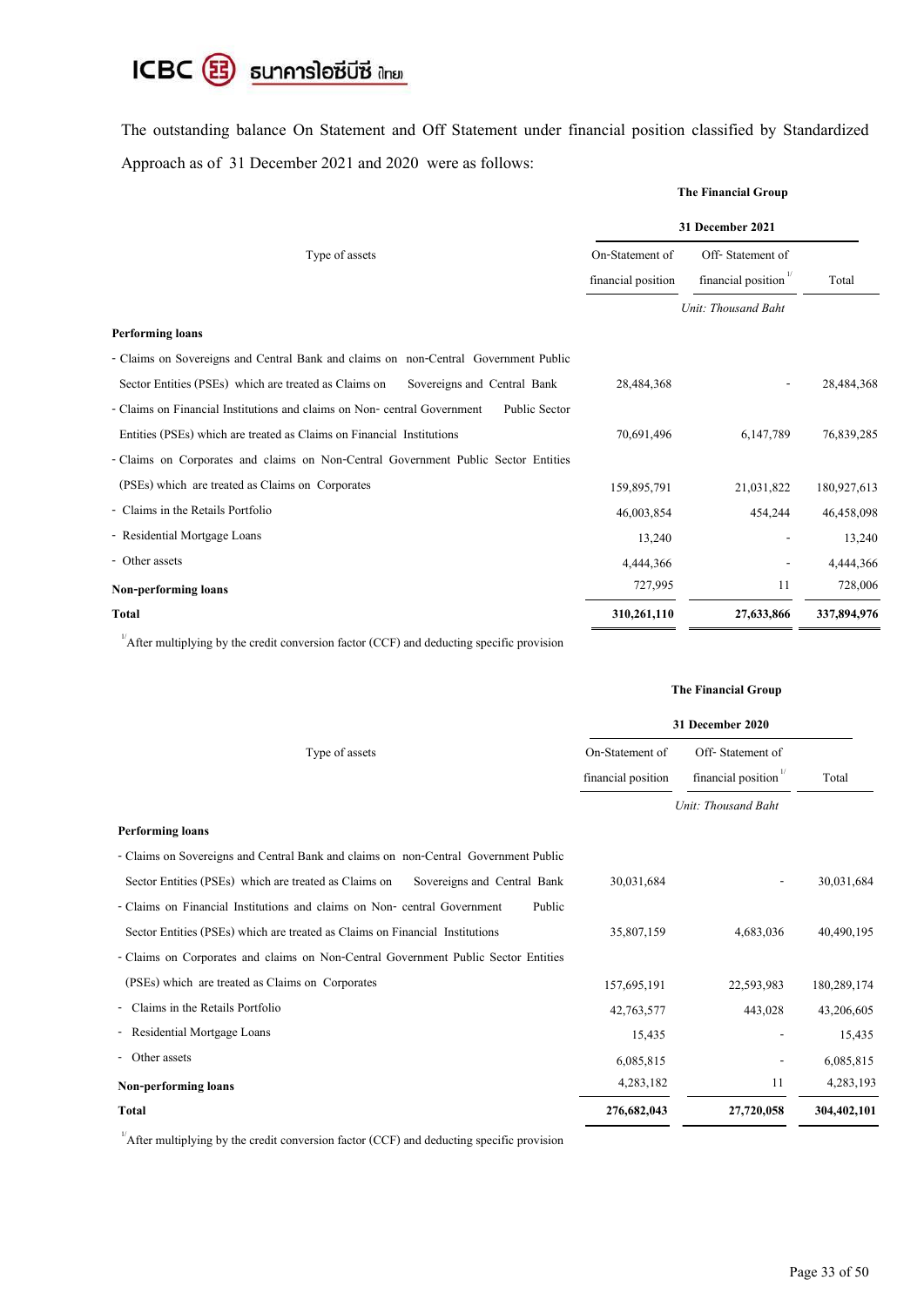

#### **The Bank**

| Type of assets                                                                        | On-Statement of<br>financial position | Off-Statement of<br>financial position <sup>1/</sup><br>Unit: Thousand Baht | Total         |  |
|---------------------------------------------------------------------------------------|---------------------------------------|-----------------------------------------------------------------------------|---------------|--|
| <b>Performing loans</b>                                                               |                                       |                                                                             |               |  |
| - Claims on Sovereigns and Central Bank and claims on non-Central Government Public   |                                       |                                                                             |               |  |
| Sector Entities (PSEs) which are treated as Claims on Sovereigns and Central Bank     | 28,484,367                            |                                                                             | 28,484,367    |  |
| - Claims on Financial Institutions and claims on Non-eentral Government Public Sector |                                       |                                                                             |               |  |
| Entities (PSEs) which are treated as Claims on Financial Institutions                 | 69,783,390                            | 6,197,909                                                                   | 75,981,299    |  |
| - Claims on Corporates and claims on Non-Central Government Public Sector Entities    |                                       |                                                                             |               |  |
| (PSEs) which are treated as Claims on Corporates                                      | 151,712,910                           | 21,031,822                                                                  | 172,744,732   |  |
| - Claims in the Retails Portfolio                                                     | 139,440                               | 454,244                                                                     | 593,684       |  |
| - Residential Mortgage Loans                                                          | 13,240                                |                                                                             | 13,240        |  |
| - Other assets                                                                        | 7,115,958                             |                                                                             | 7,115,958     |  |
| Non-performing loans                                                                  | 269,414                               | 11                                                                          | 269,425       |  |
| <b>Total</b>                                                                          | 257,518,719                           | 27,683,986                                                                  | 285, 202, 705 |  |

 $1/4$  After multiplying by the credit conversion factor (CCF) and deducting specific provision

|                                                                                       |                    | The Bank            |             |
|---------------------------------------------------------------------------------------|--------------------|---------------------|-------------|
|                                                                                       |                    | 31 December 2020    |             |
| Type of assets                                                                        | On-Statement of    | Off-Statement of    |             |
|                                                                                       | financial position | financial position  | Total       |
|                                                                                       |                    | Unit: Thousand Baht |             |
| <b>Performing loans</b>                                                               |                    |                     |             |
| - Claims on Sovereigns and Central Bank and claims on non-Central Government Public   |                    |                     |             |
| Sector Entities (PSEs) which are treated as Claims on Sovereigns and Central Bank     | 30,031,684         |                     | 30,031,684  |
| - Claims on Financial Institutions and claims on Non-eentral Government Public Sector |                    |                     |             |
| Entities (PSEs) which are treated as Claims on Financial Institutions                 | 35,566,045         | 4,683,036           | 40,249,081  |
| - Claims on Corporates and claims on Non-Central Government Public Sector Entities    |                    |                     |             |
| (PSEs) which are treated as Claims on Corporates                                      | 153,365,901        | 22,593,983          | 175,959,884 |
| - Claims in the Retails Portfolio                                                     | 120,596            | 443,028             | 563,624     |
| - Residential Mortgage Loans                                                          | 15,435             |                     | 15,435      |
| - Other assets                                                                        | 8,524,854          |                     | 8,524,854   |
| Non-performing loans                                                                  | 825,052            | 11                  | 825,063     |
| Total                                                                                 | 228,449,567        | 27,720,058          | 256,169,625 |

 $1/4$  After multiplying by the credit conversion factor (CCF) and deducting specific provision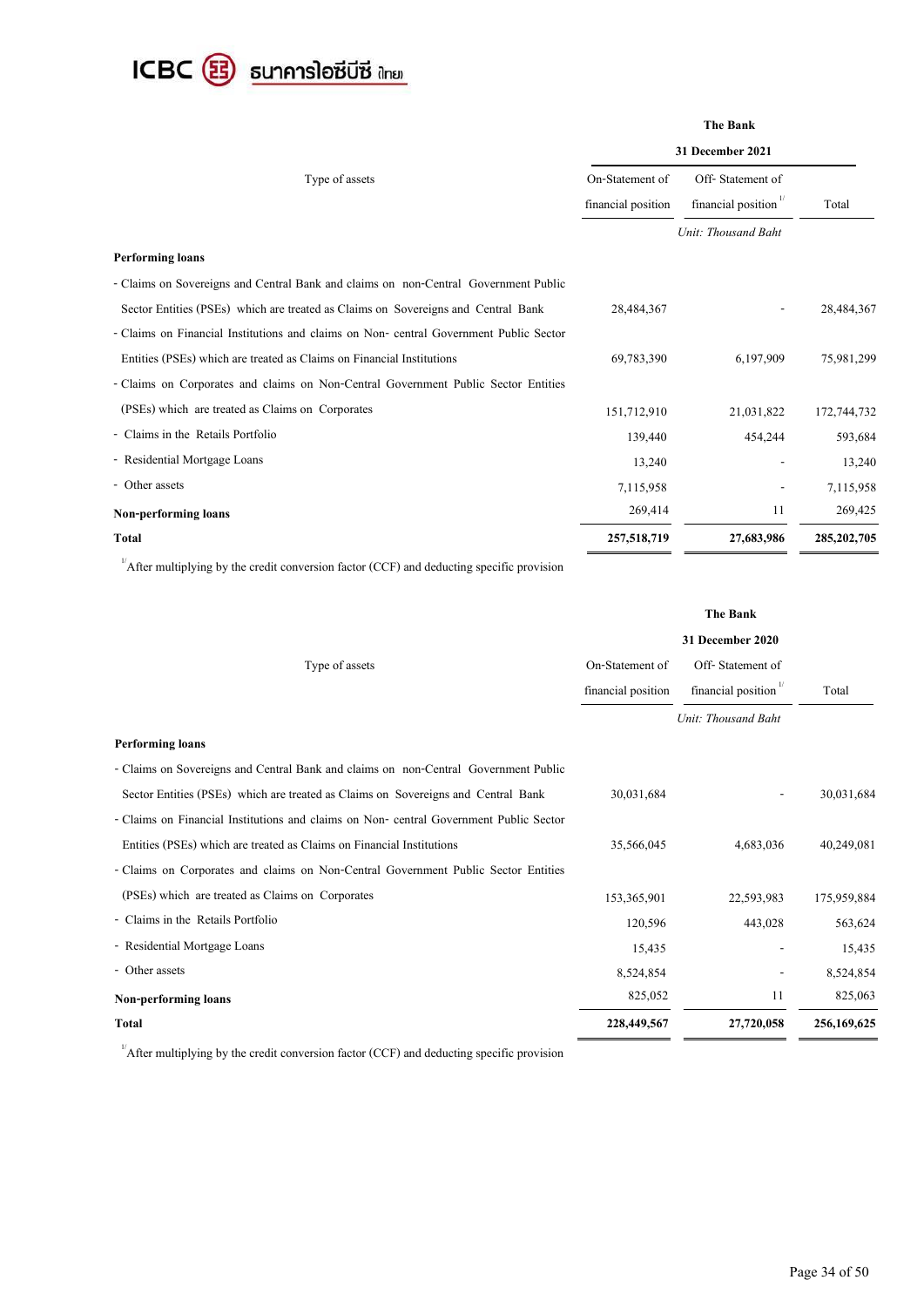

#### **Credit Risk Exposures Classified by Credit Risk Weighted Asset Calculation Methods**

**1.** The list of the External Credit Rating Institutions (ECAI) that The Financial Group chooses to determine the risk weight for the borrowers in each type of the assets is as follows:

 Sovereigns, provincial organizations, governmental entities, state enterprises, securities companies which the Bank of Thailand assigns the rating equal to loans to financial institutions are based on 3 ECAIs including Fitch Ratings, Moody's Investor Services and Standard and Poor's Rating Services.

 Corporate borrowers ,The Financial Group assigns the risk weight of 100% for every corporate borrower without considering its credit rating from the ECAI since the number of the Bank's current customers rated by the ECAI is not high and most of them have the risk weight of 100%, therefore, assigning all corporate borrowers at the risk weight of 100% for the credit risk capital calculation would not much different from the method of using the credit rating from ECAI .

**2.** The process of assigning the ECAI credit rating to the borrowers.

 For sovereigns, provincial organizations, governmental entities, state enterprises, securities companies that the Bank of Thailand treats their risk weight as the financial institutions. The Financial Group designates the risk weights in compliance with the Bank of Thailand's guidelines corresponding to the type of borrowers.

The outstanding balance of financial statement equivalence items  $\frac{1}{2}$  after considering the credit risk mitigation for each type of asset categorized by the risk weight through Standardized Approach as of 31 December 2021 and 2020 as follows:

| $\mathbf{I}$                                |            |                     |            |            |       | The Financial Group |         |           |      |         |      |  |
|---------------------------------------------|------------|---------------------|------------|------------|-------|---------------------|---------|-----------|------|---------|------|--|
| <b>Type of Assets</b>                       |            |                     |            |            |       | 31 December 2021    |         |           |      |         |      |  |
|                                             |            |                     | Rating     |            |       |                     |         | No Rating |      |         |      |  |
| Risk weight (%)                             | $0\%$      | 20%                 | 50%        | $100 \%$   | $0\%$ | 20%                 | $35 \%$ | 50 %      | 75 % | $100\%$ | 150% |  |
|                                             |            | Unit: Thousand Baht |            |            |       |                     |         |           |      |         |      |  |
| <b>Performing loans</b>                     |            |                     |            |            |       |                     |         |           |      |         |      |  |
| Claims on Sovereigns and Central Bank and   |            |                     |            |            |       |                     |         |           |      |         |      |  |
| claims on non-Central Government Public     |            |                     |            |            |       |                     |         |           |      |         |      |  |
| Sector Entities (PSEs) which are treated as |            |                     |            |            |       |                     |         |           |      |         |      |  |
| Claims on Sovereigns and Central Bank       | 71,550,635 |                     |            |            |       |                     |         |           |      |         |      |  |
| Claims on Financial Institutions and claims |            |                     |            |            |       |                     |         |           |      |         |      |  |
| on Non-central Government Public Sector     |            |                     |            |            |       |                     |         |           |      |         |      |  |
| Entities (PSEs) which are treated as Claims |            |                     |            |            |       |                     |         |           |      |         |      |  |
| on Financial Institutions                   | 859,844    | 16,014,653          | 27,352,215 | 10,084,589 |       |                     |         |           |      |         |      |  |

1/ After multiplying by the credit conversion factor (CCF)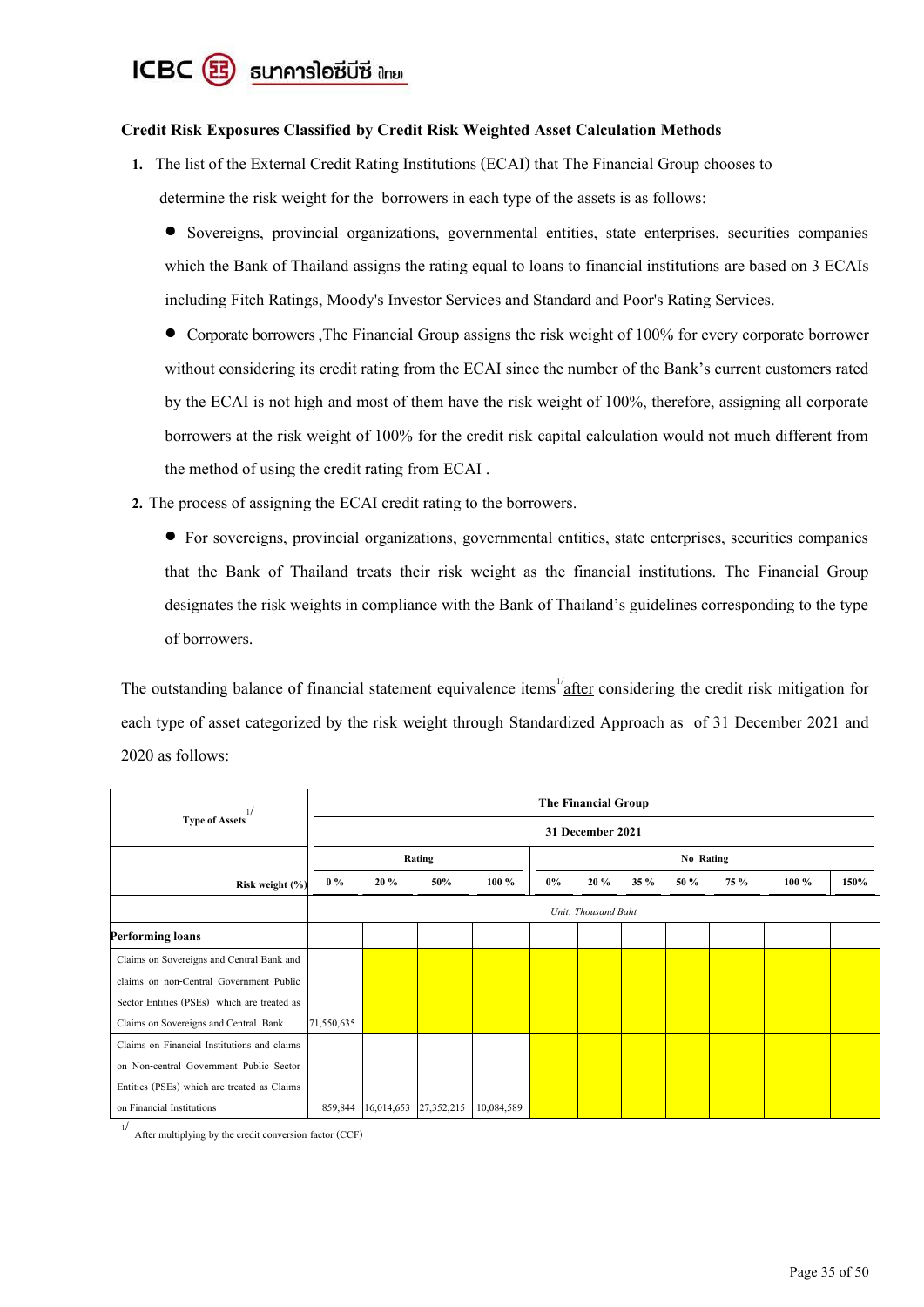

| 1/                                        |       |                     |     |          |           | The Financial Group |         |      |            |               |         |
|-------------------------------------------|-------|---------------------|-----|----------|-----------|---------------------|---------|------|------------|---------------|---------|
| <b>Type of Assets</b>                     |       |                     |     |          |           | 31 December 2021    |         |      |            |               |         |
|                                           |       | Rating              |     |          |           | No Rating           |         |      |            |               |         |
| Risk weight (%)                           | $0\%$ | 20%                 | 50% | $100 \%$ | $0\%$     | 20%                 | $35 \%$ | 50 % | 75 %       | $100 \%$      | 150%    |
|                                           |       | Unit: Thousand Baht |     |          |           |                     |         |      |            |               |         |
| Claims on Corporates and claims on Non-   |       |                     |     |          |           |                     |         |      |            |               |         |
| Central Government Public Sector Entities |       |                     |     |          |           |                     |         |      |            |               |         |
| (PSEs) which<br>are treated as Claims on  |       |                     |     |          |           |                     |         |      |            |               |         |
| Corporates                                |       |                     |     |          |           |                     |         |      |            | 158, 233, 757 |         |
| Claims in the Retails Portfolio           |       |                     |     |          |           |                     |         |      | 46,457,483 |               |         |
| Residential Mortgage Loans                |       |                     |     |          |           |                     | 13,240  |      |            | ۰             |         |
| Other assets                              |       |                     |     |          | 3,992,419 | $\sim$              |         |      |            | 2,608,135     |         |
| Non-performing loans                      |       |                     |     |          |           |                     |         | 159  |            | 458,581       | 269,266 |

1/ After multiplying by the credit conversion factor (CCF)

|                                             |            | <b>The Financial Group</b> |            |            |           |                     |        |      |            |             |           |  |  |
|---------------------------------------------|------------|----------------------------|------------|------------|-----------|---------------------|--------|------|------------|-------------|-----------|--|--|
| <b>Type of Assets</b>                       |            |                            |            |            |           | 31 December 2020    |        |      |            |             |           |  |  |
|                                             |            |                            | Rating     |            | No Rating |                     |        |      |            |             |           |  |  |
| Risk weight (%)                             | $0\%$      | 20%                        | 50%        | 100 %      | $0\%$     | 20%                 | 35 %   | 50 % | 75 %       | 100 %       | 150%      |  |  |
|                                             |            |                            |            |            |           | Unit: Thousand Baht |        |      |            |             |           |  |  |
| <b>Performing loans</b>                     |            |                            |            |            |           |                     |        |      |            |             |           |  |  |
| Claims on Sovereigns and Central Bank and   |            |                            |            |            |           |                     |        |      |            |             |           |  |  |
| claims on non-Central Government Public     |            |                            |            |            |           |                     |        |      |            |             |           |  |  |
| Sector Entities (PSEs) which are treated as |            |                            |            |            |           |                     |        |      |            |             |           |  |  |
| Claims on Sovereigns and Central Bank       | 48,357,495 |                            |            |            |           |                     |        |      |            |             |           |  |  |
| Claims on Financial Institutions and claims |            |                            |            |            |           |                     |        |      |            |             |           |  |  |
| on Non-central Government Public Sector     |            |                            |            |            |           |                     |        |      |            |             |           |  |  |
| Entities (PSEs) which are treated as Claims |            |                            |            |            |           |                     |        |      |            |             |           |  |  |
| on Financial Institutions                   | 909,760    | 6,346,768                  | 29,875,614 | 11,740,236 |           |                     |        |      |            |             |           |  |  |
| Claims on Corporates and claims on Non-     |            |                            |            |            |           |                     |        |      |            |             |           |  |  |
| Central Government Public Sector Entities   |            |                            |            |            |           |                     |        |      |            |             |           |  |  |
| (PSEs) which are treated as Claims on       |            |                            |            |            |           |                     |        |      |            |             |           |  |  |
| Corporates                                  |            |                            |            |            |           |                     |        |      |            | 152,333,796 |           |  |  |
| Claims in the Retails Portfolio             |            |                            |            |            |           |                     |        |      | 43,205,010 |             |           |  |  |
| Residential Mortgage Loans                  |            |                            |            |            |           |                     | 15,435 |      | ٠          |             |           |  |  |
| Other assets                                |            |                            |            |            | 4,619,394 | 62,400              |        |      |            | 2,653,000   |           |  |  |
| Non-performing loans                        |            |                            |            |            |           |                     |        | 300  |            | 468,796     | 3,814,097 |  |  |

1/ After multiplying by the credit conversion factor (CCF)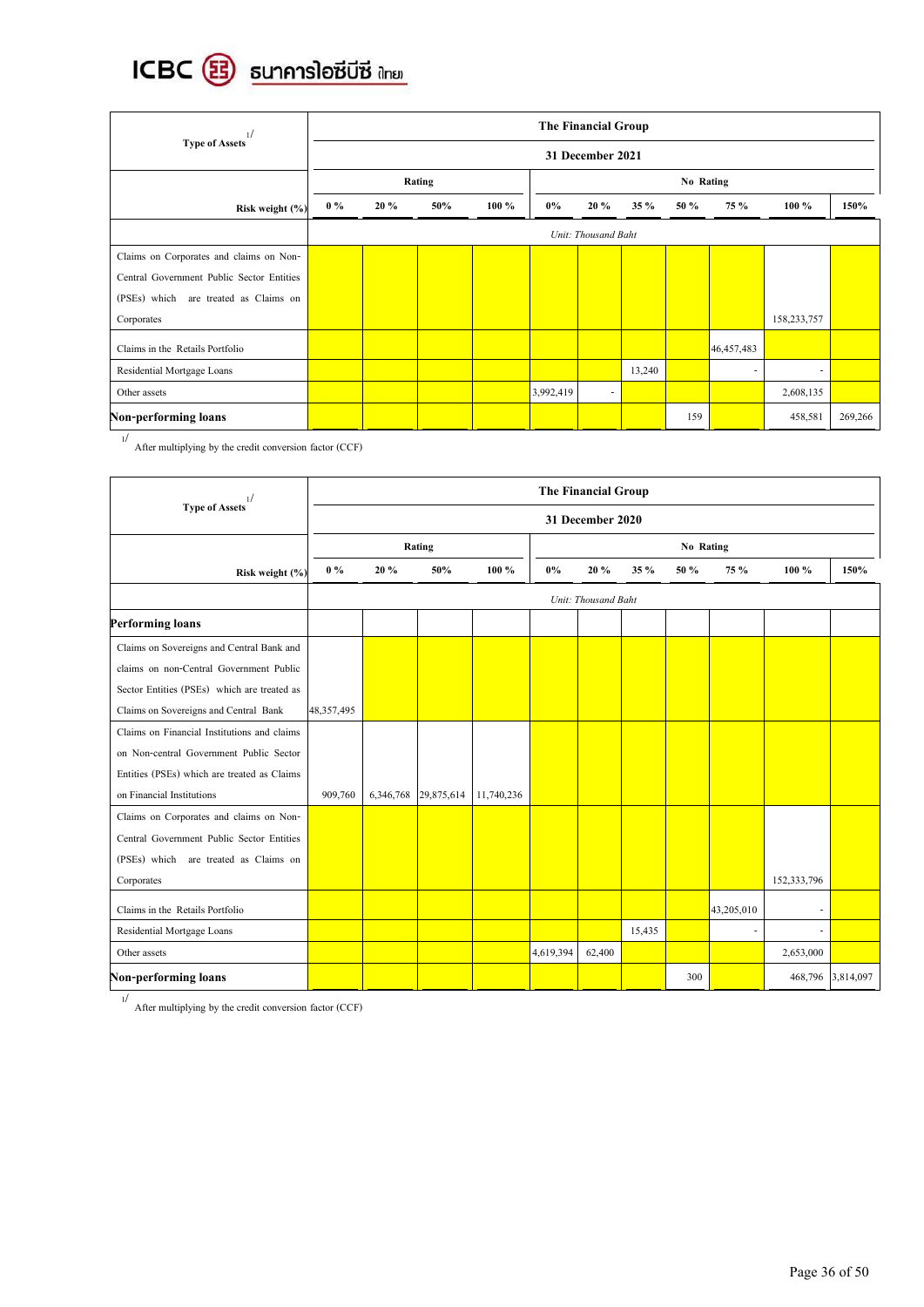

| 1/                                             |            |                     |            |            |           | <b>The Bank</b>  |        |           |         |               |         |
|------------------------------------------------|------------|---------------------|------------|------------|-----------|------------------|--------|-----------|---------|---------------|---------|
| <b>Type of Assets</b>                          |            |                     |            |            |           | 31 December 2021 |        |           |         |               |         |
|                                                |            |                     | Rating     |            |           |                  |        | No Rating |         |               |         |
| Risk weight (%)                                | $0\%$      | 20 %                | 50%        | 100 %      | $0\%$     | 20%              | 35 %   | 50 %      | 75 %    | 100 %         | 150%    |
|                                                |            | Unit: Thousand Baht |            |            |           |                  |        |           |         |               |         |
| <b>Performing loans</b>                        |            |                     |            |            |           |                  |        |           |         |               |         |
| Claims on Sovereigns and Central Bank and      |            |                     |            |            |           |                  |        |           |         |               |         |
| claims on non-Central Government Public        |            |                     |            |            |           |                  |        |           |         |               |         |
| Sector Entities (PSEs) which are treated as    |            |                     |            |            |           |                  |        |           |         |               |         |
| Claims on Sovereigns and Central Bank          | 71,550,635 |                     |            |            |           |                  |        |           |         |               |         |
| Claims on Financial Institutions and claims on |            |                     |            |            |           |                  |        |           |         |               |         |
| Non-central Government Public Sector Entities  |            |                     |            |            |           |                  |        |           |         |               |         |
| (PSEs) which are treated as Claims on          |            |                     |            |            |           |                  |        |           |         |               |         |
| <b>Financial Institutions</b>                  | 859,844    | 15,564,831          | 27,352,215 | 10,084,589 |           |                  |        |           |         |               |         |
| Claims on Corporates and claims on Non-        |            |                     |            |            |           |                  |        |           |         |               |         |
| Central Government Public Sector Entities      |            |                     |            |            |           |                  |        |           |         |               |         |
| (PSEs) which<br>are treated as Claims on       |            |                     |            |            |           |                  |        |           |         |               |         |
| Corporates                                     |            |                     |            |            |           |                  |        |           |         | 150, 181, 648 |         |
| Claims in the Retails Portfolio                |            |                     |            |            |           |                  |        |           | 593,069 | ٠             |         |
| Residential Mortgage Loans                     |            |                     |            |            |           |                  | 13,240 |           | ٠       |               |         |
| Other assets                                   |            |                     |            |            | 3,423,037 |                  |        |           |         | 5,723,325     |         |
| Non-performing loans                           |            |                     |            |            |           |                  |        | 159       |         |               | 269,266 |

 $1/$  After multiplying by the credit conversion factor (CCF)

|                                                |            | The Bank  |            |            |           |                         |        |           |         |             |         |
|------------------------------------------------|------------|-----------|------------|------------|-----------|-------------------------|--------|-----------|---------|-------------|---------|
| <b>Type of Assets</b>                          |            |           |            |            |           | <b>31 December 2020</b> |        |           |         |             |         |
|                                                |            |           | Rating     |            |           |                         |        | No Rating |         |             |         |
| Risk weight (%)                                | $0\%$      | 20%       | 50%        | 100 %      | 0%        | 20%                     | 35 %   | 50 %      | 75 %    | 100 %       | 150%    |
|                                                |            |           |            |            |           | Unit: Thousand Baht     |        |           |         |             |         |
| <b>Performing loans</b>                        |            |           |            |            |           |                         |        |           |         |             |         |
| Claims on Sovereigns and Central Bank and      |            |           |            |            |           |                         |        |           |         |             |         |
| claims on non-Central Government Public        |            |           |            |            |           |                         |        |           |         |             |         |
| Sector Entities (PSEs) which are treated as    |            |           |            |            |           |                         |        |           |         |             |         |
| Claims on Sovereigns and Central Bank          | 48,357,495 |           |            |            |           |                         |        |           |         |             |         |
| Claims on Financial Institutions and claims on |            |           |            |            |           |                         |        |           |         |             |         |
| Non-central Government Public Sector Entities  |            |           |            |            |           |                         |        |           |         |             |         |
| (PSEs) which are treated as Claims on          |            |           |            |            |           |                         |        |           |         |             |         |
| <b>Financial Institutions</b>                  | 909,760    | 6,206,998 | 29,774,270 | 11,740,236 |           |                         |        |           |         |             |         |
| Claims on Corporates and claims on Non-        |            |           |            |            |           |                         |        |           |         |             |         |
| Central Government Public Sector Entities      |            |           |            |            |           |                         |        |           |         |             |         |
| (PSEs) which<br>are treated as Claims on       |            |           |            |            |           |                         |        |           |         |             |         |
| Corporates                                     |            |           |            |            |           |                         |        |           |         | 148,154,422 |         |
| Claims in the Retails Portfolio                |            |           |            |            |           |                         |        |           | 562,029 |             |         |
| Residential Mortgage Loans                     |            |           |            |            |           |                         | 15,435 |           | $\sim$  | ÷           |         |
| Other assets                                   |            |           |            |            | 3,877,067 | 62,400                  |        |           |         | 5,684,450   |         |
| Non-performing loans                           |            |           |            |            |           |                         |        | 300       |         | 550         | 824,213 |

 $1/$  After multiplying by the credit conversion factor (CCF)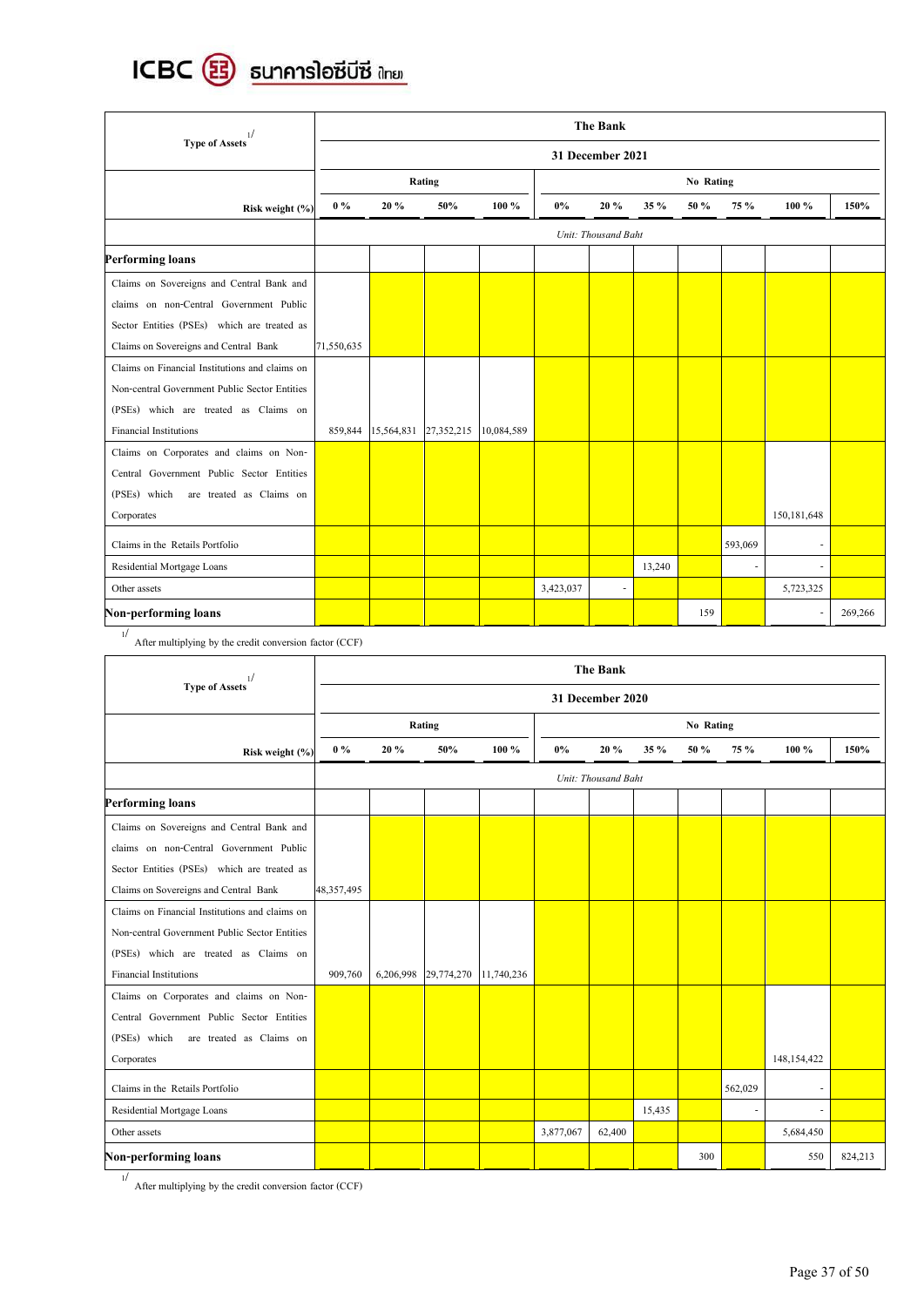

## **1. Credit Risk Mitigation by Standardized Approach**

The Financial Group has established the policy in mitigating the credit risk of financial statement items for the purposes of capital maintenance and credit risk reduction in accordance with the Bank of Thailand's guidelines in the credit risk mitigation by Standardized Approach where The Financial Group has formulated the guidelines and working process on the document, contracts, or legal terms relating to the credit risk mitigation as follows:

- Shall maintain the document or contract relating to such credit risk mitigation obligating to and enforceable to all relevant parties.
- Shall have the processes and systems in considering the legal terms.
- Shall revise all relevant documents and contracts to be continuously enforceable
- Shall have the processes in controlling other potential risks that are caused by employing the credit risk mitigation.
- Shall comply with the Bank of Thailand's guideline in information disclosure according to Pillar III
- Shall consider the contractual maturities and remaining maturities in the credit risk mitigation process to ensure that there would be no maturity mismatch between the exposures and the credit risk mitigation .

## **The credit risk mitigation by Simple Approach consists of:**

- $\bullet$  Risk mitigation by the eligible financial collaterals
- Risk mitigation by the on-balance sheet netting
- Risk mitigation by guarantee and credit derivatives

# **The Financial Group has formulated the policy for the credit risk mitigation by means of on-balance sheet netting as follows.**

- Shall have legal consideration regarding the enforceable on-balance netting contract in specifying which assets and liabilities are eligible in netting at any time.
- Shall be capable of monitoring and controlling the risks from maturity mismatch between the assets and liabilities for netting or roll-off risk.
- Shall be capable of monitoring and controlling the exposures on the netting basis.

# **2. Policys and processes for collateral management and assessment**

Under the credit risk mitigation policy, the eligible financial collateral including those traded in the exchange and over-the-counter markets are subject to valuation.

#### **3. Major types of collaterals of The Financial Group**

The main eligible financial collateral is deposit at bank; however, other eligible financial collaterals for credit risk mitigation before risk weighted assets and credit risk capital calculation include:

1. Cash, deposits at bank or deposit receipts issued by banks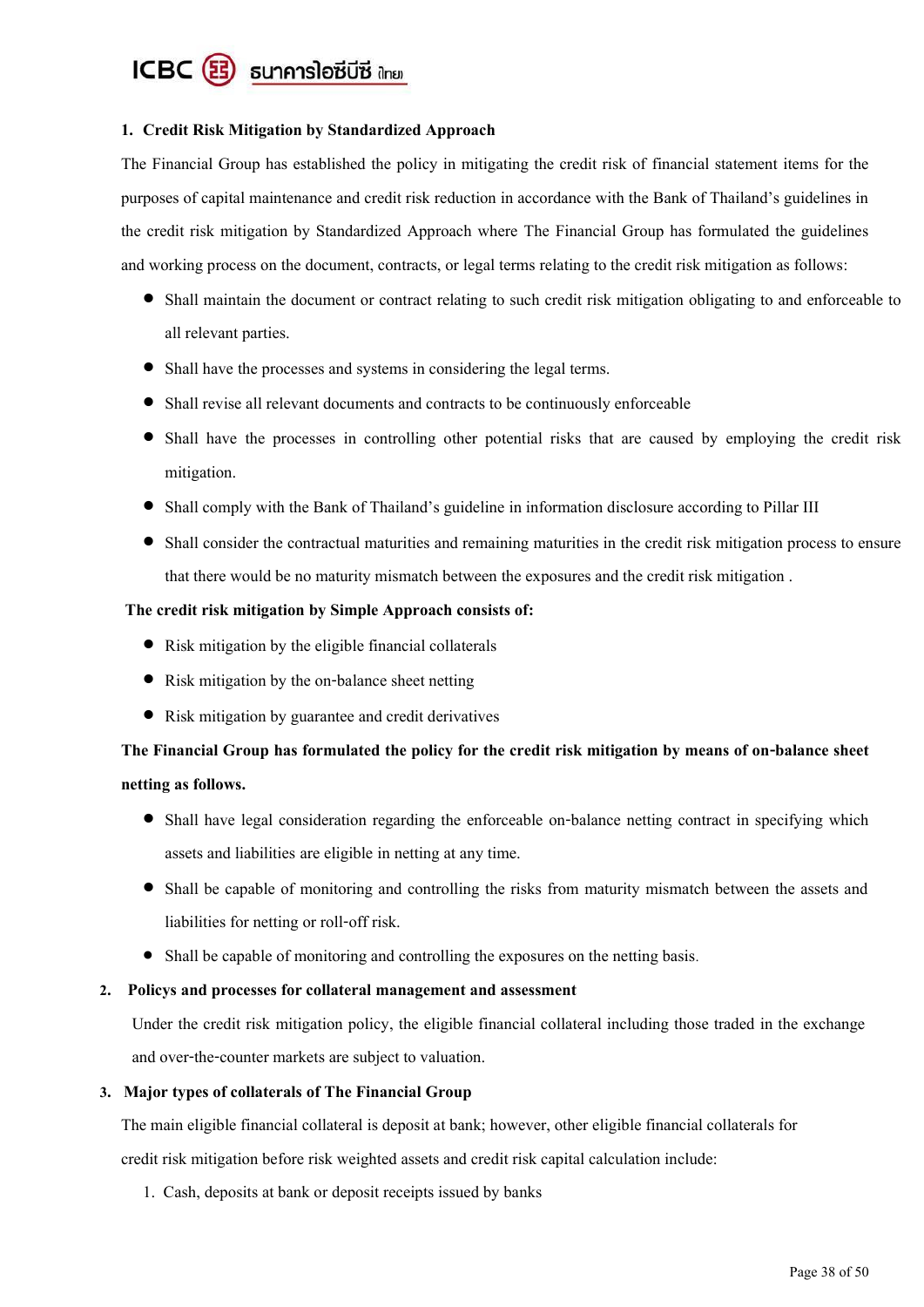

- 2. Gold bullions
- 3. Debt instrument issued by the issuers rated by the ECAIs as follows:
	- $\bullet$  Short-term debt instruments with the rating better or equal to A-3/P-3, sovereigns, central banks, provincial organizations, governmental entities, and state enterprises which the supervisory authority treats the risk weight as that of sovereigns and the rating of equivalent to BB-or higher.
	- Other issuers, e.g. financial institutions, securities companies, corporate, provincial organizations, governmental entities, and state enterprises which the supervisory authority treats the risk weight as that of financial institutions and the rating of equivalent to BBB-or higher.
	- Short-term debt instrument with rating better or equivalent to A-3/P-3
- 4. Non-rated by ECAIs debt instruments with all characteristics as follows:
	- Issuers are financial institutions and
	- Listed in acceptable exchange bond market and
	- Senior debt and other debt instruments issued by The Financial Group with rating better or equivalent to BBB-or A-3/P-3 and the same seniority as that with no rating
	- No objective evidence for The Financial Group to revise the rating to below BBB-or A-3/P-3
- 5. Equity instruments including the convertible bonds listed in the main stock exchange.
- 6. Unit trust invested in the eligible financial collaterals and marked to market on a daily basis

#### **4. Main types of guarantors and protection sellers of credit derivative**

The major current guarantors of The Financial Group are the Ministry of Finance mainly guaranteeing the state enterprise bond. Other guarantors and the protection sellers can be reckoned in the credit risk mitigation before risk weighted assets and credit risk capital calculations under the Credit Risk Mitigation Policy are:

- Sovereign, Multilateral Development Banks (MDBs), provincial organizations, and governmental entities
- State enterprises, financial institutions, and securities companies with the risk weight below that of the guaranteed counterparties Corporate including the parent and subsidiary companies and the joint guarantee of credit risk must be rated higher or assigned with the risk weight lower than the guaranteed counterparties. The credit guarantors must be rated higher or equal to A-or A3.

# **5. Concentration of credit and market risk in each type of collaterals, guarantors, protection sellers of the credit derivative for the credit risk mitigation**

Most credit risk mitigation by the eligible financial collaterals method is in forms of deposits at bank for reducing the credit risk in general loans, while the credit risk mitigation by guarantee of loan method is in forms of guarantee by the Ministry of Finance on the investment in debt instruments.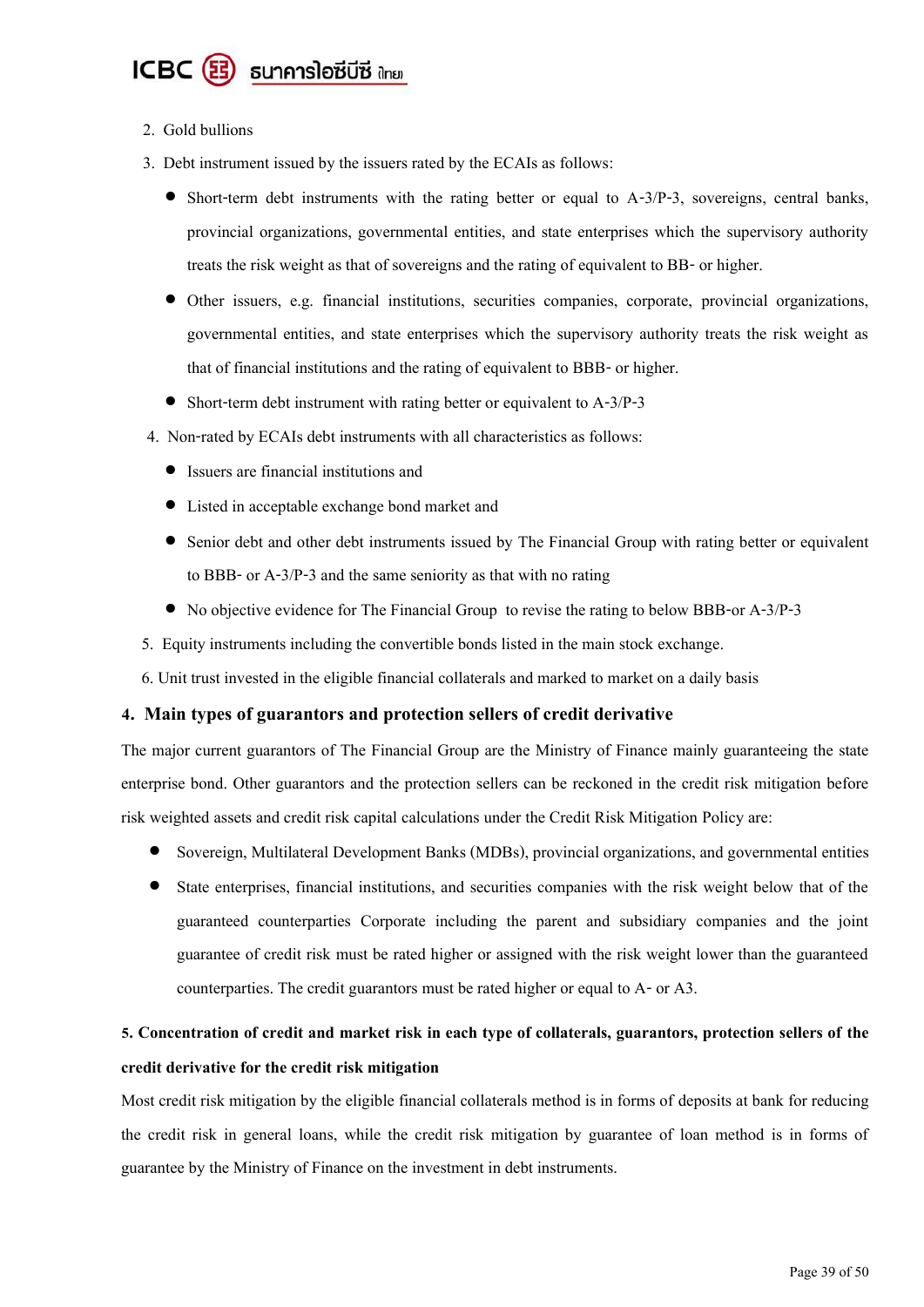

The Financial Group and the bank have the outstanding collateralized exposures in each type of asset by Standardized Approach classified by the types of collaterals as of 31 December 2021 and 2020 as follows:

|                                                                                       | <b>The Financial Group</b> |                     |  |
|---------------------------------------------------------------------------------------|----------------------------|---------------------|--|
|                                                                                       | 31 December 2021           |                     |  |
|                                                                                       | Eligible financial         | Guarantees and      |  |
| Type of Assets                                                                        | collaterals                | Credit derivatives  |  |
|                                                                                       |                            | Unit: Thousand Baht |  |
| <b>Performing loans</b>                                                               |                            |                     |  |
| - Claims on Sovereigns and Central Bank and claims on non-Central Government Public   |                            |                     |  |
| Sector Entities (PSEs) which are treated as Claims on Sovereigns and Central Bank     |                            |                     |  |
| - Claims on Financial Institutions and claims on Non-eentral Government Public Sector |                            |                     |  |
| Entities (PSEs) which are treated as Claims on Financial Institutions                 | 38,785,047                 | 4,206,676           |  |
| - Claims on Corporates and claims on Non-Central Government Public Sector Entities    |                            |                     |  |
| (PSEs) which are treated as Claims on Corporates                                      | 3,201,212                  | 19,492,644          |  |
| - Claims in the Retails Portfolio                                                     | 615                        |                     |  |
| - Residential Mortgage Loans                                                          |                            |                     |  |
| - Other assets                                                                        |                            |                     |  |
| Non-performing loans                                                                  |                            |                     |  |
| <b>Total</b>                                                                          | 41,986,874                 | 23,699,320          |  |

## **The Financial Group**

|                |                    | 31 December 2020    |  |  |
|----------------|--------------------|---------------------|--|--|
|                | Eligible financial | Guarantees and      |  |  |
| Type of Assets | collaterals        | Credit derivatives  |  |  |
|                |                    | Unit: Thousand Baht |  |  |

## **Performing loans**

| - Claims on Sovereigns and Central Bank and claims on non-Central Government Public   |            |            |
|---------------------------------------------------------------------------------------|------------|------------|
| Sector Entities (PSEs) which are treated as Claims on Sovereigns and Central Bank     | ۰          |            |
| - Claims on Financial Institutions and claims on Non-central Government Public Sector |            |            |
| Entities (PSEs) which are treated as Claims on Financial Institutions                 | 15,528,422 | 2,788,043  |
| - Claims on Corporates and claims on Non-Central Government Public Sector Entities    |            |            |
| (PSEs) which are treated as Claims on Corporates                                      | 2,269,001  | 25,686,377 |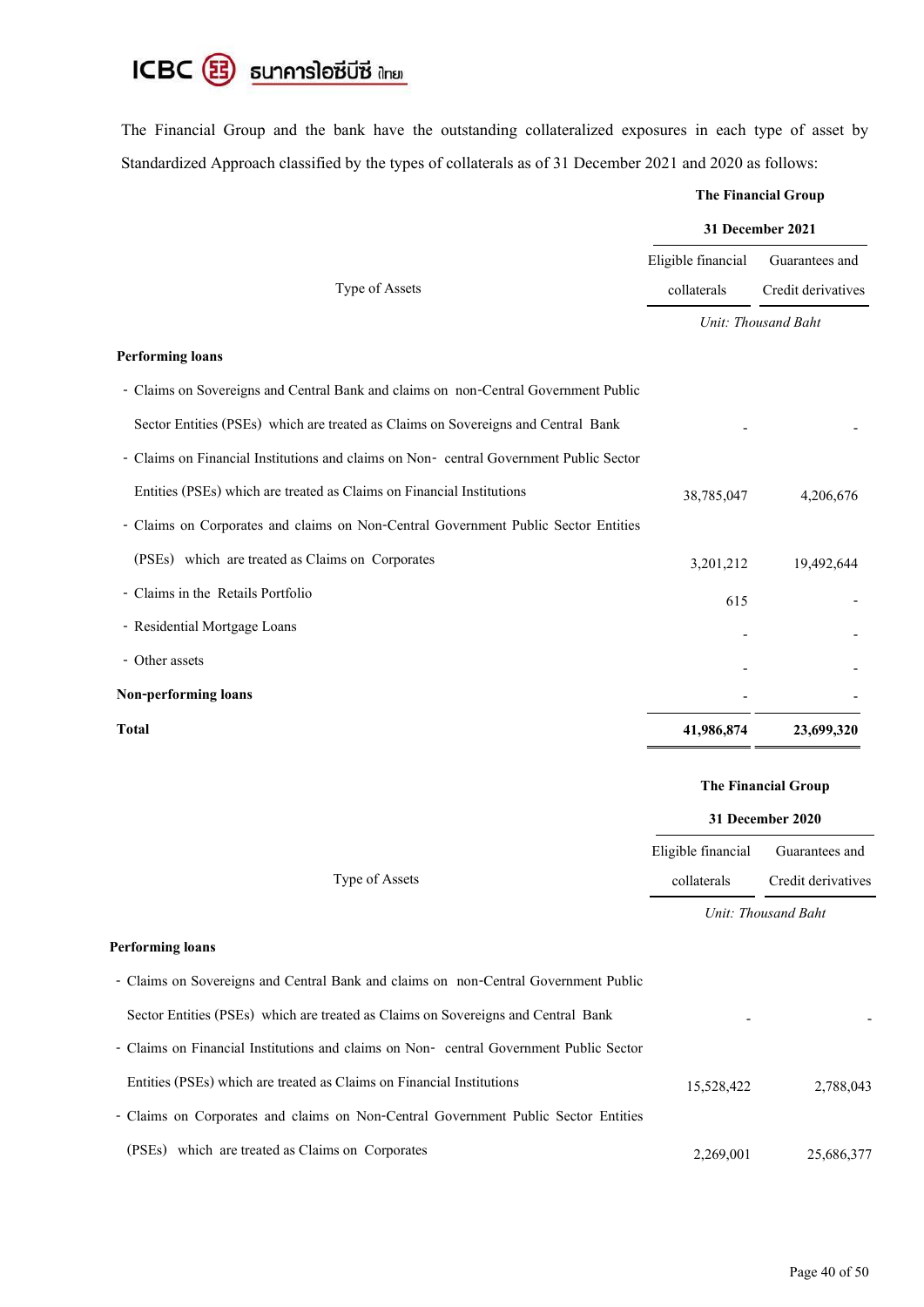

## **The Financial Group**

### **31 December 2020**

|                                   | Eligible financial       | Guarantees and      |
|-----------------------------------|--------------------------|---------------------|
| Type of Assets                    | collaterals              | Credit derivatives  |
|                                   |                          | Unit: Thousand Baht |
| - Claims in the Retails Portfolio | 1,595                    |                     |
| - Residential Mortgage Loans      |                          |                     |
| - Other assets                    | $\overline{a}$           |                     |
| Non-performing loans              | $\overline{\phantom{a}}$ |                     |
| <b>Total</b>                      | 17,799,018               | 28,474,420          |

# **The Bank**

|                | 31 December 2021   |                     |  |
|----------------|--------------------|---------------------|--|
|                | Eligible financial | Guarantees and      |  |
| Type of Assets | collaterals        | Credit derivatives  |  |
|                |                    | Unit: Thousand Baht |  |

## **Performing loans**

| <b>Total</b>                                                                          | 41,861,089 | 23,699,320 |
|---------------------------------------------------------------------------------------|------------|------------|
| Non-performing loans                                                                  |            |            |
| - Other assets                                                                        |            |            |
| - Residential Mortgage Loans                                                          |            |            |
| - Claims in the Retails Portfolio                                                     | 615        |            |
| (PSEs) which are treated as Claims on Corporates                                      | 3,075,427  | 19,492,644 |
| - Claims on Corporates and claims on Non-Central Government Public Sector Entities    |            |            |
| Entities (PSEs) which are treated as Claims on Financial Institutions                 | 38,785,047 | 4,206,676  |
| - Claims on Financial Institutions and claims on Non-eentral Government Public Sector |            |            |
| Sector Entities (PSEs) which are treated as Claims on Sovereigns and Central Bank     |            |            |
| - Claims on Sovereigns and Central Bank and claims on non-Central Government Public   |            |            |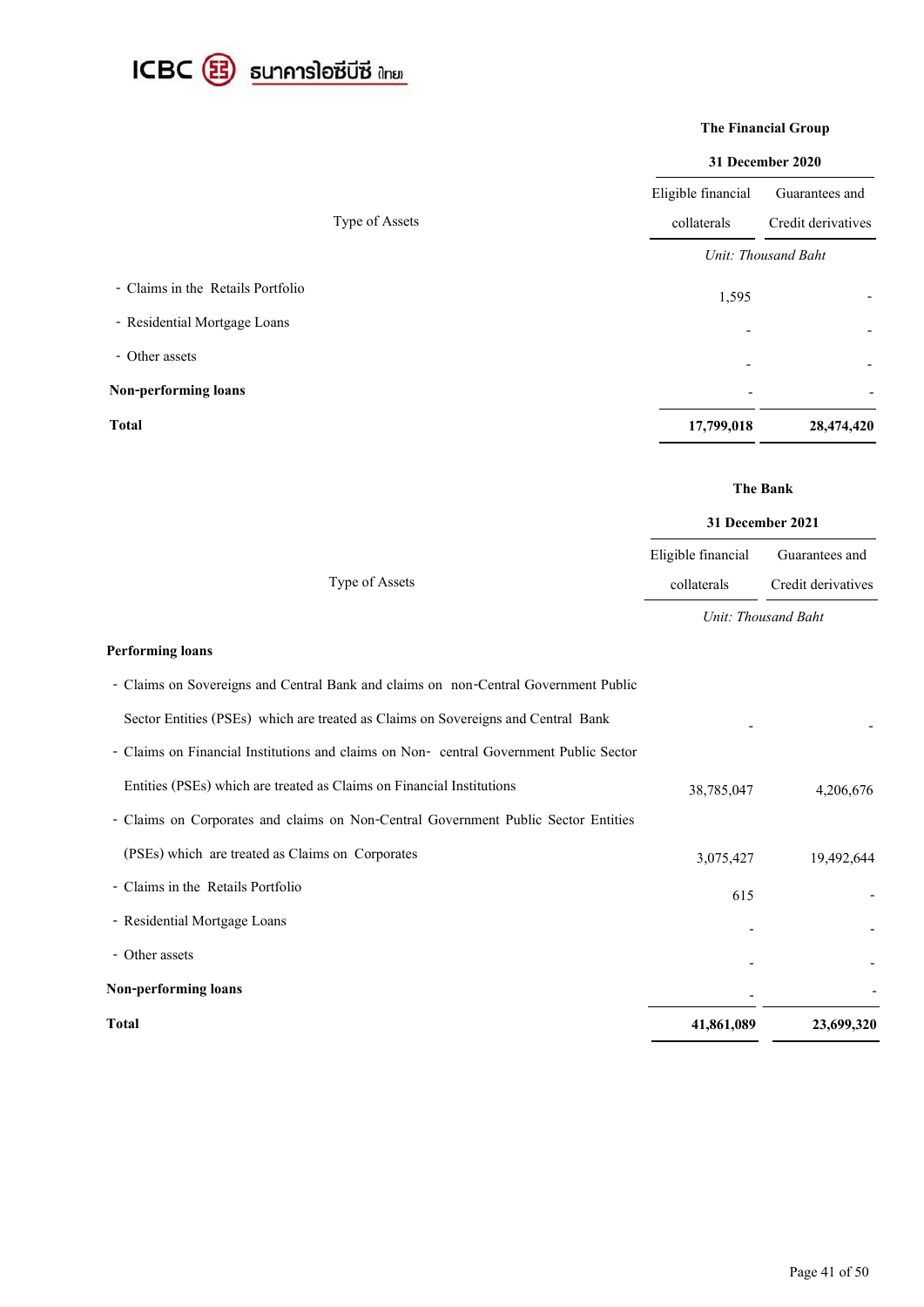

#### **The Bank**

# **31 December 2020**

|                                                                                        | Eligible financial | Guarantees and      |
|----------------------------------------------------------------------------------------|--------------------|---------------------|
| Type of Assets                                                                         | collaterals        | Credit derivatives  |
|                                                                                        |                    | Unit: Thousand Baht |
| <b>Performing loans</b>                                                                |                    |                     |
| - Claims on Sovereigns and Central Bank and claims on non-Central Government Public    |                    |                     |
| Sector Entities (PSEs) which are treated as Claims on Sovereigns and Central Bank      |                    |                     |
| - Claims on Financial Institutions and claims on Non- central Government Public Sector |                    |                     |
| Entities (PSEs) which are treated as Claims on Financial Institutions                  | 15,528,422         | 2,788,043           |
| - Claims on Corporates and claims on Non-Central Government Public Sector Entities     |                    |                     |
| (PSEs) which are treated as Claims on Corporates                                       | 2,119,085          | 25,686,377          |
| - Claims in the Retails Portfolio                                                      | 1,595              |                     |
| - Residential Mortgage Loans                                                           |                    |                     |
| - Other assets                                                                         |                    |                     |
| Non-performing loans                                                                   |                    |                     |
| <b>Total</b>                                                                           | 17,649,102         | 28,474,420          |

# **Market risk in Trading Book**

Market risk means the risks potentially from the changes in market prices or values caused by interest rates, exchange rates, equity and commodity price movements impacting net interest income and capital of financial institutions. Such changes have an impact through both general market risk and specific risk. The transactions with the market risk can be categorized as follows:

**1. Transactions in the Trading Book** include the positions of financial instruments and commodities with the intents of trading or hedging of other positions in the trading book and all types of financial derivatives with non-hedging intents for Banking Book positions. The transactions must be non-obligated in buying, selling or hedging with the holding period of no longer than 6 months.

**2. Transactions in the Banking Book** include the positions of financial instruments or other types of transactions with the intents of not for trading or the financial instrument with the initial intention to hold for long period of time or hold to maturity. The holding period must be at least 1 month.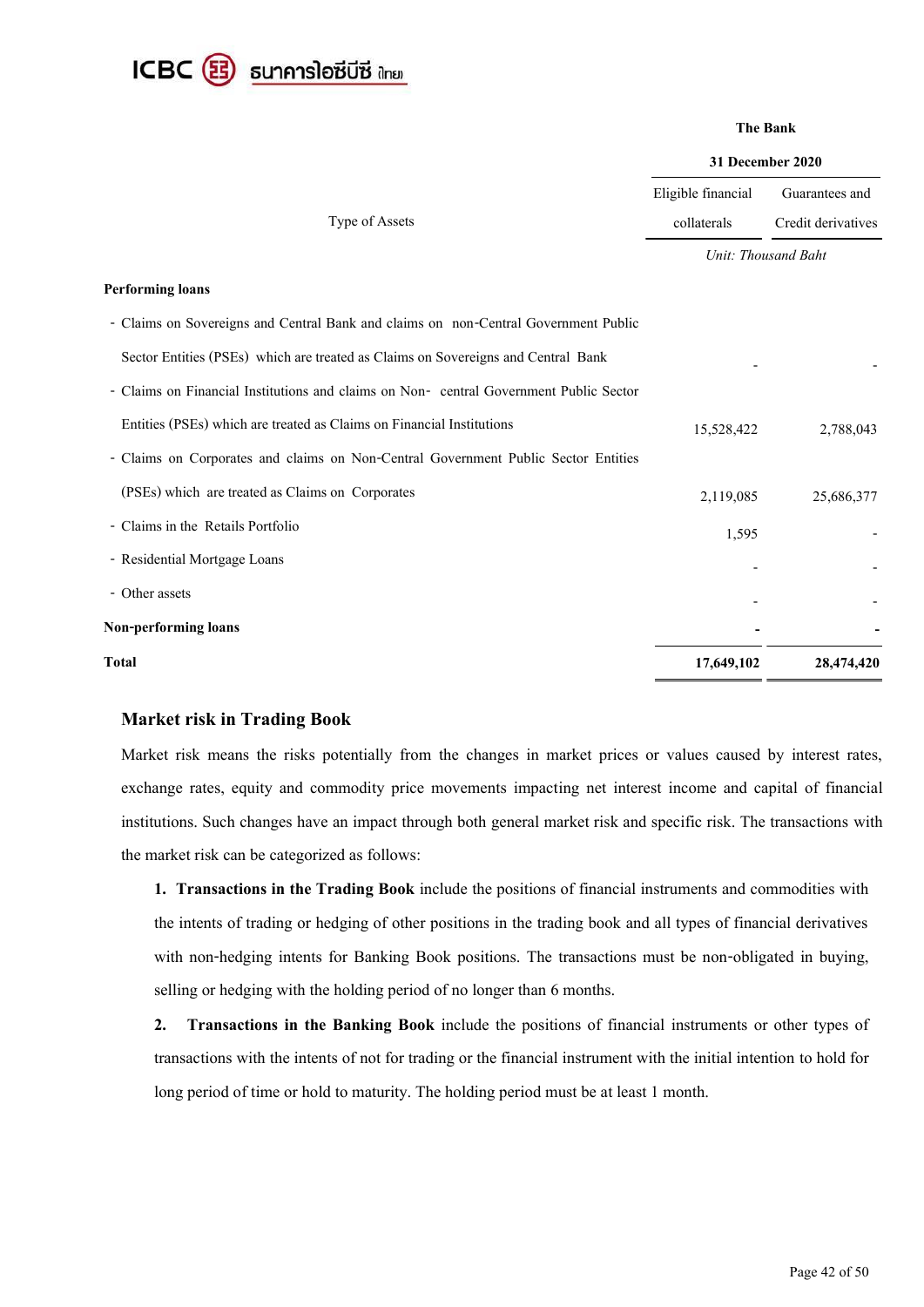# $ICBC$  $(B)$  sunanslarior  $\overline{a}$

The Financial Group has the Market Risk Management Policy to identify, measure, control and monitor the market risk both in Trading Book and the interest rate in Banking Book so as to efficiently manage the risk and comply with the Bank of Thailand's guideline in market risk management. The relevant market risks include:

- 1. Interest Rate Risk is the risk stemming from changes in interest rates resulting in the changes of values of assets, liabilities and off-balance sheet items especially in the medium- to long-term.
- 2. FX Risk is the risk stemming from negative impact caused by the changes of FX aggregate positions which may incur from the FX transactions for trading, partly hedging for Trade Finance customers, partly hedging for investment in FCY debentures, etc.
- 3. Price Risk is the risk stemming from the change in prices of equity or equity derivatives in the Proprietary Portfolio.

In managing market risk, the Portfolio Risk Management Department under Risk Management Division is responsible for monitoring and controlling any potential market risk incurred by the operation of Treasury Division where the Asset and Liability Committee (ALCO) determines the market risk limits which are approved by the Executive Committee (EXCOM). ALCO meeting is organized at least once a month to review the market risk and formulate the risk management strategies under changes in financial market environment. For the Market Risk Management Policy, the Portfolio Risk Management Department shall propose through the Group Risk Committee while the policy shall be approved by the Board of Directors (BOD).

The measurement of market risk in the Trading Book embraces all types of market risk including interest rate risk, FX risk, and price risk. Besides, The Financial Group assesses the risk and capital adequacy on a regular basis both in normal and crisis situations by means of assessing the Trading Book position at least on a daily basis based on marking to market, marking to model or other appropriate prices. The gain/loss from each transaction in the Trading Book is subject to the stop loss limits. Moreover, The Financial Group conducts the stress test on the Trading book for all relevant risks while stress test assumptions shall be revised to be in line with economic and financial market condition and to encompass the possibility of negative impacts on the net interest income and The Financial Group's capital on a regular basis.

The risk management tools include control limits, which curb the maximum amounts that the Treasury Division can invest, and stop loss limits, restraining the maximum loss acceptable to The Financial Group in consistent with the Business plan, strategies of The Financial Group and economic, political, financial market conditions domestically and internationally.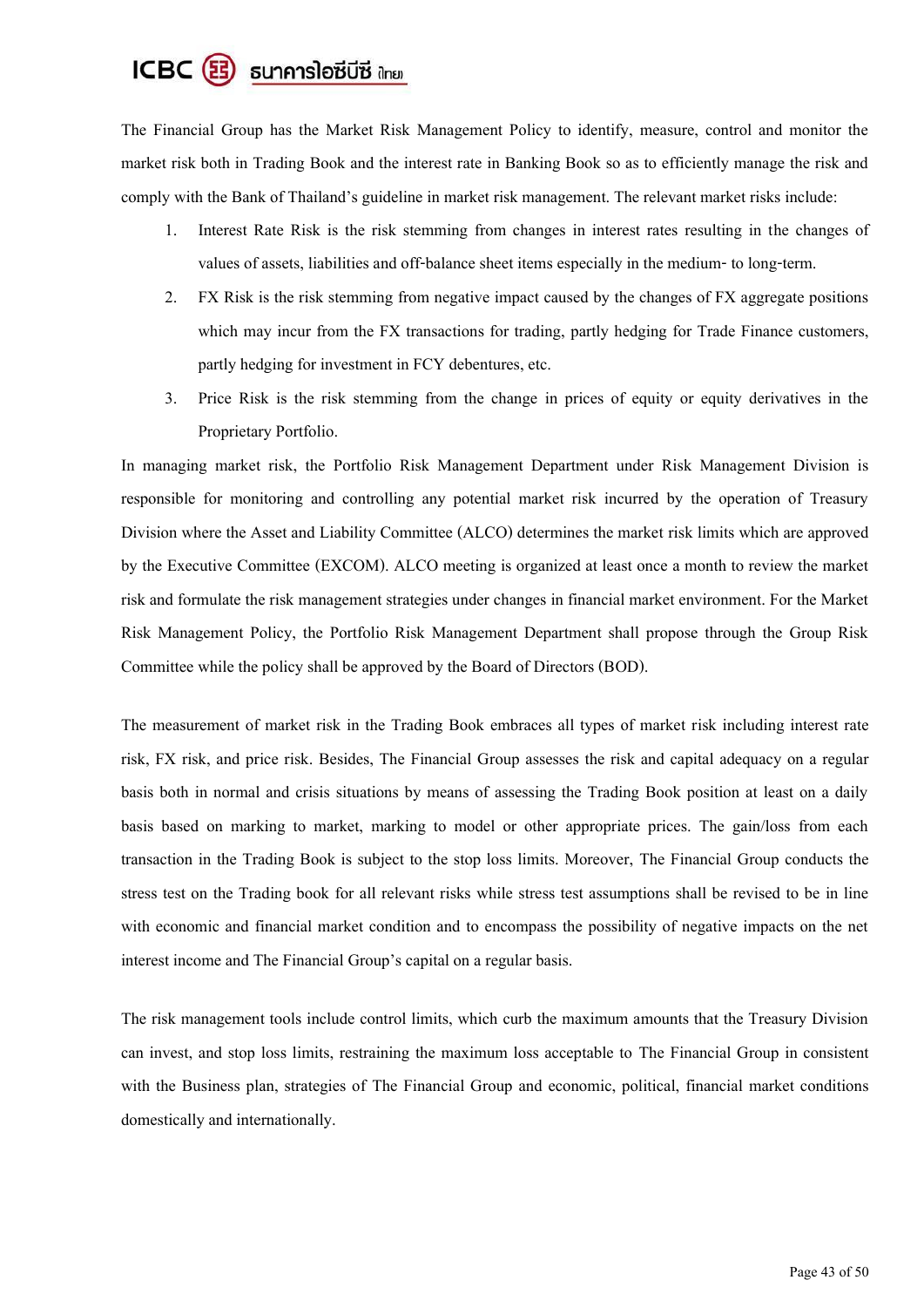#### ICBC B suาคารโอซีบีซี ilnย)

The Financial Group has calculated the market risk capital by using the Standardized Approach which is appropriate to the characteristics of investment portfolio of The Financial Group. The market risk capital requirements as of 31 December 2021 and 2020 were as follows:

|                                            | The Financial Group |             | The Bank            |            |  |
|--------------------------------------------|---------------------|-------------|---------------------|------------|--|
|                                            | 31 December         | 31 December | 31 December         | 31December |  |
| Market Risk Capital Requirement            | 2021                | 2020        | 2021                | 2020       |  |
|                                            | Unit: Thousand Baht |             | Unit: Thousand Baht |            |  |
| Interest Rate Risk                         | 2,365               | 1,627       | 2,365               | 1,627      |  |
| <b>Equity Price Risk</b>                   |                     |             |                     |            |  |
| Foreign Exchange Risk                      | 22,038              | 13,016      | 13,739              | 19,990     |  |
| <b>Commodity Price Risk</b>                |                     |             |                     |            |  |
| Market risk capital requirement (BIS 8%)   | 24,403              | 14,643      | 16,104              | 21,617     |  |
| Market risk capital requirement (BIS 8.5%) | 25,928              | 15,558      | 17,111              | 22,968     |  |

# **Operational Risk**

Operational risk is the risks from damages caused by the lack of good corporate governance in the organization and the appropriate controls. It may relate to the internal processes, human, working systems, or external events and have the negative impact on the interest income and The Financial Group's capital.

The policy of The Financial Group specifies the guideline to prevent and manage the relevant risks and includes the definitions, objectives, sources of risk, operational risk management principles and operational risk working procedures which encompasses risk identification, assessment, analysis, designation of risk control processes, application of risk controlling and monitoring.

At present, The Financial Group use Basic Indicator Approach (BIA) corresponding to the characteristics and complexity of The Financial Group's business operation.

# **Equity related exposures**

Most of the equities in the Banking Book were obtained from debt restructuring. The Group classified the equity into fair value to OCI and recognized the different amount of fair value into the other comprehensive income and will no longer recognize the profit or loss on selling into profit or loss statement.

The equity in the Banking Book of which were held in the portfolio for long time and shall be at least 1 month, according to The Financial Group's policy in Banking Book. The effect on the financial statement is not strongly affected. Thus, equity risk management in Banking Book has no need to set the investment limit and stop loss limit.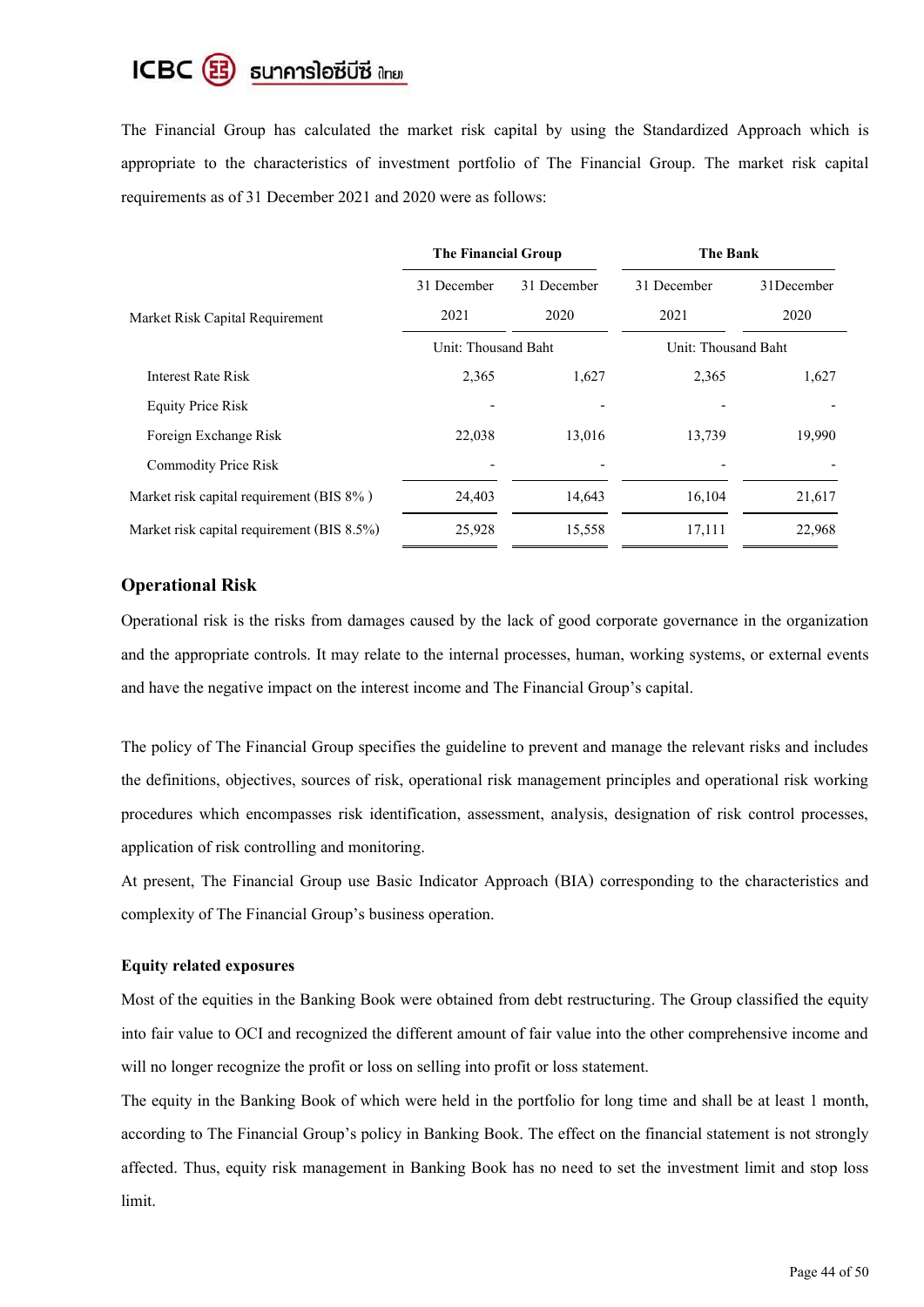# ICBC  $\circledR$  sunnnsloซีบีซี ilnย)

The Financial Group and the Bank have the outstanding equity related exposures in the Banking Book as of 31 December 2021 and 2020 as follows:

|                                                               | <b>The Financial Group</b> |                  |  |
|---------------------------------------------------------------|----------------------------|------------------|--|
|                                                               | 31 December 2021           | 31 December 2020 |  |
| Equity position                                               | Unit: Thousand Baht        |                  |  |
| Equity related position<br>1.                                 |                            |                  |  |
| 1.1 Equity listed in the Stock Exchange of Thailand           | 488,969                    | 278,270          |  |
| 1.2 Other equity values                                       | 7,450                      | 7,532            |  |
| Gain (Loss) from selling of the equity in this period<br>2.   | 54,896                     | 16,586           |  |
| Gain (Loss) from marking to market of FVOCI<br>3.             | 295,743                    | 121,678          |  |
| Minimum capital requirement under Standardized Approach<br>4. | 42,196                     | 24,293           |  |

|    |                                                         | The Bank            |                  |  |
|----|---------------------------------------------------------|---------------------|------------------|--|
|    |                                                         | 31 December 2021    | 31 December 2020 |  |
|    | Equity position                                         | Unit: Thousand Baht |                  |  |
|    | Equity related position                                 |                     |                  |  |
|    | 1.1 Equity listed in the Stock Exchange of Thailand     | 488,969             | 278,270          |  |
|    | 1.2 Other equity values                                 | 8,244,590           | 7,175,732        |  |
| 2. | Gain(Loss) from selling of the equity in this period    | 54,896              | 16,586           |  |
| 3. | Gain (Loss) from marking to market of FVOCI             | 295,743             | 121,678          |  |
| 4. | Minimum capital requirement under Standardized Approach | 742,353             | 633,590          |  |

# **Interest rate risk in the Banking Book**

The interest rate risk on The Financial Group's balance sheet items are from the mismatch of the repricing periods of assets and liabilities both of the financial statement. Such a difference indicates the level of risk or the magnitude of impact of the change in an interest rate that The Financial Group encounters.

Owing to no trading position in debt instrument, the interest rate risk of The Financial Group mainly comes from the Banking Book where The Financial Group assesses the impact of the interest rates of assets and liabilities through both Net Interest Income (NII), measuring the impact of a change in interest rate on the net interest income in the next 12 months, and Economic Value of Equity (EVE), measuring the impact of a change in interest rate on all assets and liabilities to perceive the impact on the overall portfolio of The Financial Group.

However, The Financial Group has engaged in the interest rate swaps, comprising the swap transactions that receive floating rate and pay fixed and some of the swap transactions that receive fixed and pay floating rates in order to partly hedge the interest rate risk.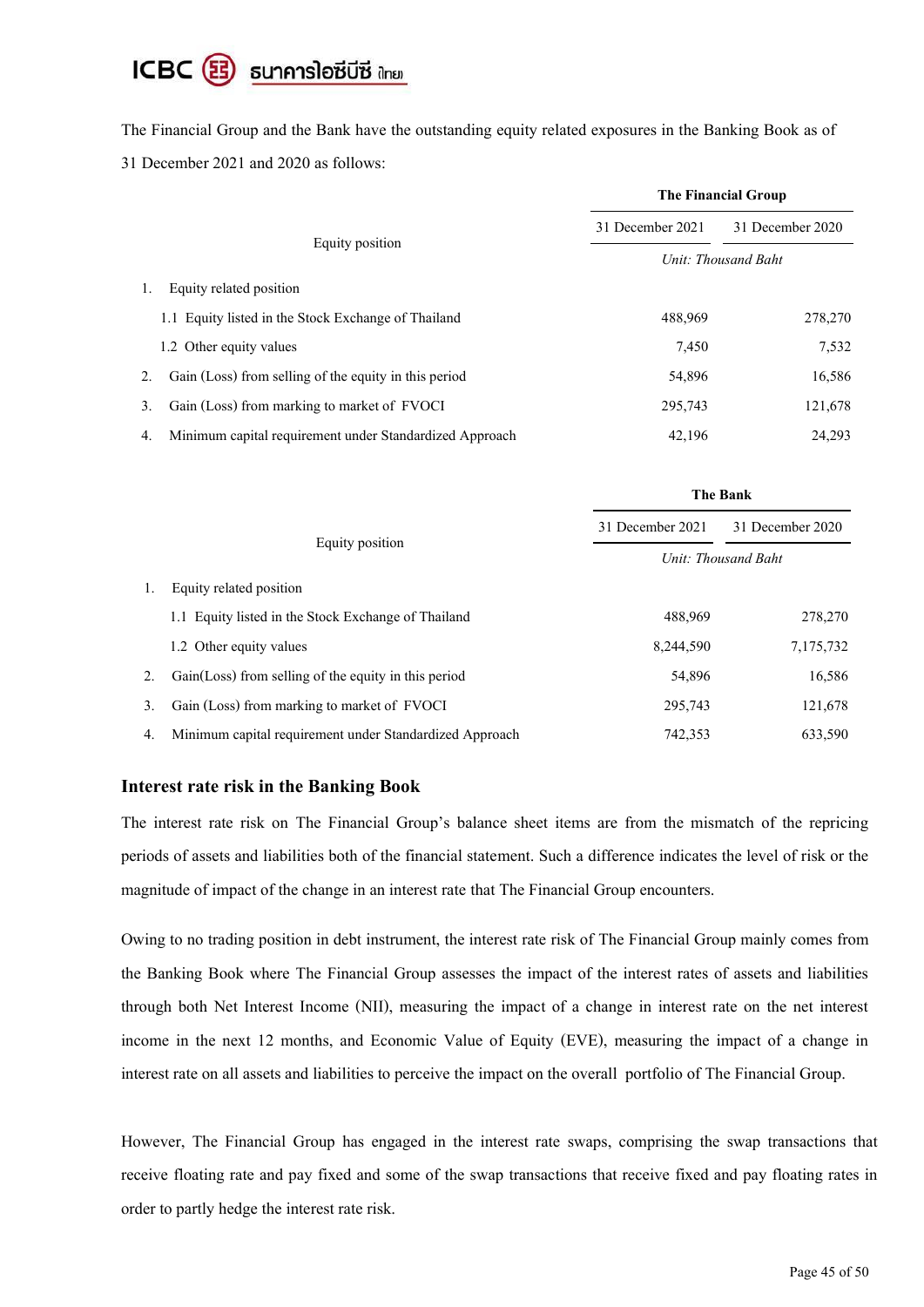

The financial group employs repricing Gap Report in measuring and managing the interest rate in the Banking Book in which the control limit has been set at the acceptable level. The Portfolio Risk Management Department is responsible for arranging the gap report and reporting to the relevant sub-committees/committees as well as the Bank of Thailand on a regular basis.

In addition, The Financial Group conducts the stress test on the interest rate risk in the Banking Book based on the assumptions in line with the principle of extreme but plausible scenarios and divided into individual currencies in a quarterly basis in order to report to the Group Risk Committee for consideration and revision of risk management strategy and the action plans to handle any adverse outcomes of the stress tests.

At present, The Financial Group does not have the behavioral adjustments on both assets and liabilities, e.g. behavioral adjustment on prepayment schedule and the rollover of the deposit.

The Repricing Gap report in Banking Book by currency is reported to the Asset and Liabilities Committee on a monthly basis, and a report on interest rate risk to the Bank of Thailand on a quarterly basis.

The impacts of a change in interest rate on earnings of The Financial Group and the bank for the years ended 31 December 2021 and 2020 were as follows:

|                                               | The Financial Group                              |               |           |               |  |
|-----------------------------------------------|--------------------------------------------------|---------------|-----------|---------------|--|
| Currency                                      |                                                  | Year end 2021 |           | Year end 2020 |  |
|                                               | Unit: Thousand Baht                              |               |           |               |  |
|                                               | $+1.00\%$<br>$+1.00\%$<br>$-1.00\%$<br>$-1.00\%$ |               |           |               |  |
| Thai Baht                                     | 296,869                                          | $-296,869$    | 236,434   | $-236,434$    |  |
| US Dollar                                     | $-90,944$                                        | 90,944        | $-55,356$ | 55,356        |  |
| <b>CNY</b>                                    | $-12,121$                                        | 12,121        | $-5,480$  | 5,480         |  |
| <b>EUR</b>                                    | 25,308                                           | $-25,308$     | 35,012    | $-35,012$     |  |
| <b>OTHER</b>                                  | $-130$                                           | 130           | 76        | $-76$         |  |
| Total impact of the change in interest rate   | 218,982                                          | $-218,982$    | 210,686   | $-210,686$    |  |
| Expected net interest income in the next year | 5,961,836<br>4,559,320                           |               |           |               |  |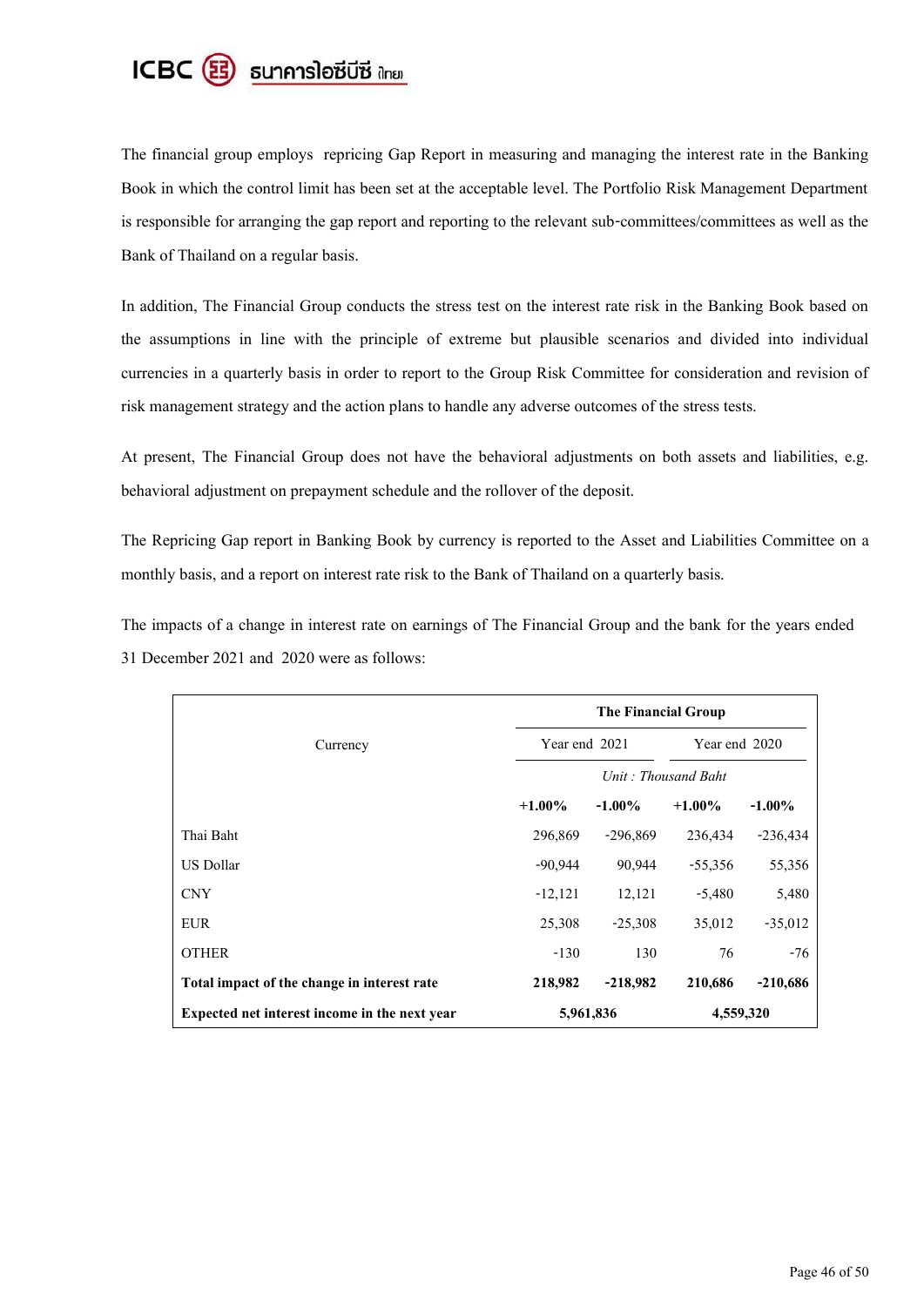

|                                               | <b>The Bank</b>        |            |               |            |
|-----------------------------------------------|------------------------|------------|---------------|------------|
| Year end 2021<br>Currency                     |                        |            | Year end 2020 |            |
|                                               | Unit: Thousand Baht    |            |               |            |
|                                               | $+1.00\%$              | $-1.00\%$  | $+1.00\%$     | $-1.00\%$  |
| Thai Baht                                     | 328,402                | $-328,402$ | 332,560       | $-332,560$ |
| US Dollar                                     | $-95,616$              | 95,616     | $-48,446$     | 48,446     |
| <b>CNY</b>                                    | $-12,341$              | 12,341     | $-5,104$      | 5,104      |
| <b>EUR</b>                                    | 25,241                 | $-25,241$  | 27,630        | $-27,630$  |
| <b>OTHER</b>                                  | $-130$                 | 130        | 72            | $-72$      |
| Total impact of the change in interest rate   | 245,556                | $-245,556$ | 306,712       | $-306,712$ |
| Expected net interest income in the next year | 3,031,866<br>3,892,306 |            |               |            |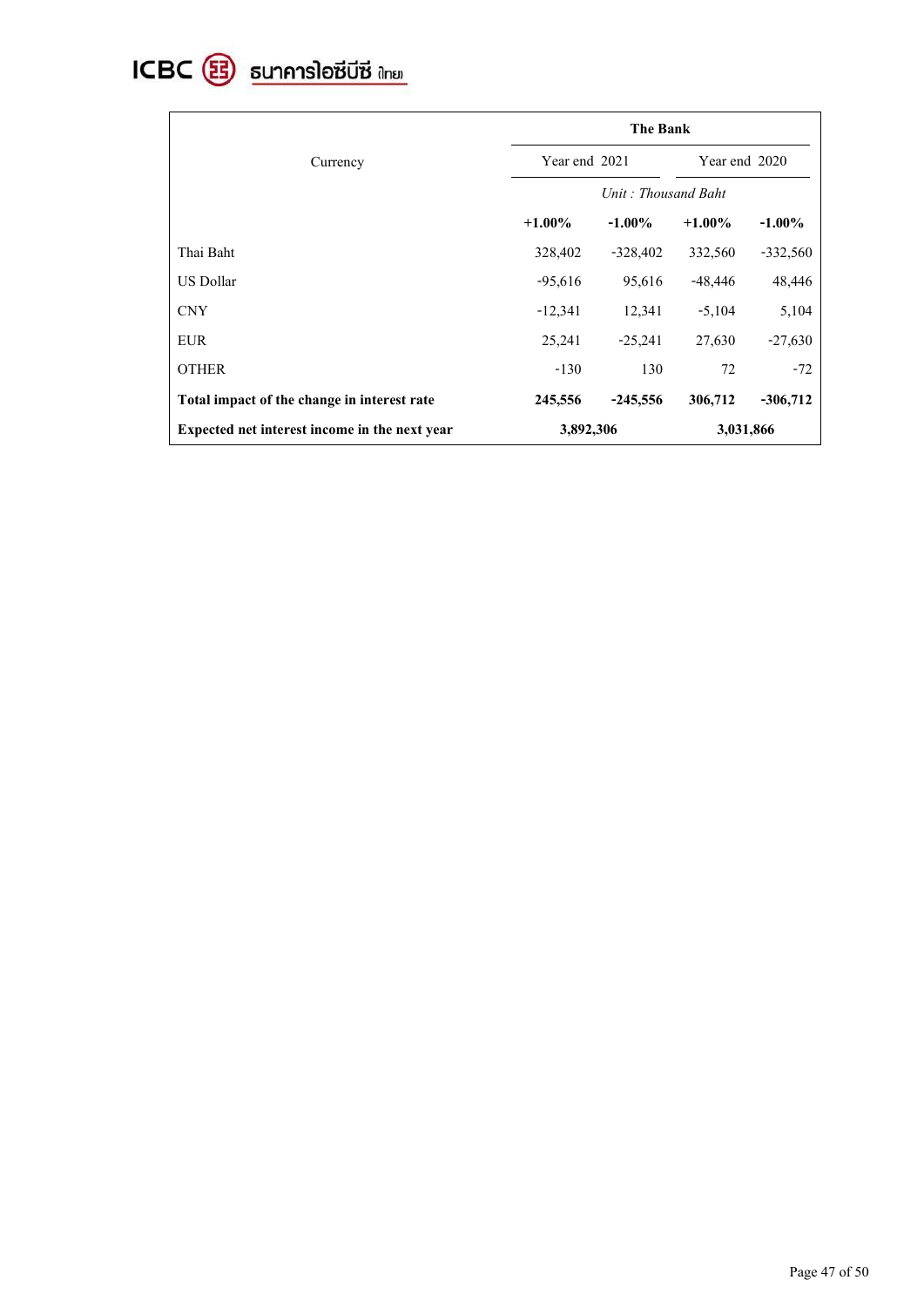

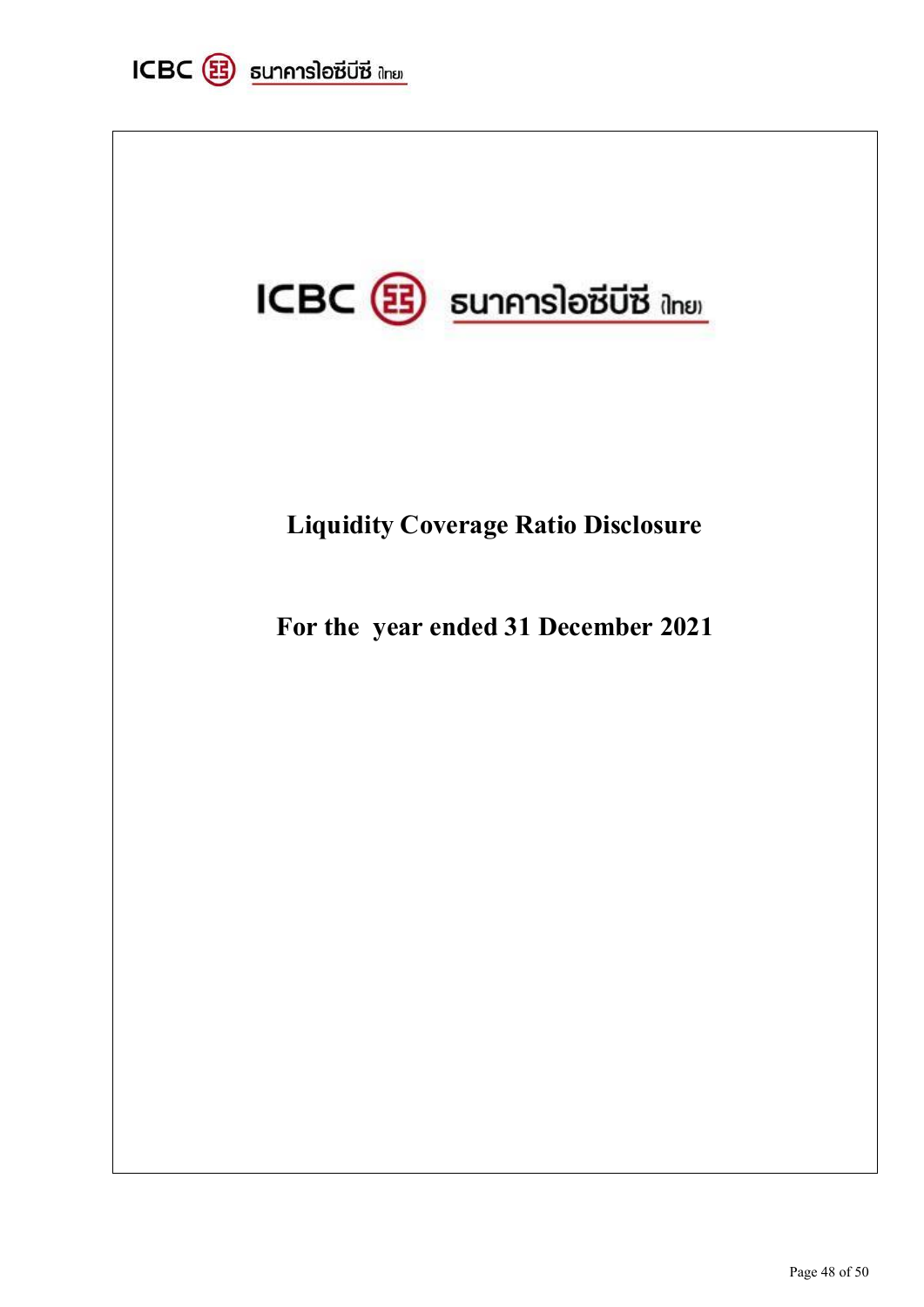

# **Scope of Information Disclosure**

Industrial and Commercial Bank of China (Thai) Public Company Limited has maintained the liquidity coverage ratio (LCR ratio) to be in line with BOT regulations. The purpose is to assure that the bank has adequate liquidity position on hand to handle any short-term severe liquidity stress. Banks are required to have HQLA not less than 60% of net cash outflows within 30 days period) since January 1, 2016 and continue to increase 10% each year to be 100% in year 2020.

 Liquidity Coverage Ratio (LCR) = High-quality liquid assets (HQLA) Total net cash outflows within the 30-day period Under liquidity stress scenario

Liquidity coverage ratio disclosure (LCR disclosure) is provided the information to shareholder to assess the liquidity risk of the bank and to promote the market discipline. Moreover, it would also enhance transparency in the disclosure of risk information in accordance with internal standards.

However, the bank shall disclose the information at the bank level on a quarterly basis, minimum LCR as specified by the Bank of Thailand, including LCR comparison with the previous quarters.

|                                                      |                | <b>Unit: Million Baht</b> |
|------------------------------------------------------|----------------|---------------------------|
|                                                      | <b>Quarter</b> | <b>Quarter</b>            |
|                                                      | 4/2021         | 4/2020                    |
|                                                      | (average)      |                           |
| (1) Total high-quality liquid assets (HQLA)          | 88,239         | 50,676                    |
| (2) Total net cash outflows within the 30-day period | 59,206         | 35,999                    |
| $(3)$ LCR $(\%)$                                     | 149%           | <b>141%</b>               |
| Minimum LCR as specified by the Bank of Thailand (%) | 100%           | $100\%$                   |

#### **1. Liquidity Coverage Ratio: LCR**

#### **2. LCR of the preceding quarters (for comparison)**

|                | Unit: $\%$ |
|----------------|------------|
| Quarter 1/2021 | 164%       |
| Quarter 2/2021 | 168%       |
| Quarter 3/2021 | 154%       |
| Ouarter 4/2021 | 149%       |